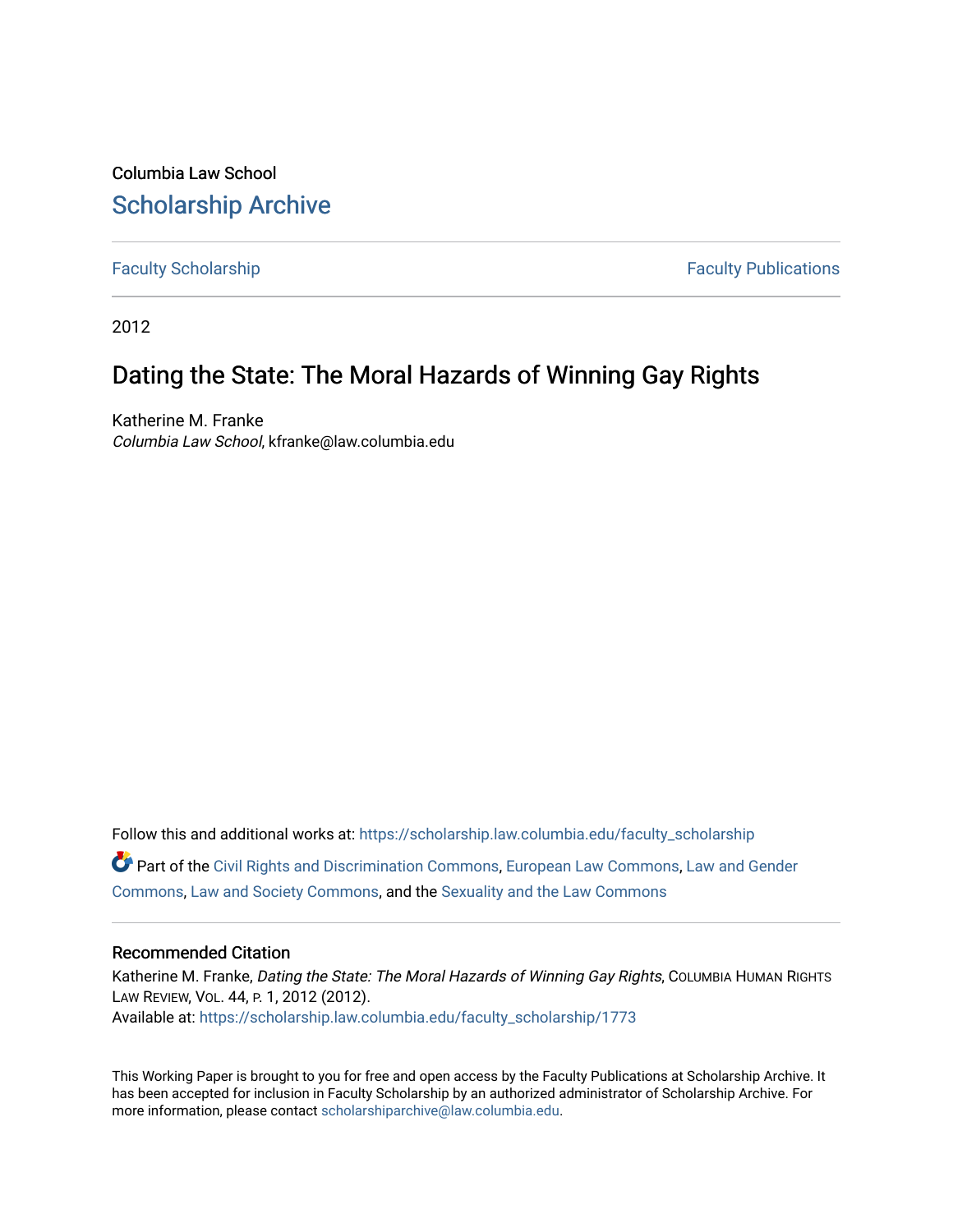# **COLUMBIA HUMAN RIGHTS LAW REVIEW**

**DATING THE STATE: THE MORAL HAZARDS OF WINNING GAY RIGHTS**

*Katherine Franke* 

**Reprinted from Columbia Human Rights Law Review Vol. 44, No. 1 Fall 2012** 

Electronic copy available at: http://ssrn.com/abstract=2186595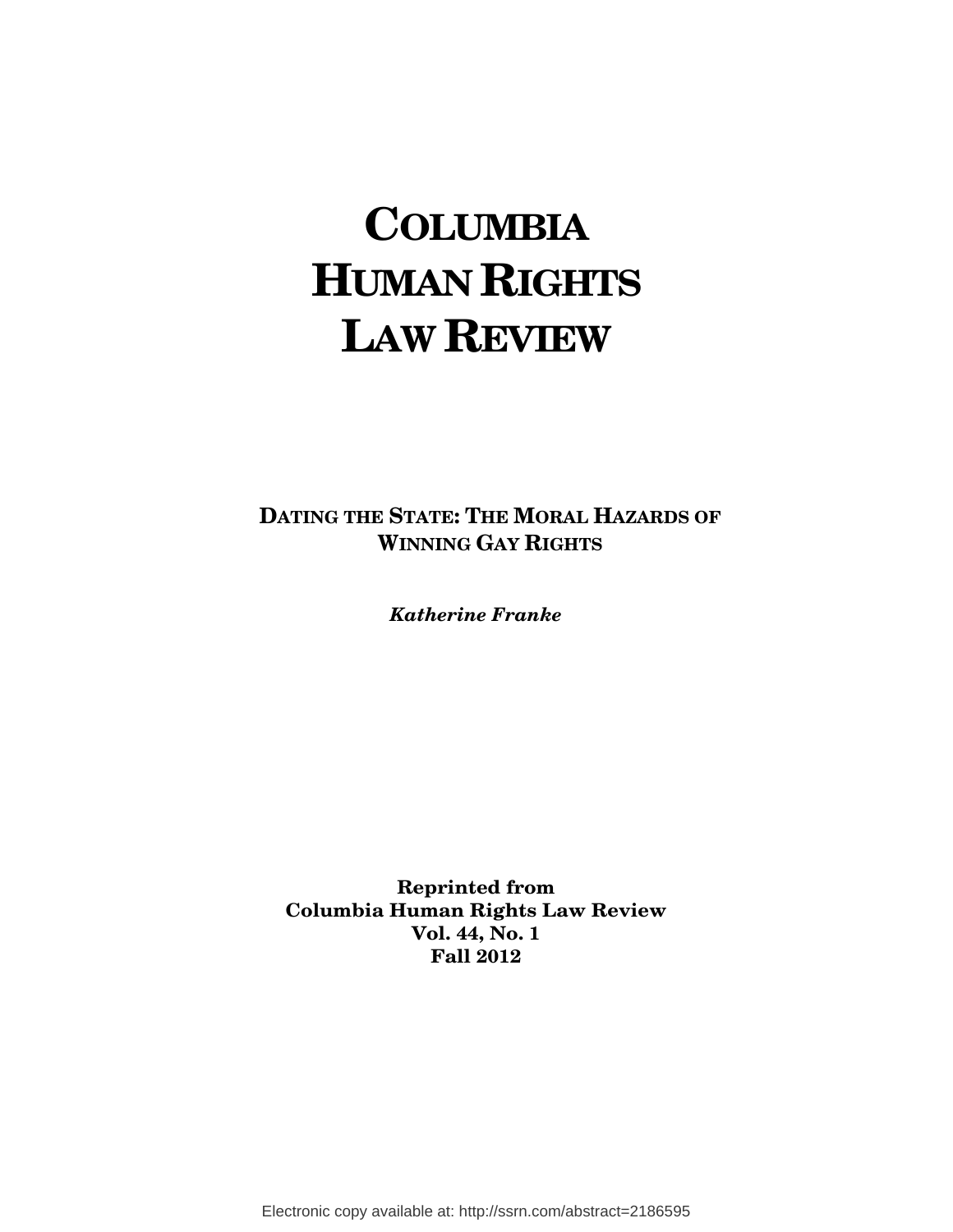## **COLUMBIA HUMAN RIGHTS LAW REVIEW**

#### Vol. 44, No. 1 Fall 2012

#### **EDITORIAL BOARD 2011–2012**

*Editor-in-Chief*  Gudrun Juffer *Executive Editor* Florentino Salazar

*JLM Editor-in-Chief*  David Bright

*Journal Managing Editors* Matthew Jordan Sayoni Maitra Johan Tatoy

*Journal Articles Editors*  Jacob Fiddleman Julia Gomez Jason Hipp Leon Kentworthy Michael Powell

*Journal Executive Notes Editor*  Nancy Cruz

*Journal Executive Submissions Editor*  Natasha Bronn

*Journal Notes and Submissions Editors*  Rashmi Chopra Kate McNeece Sam Salyer Michaela Wallin

*Executive Managing Director*  Rebecca Orel

*Directors of Staff and Alumni Relations*  Natasha Hwangpo *(Staff Development)* Larissa Eltsefon *(Alumni Relations)*

*Executive Production Editor*  Meghan Redding

*Senior Staff Editors*  Ngozi Anidi Nicholas Wanger

Tristan Foley *JLM Managing Directors*  Rebecca Besdin

*JLM Executive Managing Director* 

Meghan Lacey Maggie Maurone Andrea McChristian

*JLM Executive Articles Editor*  Oscar Lopez

*JLM Articles Editors*  Sarah Chaudhry Kemper Diehl Stephanie Fine Liz Skeen Emily Stork Evelyn Wiese

*Executive SJLM Editor*  Gabriella Barbosa

*JLM Executive State Supplements Editor*  Elana Bildner

*JLM Legal Developments Editor*  Evelyn Wiese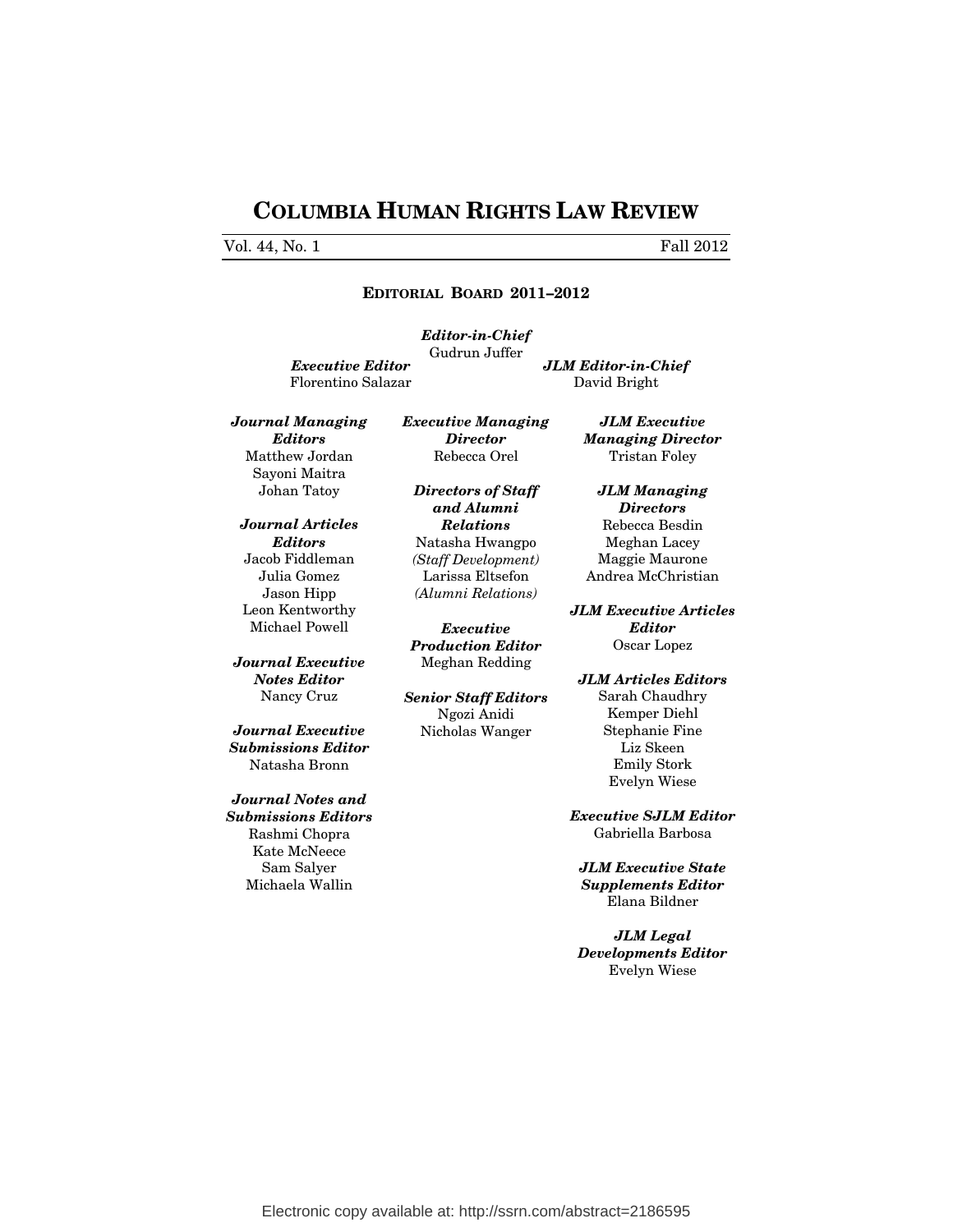## **COLUMBIA HUMAN RIGHTS LAW REVIEW**

Vol. 44, No. 1 Fall 2012

#### **STAFF EDITORS**

Rachel Burkhart Meagan Burrows Julia I. Catania Aretha Chakraborti Diane Chan Brian Civale Emily Cole Amal Deria Emma Dinan Yamilet Echeverria James Erselius Beatrice Franklin Sherie Gertler Zahreen Ghaznavi Eduardo Gonzalez Ze-Emanuel Hailu Kimberly Hargrove

Max Hirsch David Hirsch Mickey Hubbard Johanna Hudgens Ryan Kasdin Edward Kim Ashley Starr Kinseth JoAnn Kintz Calvin Liu Tamara Livshiz Michelle Luo Ian MacDougall Dinah Manning MATSUDA Hiromichi Rumbidzai Maweni Benjamin Menker Jarrell Mitchell

Kipp Mueller Nathiya Nagendra Kensing Ng Sara Nies Alejandro Ortega Katherine Park Sarah Saadoun Mark Singer Shaked Sivan Caroline Stover Raquel Toledo Ng Tze-Wei Jose Mario Valdes Dina Wegh Alyssa White Xiyun Yang Alexander Zbrozek

#### **BOARD OF ADVISORS**

Mark Barenberg Barbara Black John Boston Reed Brody Christina Burnett

Ariela Dubler Elizabeth Emens Kinara Flagg Katherine Franke Philip Genty

Harvey Goldschmid Jack Greenberg James S. Liebman Michael Ratner Peter Rosenblum Susan Sturm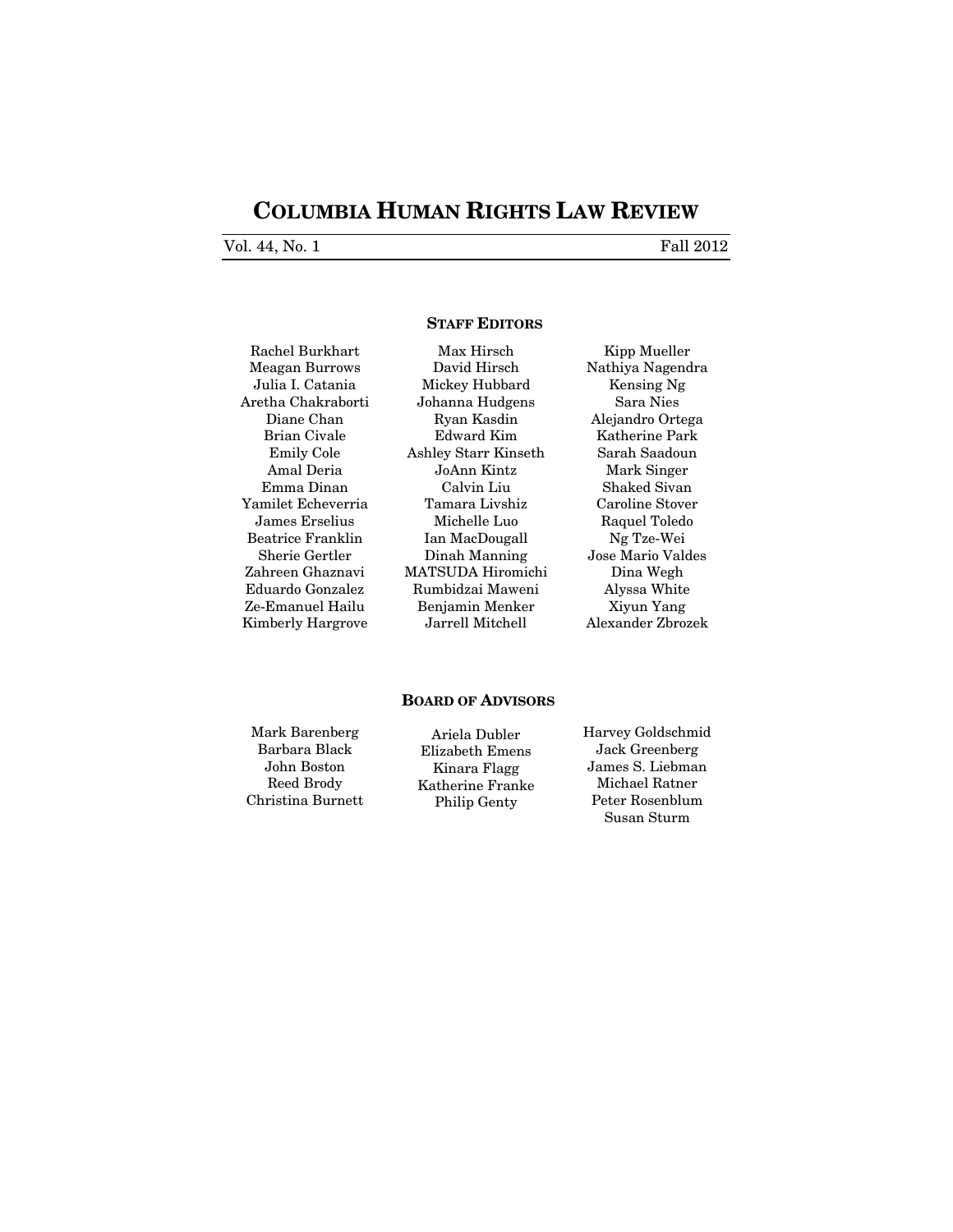## DATING THE STATE: THE MORAL HAZARDS OF WINNING GAY RIGHTS

#### Katherine Franke\*

On August 1, 2009, a masked man dressed in black carrying an automatic weapon stormed into Beit Pazi in Tel Aviv, the home of the Aguda, the National Association of GLBT in Israel.<sup>1</sup> He opened fire on a group of gay and lesbian teenagers who were meeting in the basement for "Bar-Noar," or "Youth Bar," killing two people and wounding at least ten others.<sup>2</sup> This terrible act of violence attracted immediate national and international attention and condemnation. President Simon Peres declared the next day:

> [T]he shocking murder carried out in Tel Aviv yesterday against youths and young people is a murder which a civilized and enlightened nation cannot accept. . . . Murder and hatred are the two most serious crimes in society. The police must exert great efforts in order to catch the despicable murderer, and the entire nation must unite in condemning this abominable act.3

<sup>\*</sup> Isidor and Seville Sulzbacher Professor of Law and Director of the Center for Gender and Sexuality Law, Columbia Law School, email: kfranke@law.columbia.edu. Particular thanks to Lila Abu-Lughod, Lauren Berlant, Mary Anne Case, Ariela Dubler, Aeyal Gross, Tayyab Mahmud, Joseph Massad, Afsaneh Najmabadi, Amr Shalakany, Neferti Tadiar, Kendall Thomas, Erez Aloni, Janlori Goldman, audiences at the American University in Cairo, Seattle University Law School, Boston University Law School, Duke Law School, and Columbia University for thoughtful comments on earlier versions of this essay, and to Megan Crowley for her able research assistance. © 2012 by Katherine Franke. All rights reserved.

<sup>1.</sup> *Murder in the Bar-Noar*, Aguda (Aug. 2, 2010),

http://glbt.org.il/en/aguda/articles.php?articleID=

<sup>1572;</sup> *Two Killed in Shooting at Tel Aviv Gay Center*, Haaretz (Aug. 1, 2009, 11:14 PM), http://www.haaretz.com/hasen/spages/1104506.html.

<sup>2.</sup> *Murder in the Bar-Noar*, *supra* note 1; *Two Killed in Shooting at Tel Aviv Gay Center*, *supra* note 1.

<sup>3.</sup> Roni Sofer, *Netanyahu: Israel a Country of Tolerance*, Ynetnews.com (Aug. 2, 2009, 10:56 AM), http://www.ynetnews.com/articles/0,7340,L-3755571,00.html (internal quotation marks omitted).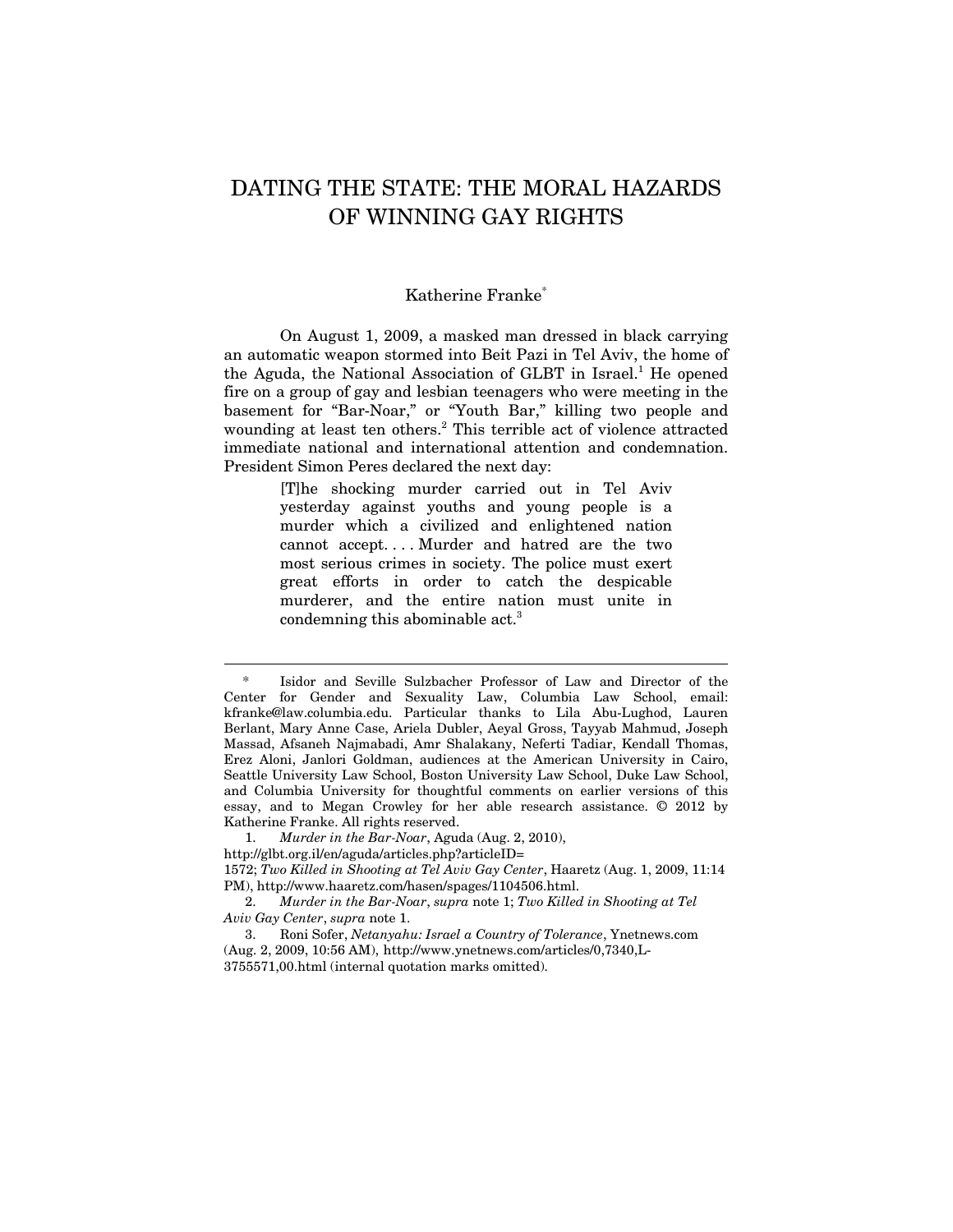Prime Minister Benjamin Netanyahu added: "We are a democratic country, a country of tolerance, a law-abiding state, and we will honor every person regardless of his or her beliefs."4 When the Prime Minister visited the Aguda's building several days later, he remarked, "This is not just a blow to the gay-lesbian community. This is a blow to all Israeli youth and Israeli society."5 President Peres echoed these remarks at a rally honoring the murdered gay teens: "The gunshots that hit the gay community earlier this week hit us all. As people. As Jews. As Israelis."6

These remarks, while laudable for their strong condemnation of violence against gay and lesbian people, signal something quite interesting about the relationship between homosexuality, the state of Israel, the Jewish people, and the idea of a modern, democratic, and tolerant state. Israel's top political leaders did more than express concern about an act of private violence against members of the nation's sexual minority; rather the way they rendered the Aguda shooting both patriotized its victims and homosexualized Jews and Israel.7

This essay turns to several diverse sites of global politics—Israel, Romania, Poland, Iran, and the United States—to illuminate the centrality and manipulation of sexuality and sexual rights in struggles for and against the civilizing mission that lies at the heart of key aspects of globalization. I began this essay with the discussion of Israel not to single it out, but to illustrate a larger, more widespread phenomenon. It is worth tracing why, how, and to what

<sup>4.</sup> *Id.* (internal quotation marks omitted).

<sup>5.</sup> *TA Gay Attack Bears Marks of Terrorism*, Jerusalem Post (Aug. 6, 2009, 10:06 AM), http://www.jpost.com/Israel/Article.aspx?id=150999 (internal quotation marks omitted).

<sup>6.</sup> Attila Somfalvi, *Peres at Gay Support Rally: Bullets Hit Us All*, Ynetnews.com (Aug. 8, 2009, 10:41 PM), http://www.ynetnews.com/articles/ 0,7340,L-3758881,00.html (internal quotation marks omitted).

<sup>7.</sup> Israeli politicians, lesbian, gay, bisexual, and transgender (LGBT) activists, and the media overwhelmingly framed the Tel Aviv shooting as a hate crime, not an act of terrorism, despite the fact that the shooter wore a black ski mask and sprayed a group of Israelis with an automatic weapon. Surely not every act of violence that takes place in the state of Israel, whether it is a shooting, a car accident, or a barroom brawl, is understood as an attack on Israel and the Jewish people. Some acts of violence are considered random and their meanings do not exceed their mere violence, while others are labeled acts of terror (a frequent occurrence in Israel). This one was immediately considered a hate crime—a violation of the human rights of gay, indeed all, Israelis. Unpacking the categorization of crime as hate crime or terrorism is a worthy project but one for another venue.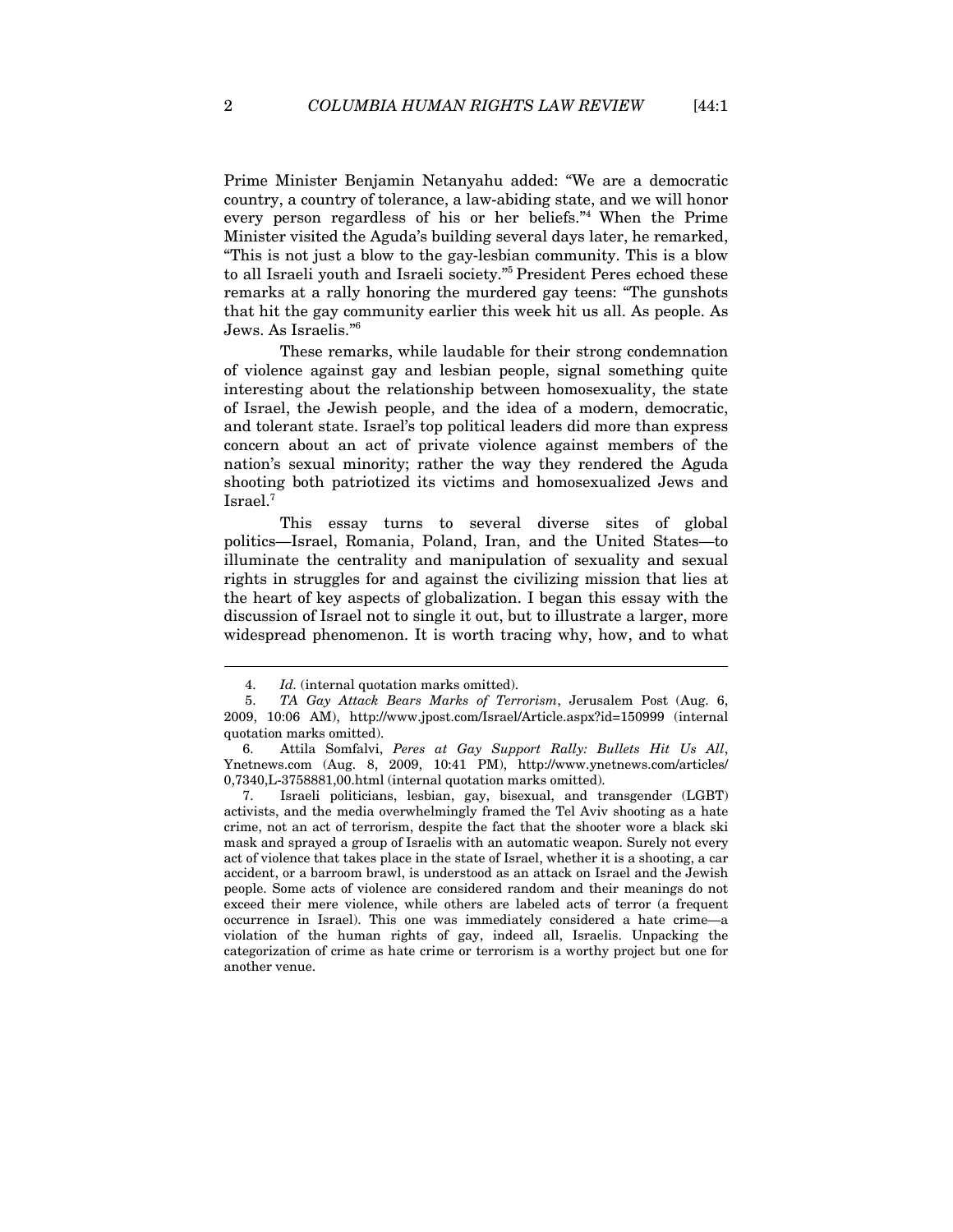effect a state's posture with respect to the rights of "its" homosexuals has become an effective foreign policy tool, often when negotiating things that have little or nothing to do with homosexuality.<sup>8</sup>

I aim in this discussion to intervene in an ongoing conversation among scholars of international law and politics that has cleaved into two rather unfriendly camps. On the one side are human rights groups and activists who seek to secure human rights protections for subordinated, oppressed, tortured, and murdered sexual minorities around the globe. They have worked hard to bring lesbian, gay, bisexual, and transgender (LGBT) people within the protective infrastructure of the well-organized human rights communities. On the other side is a group, perhaps most provocatively represented by Joseph Massad in *Re-Orienting Desire:*  The Gay International and the Arab World,<sup>9</sup> that derides the work of LGBT human rights actors and organizations for a kind of missionary zeal to universalize Western, sexualized identities that have little or no fit with the ways in which sexuality—or, for that matter, identity—takes form in settings outside the West. "Following in the footsteps of the white Western women's movement, which . . . sought

<sup>8.</sup> The use of "gay rights [as] . . . a public-relations tool" has been termed "pinkwashing" by critics. Sarah Schulman, *Israel and "Pinkwashing*,*"* N.Y. Times, Nov. 23, 2011, at A31 (quoting Aeyal Gross, a law professor at Tel Aviv University) (internal quotation marks omitted). As I have noted elsewhere: "[T]he pinkwashing critique applies to *all* states, not just Israel. In the United States there are many of us who have expressed concern that the Obama administration is using its good gay rights record (repealing 'don't ask/don't tell,' backing away from defending the Defense of Marriage Act, and endorsing marriage equality rights for same-sex couples, for example) to deflect attention from its otherwise objectionable policies (aggressive deportation of undocumented people, use of drones to execute civilians, and failure to prosecute anyone or any entity in connection with the 2008 financial crisis for example). As some states expand their laws protecting the rights of LGBT people, pinkwashing has become an effective tool to portray a progressive reputation when their other policies relating to national security, immigration, income inequality, and militarism are anything but progressive." Katherine Franke, *The Greater Context of the Pinkwashing Debate*, Tikkun Mag. (July 3, 2012), http://www.tikkun.org/nextgen/the-greatercontext-of-the-pinkwashing-debate.

<sup>9.</sup> Joseph Massad, *Re-Orienting Desire: The Gay International and the Arab World*, 14 Pub. Culture 361 (2002); *see also* Jasbir K. Puar, Terrorist Assemblages: Homonationalism in Queer Times, at xxiv (2007) (discussing "forms of queer secularity that attenuate constructions of Muslim sexuality" and noting the "emergence of a global political economy of queer sexualities"); Sonia Katyal, *Exporting Identity*, 14 Yale J.L. & Feminism 97, 100–01 (2002) ("[T]he changing social meanings surrounding gay or lesbian sexual identities raise deeply complex questions that are often ignored by scholars and activists in the name of globalizing gay civil rights.").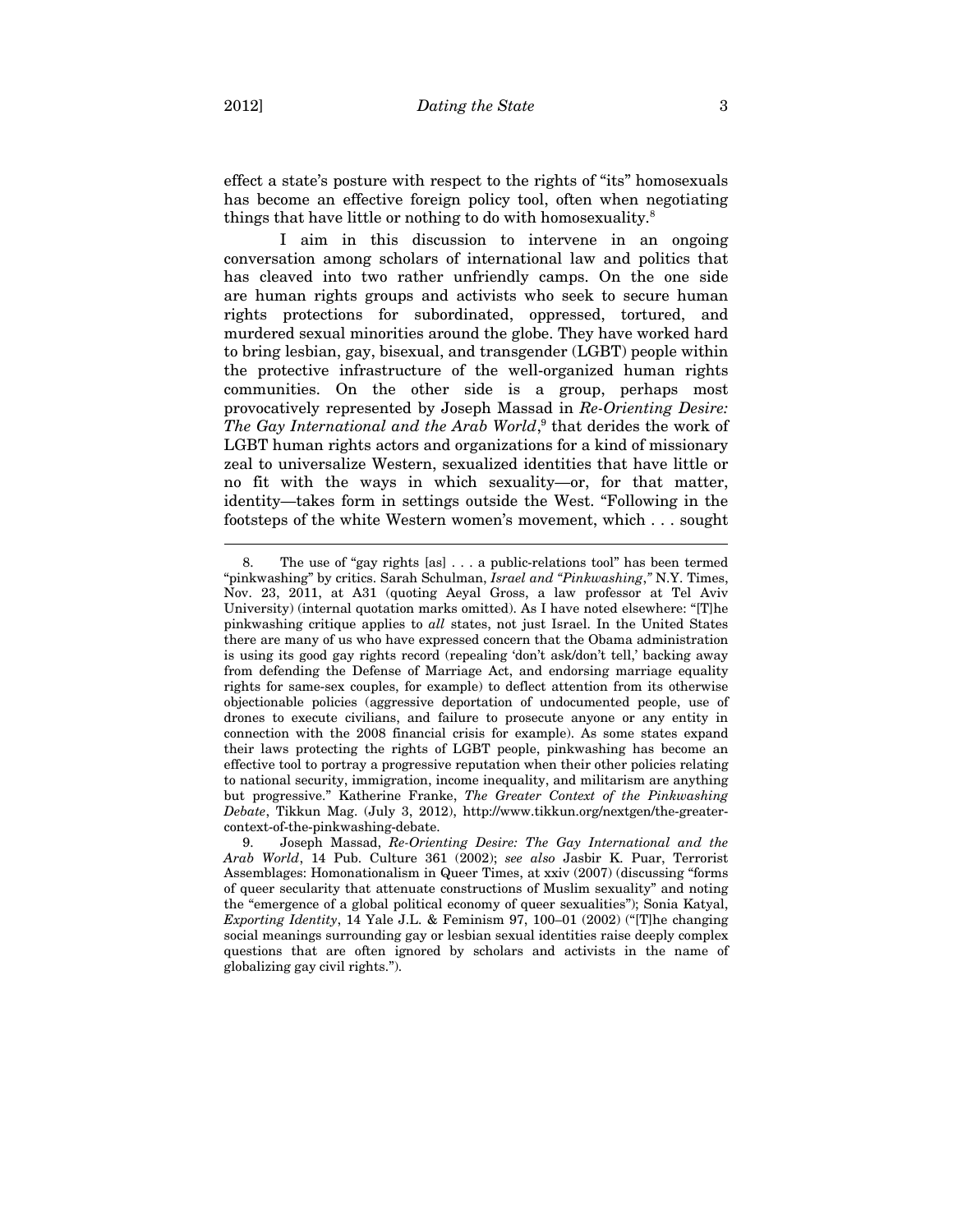to universalize its issues through imposing its own colonial feminism on . . . women's movements in the non-Western world—a situation that led to major schisms from the outset—the gay movement has adopted a similar missionary role," wrote Massad in Public Culture in 2002.10 Not surprisingly, Massad received some pushback from the persons and entities he identified as imperialist missionaries who have sought to redeem their good names and good work.<sup>11</sup> In the middle of these two polarized perspectives lie a few activists and scholars who have charted a middle course, acknowledging the everpresent risk of imperial effects, if not aims, when undertaking rights work in an international milieu, while at the same time recognizing the important and positive work that rights-based advocacy can bring about.<sup>12</sup> For this last group, as for Gayatri Spivak, rights are something we "cannot *not* want,"<sup>13</sup> yet we proceed with them cognizant of the complex effects their use entails.

The present essay carries a brief for neither side of this debate (though I will confess sentiments that strive toward the middle course). Rather, it seeks to introduce an analysis none of the disputants have acknowledged: To focus this discussion on the relationship between LGBT human rights non-governmental organizations (NGOs) in the metropole and the potentially colonial subjects they seek to aid misses a third and vastly important actor in this theater—the state. In hugely interesting ways, states have come to see that their political power, their legitimacy, indeed their standing as global citizens, are bound up with how they recognize and then treat "their" gay citizens. A careful analysis of the role of human rights mechanisms and institutions in the expansion of human sexual freedom requires that we recognize and account for the manner in

<sup>10.</sup> Massad, *supra* note 9, at 361.

<sup>11</sup>*. See, e.g.*, Scott Long, *The Trials of Culture: Sex and Security in Egypt*, Middle E. Rep., Winter 2004, at 12, 18 ("What must be resisted is the political presumption that all interchange is conquest.").

<sup>12</sup>*. See, e.g.*, Aeyal Gross, *Queer Theory and International Human Rights Law: Does Each Person Have a Sexual Orientation?*, 101 Am. Soc'y Int'l L. Proc. 129, 132 (2007) (asking how human rights violations can be addressed "without imposing a Western model of sexuality" but also without ignoring the realities of globalization); Teemu Ruskola, *Legal Orientalism*, 101 Mich. L. Rev. 179, 181, 185 (2002) (analyzing "prevailing cultural prejudices that inform the interpretation of comparative scholarship on Chinese Law" and examining the "ethics of comparison"); Amr Shalakany, *On a Certain Queer Discomfort with Orientalism*, 101 Am. Soc'y Int'l L. Proc. 125, 128 (2007) ("[W]e might see in U.S. gay-identity discourse some benefits for the Egyptian bottom.").

<sup>13</sup>*.* Gayatri Chakravorty Spivak, Outside in the Teaching Machine 51 (2009) (emphasis added).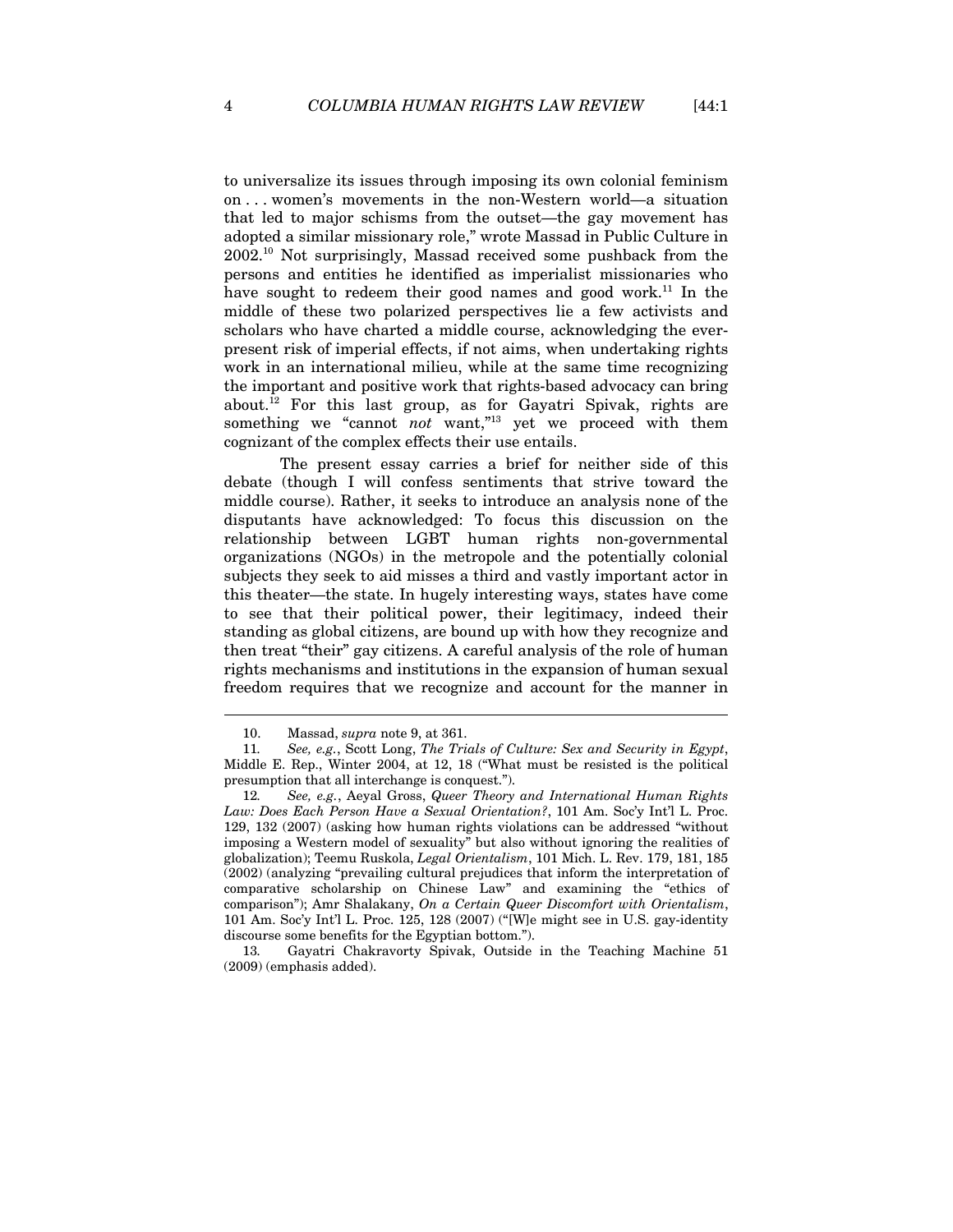which NGOs working in this area, along with the populations they seek to aid, often find their work and their interests taken up and deployed by state actors for purposes that well exceed the articulated aims of something called "human rights." The Israeli example I opened with is but one of the ways in which sexuality bears a curious relationship to global citizenship, politics, and governance.

Illuminating this complex dynamic reveals some patterns: *Modern* states are expected to recognize a sexual minority within the national body and grant that minority rights-based protections. *Premodern* states do not. Once recognized as modern, the state's treatment of homosexuals offers cover for other sorts of human rights shortcomings. So long as a state treats its homosexuals well, the international community will look the other way when it comes to a range of other human rights abuses.

#### I. ISRAEL

When and how did homophobic violence acquire such important meaning in Israel, such that the president and prime minister were expected to, and did, embody the role of national victim before domestic and international audiences immediately after the shooting? Why then and not in 2005 when an ultra-Orthodox man stabbed and wounded three participants in the Jerusalem gay pride  $\text{parade}$ ,<sup>14</sup> or the following year when right-wing activists called for violent protests against the WorldPride procession in Jerusalem?15

The answer lies in significant part in efforts by the Israeli government to rebrand itself in a self-conscious and well-funded campaign termed alternately "Brand Israel" and "beyond the conflict."16 In 2006, in large measure in response to its military

<sup>14.</sup> *See* Greg Myre, Israel: 3 Stabbed At Jerusalem Gay Parade, N.Y. Times, July 1, 2005, at A9.

<sup>15.</sup> *See* Neta Sela, *Holy War Against Pride Parade*, Ynetnews.com (Oct. 30, 2006, 2:48 AM), http://www.ynetnews.com/articles/0,7340,L-3321178,00.html; Efrat Weiss, *Baruch Marzel: Pride Parade Will Lead to Violence*, Ynetnews.com (Oct. 18, 2006, 5:48 PM), http://www.ynetnews.com/articles/0,7340,L-3316718,00.html.

<sup>16.</sup> *See* David Suissa, *Opening Israel*, Virtual Jerusalem (Sept. 8, 2011, 9:26 AM), http://www.virtualjerusalem.com/blogs.php?Itemid=4693 (describing efforts of the Israeli Foreign Ministry to improve Israel's image by focusing attention on areas "beyond the conflict'" with the Palestinians as part of an initiative titled "Brand Israel") (internal quotation marks omitted); *see also* Uriel Heilman, *The Difficult Chore of Getting Israel's Message Across*, B'nai B'rith Mag., Summer 2009, at 20, 24, *available at* http://www.urielheilman.com/ 0601hasbara.html (discussing Israel's rebranding efforts, including the Israeli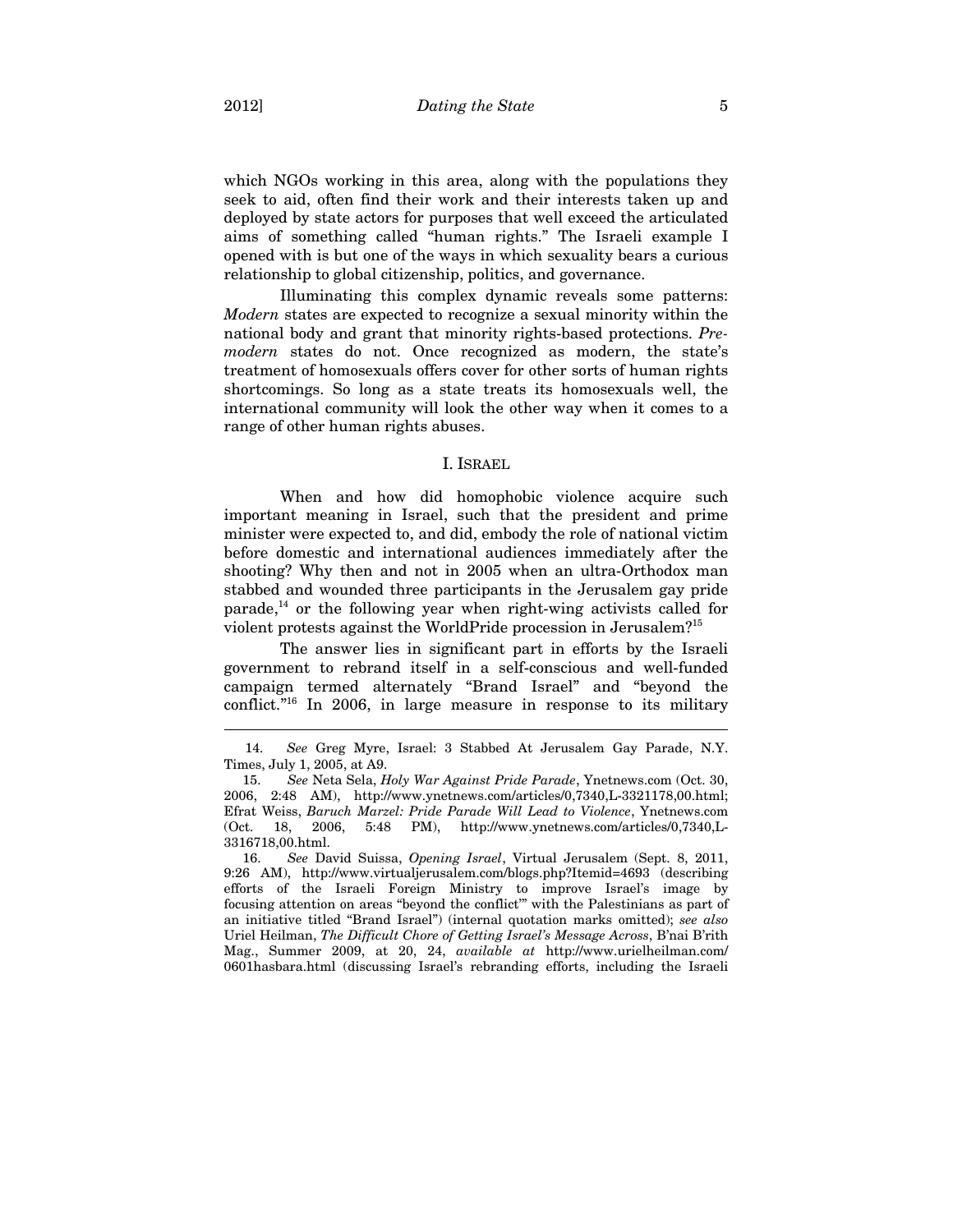incursion into Lebanon, Israel found its international "brand reputation" slipping to a new low. Simon Anholt, who publishes the influential annual Anholt-GfK Roper Nation Brands Index,<sup>17</sup> observed that in 2006:

> Israel's brand was by a considerable margin the most negative we had ever measured in the NBI [Nation Brands Index], and came bottom of the ranking on almost every question. . . . In response to one of the questions in [the governance] section of the survey, 'how strongly do you agree with the statement that this country behaves responsibly in the areas of international peace and security?', Israel scored lowest of all the 36 countries in the NBI.<sup>18</sup>

When the Palestinians elected a Hamas-majority government in January of 2006, the Israelis sensed that they had a public relations opening. "After decades of battling to win foreign support for its two-fisted policies against Arab foes, Israel is trying a new approach with a campaign aimed at creating a less warlike and more welcoming national image," wrote a Reuters reporter covering the meeting of then-Foreign Minister Tzipi Livni with executives from the British public relations firm Saatchi & Saatchi.19 Livni expressed the view that the protracted conflict with the Palestinians was sapping Israel's international legitimacy. "When the word 'Israel' is said outside its borders, we want it to invoke not fighting or soldiers, but a place that is desirable to visit and invest in, a place that preserves democratic ideals while struggling to exist," Livni told the British advertising executives who had agreed to work on the Israeli re-branding effort for free.<sup>20</sup>

Thus the Foreign Ministry, concerned that the international community held an unfairly negative view of Israel, launched an

Foreign Ministry's May 2006 effort to bring a group of American entertainment reporters to Israel in order to visit trendy Tel Aviv nightclubs, Israeli rock stars, and gay and lesbian rights groups).

<sup>17</sup>*. The Anholt-GfK Roper Nation Brands Index*, GfK Custom Research North America, http://www.gfkamerica.com/practice\_areas/roper\_pam/nbi\_index/ index.en.html (last visited Oct. 30, 2012).

<sup>18.</sup> Simon Anholt, Places: Identity, Image and Reputation 58 (2010).

<sup>19.</sup> Dan Williams, *Don't Mention the War—Israel Seeks Image Makeover*, Reuters, Oct. 26, 2006, *available at* http://uk.reuters.com/article/2006/10/26/ukmideast-israel-image-idUKL2611919120061026.

<sup>20</sup>*. Id.* (internal quotation marks omitted).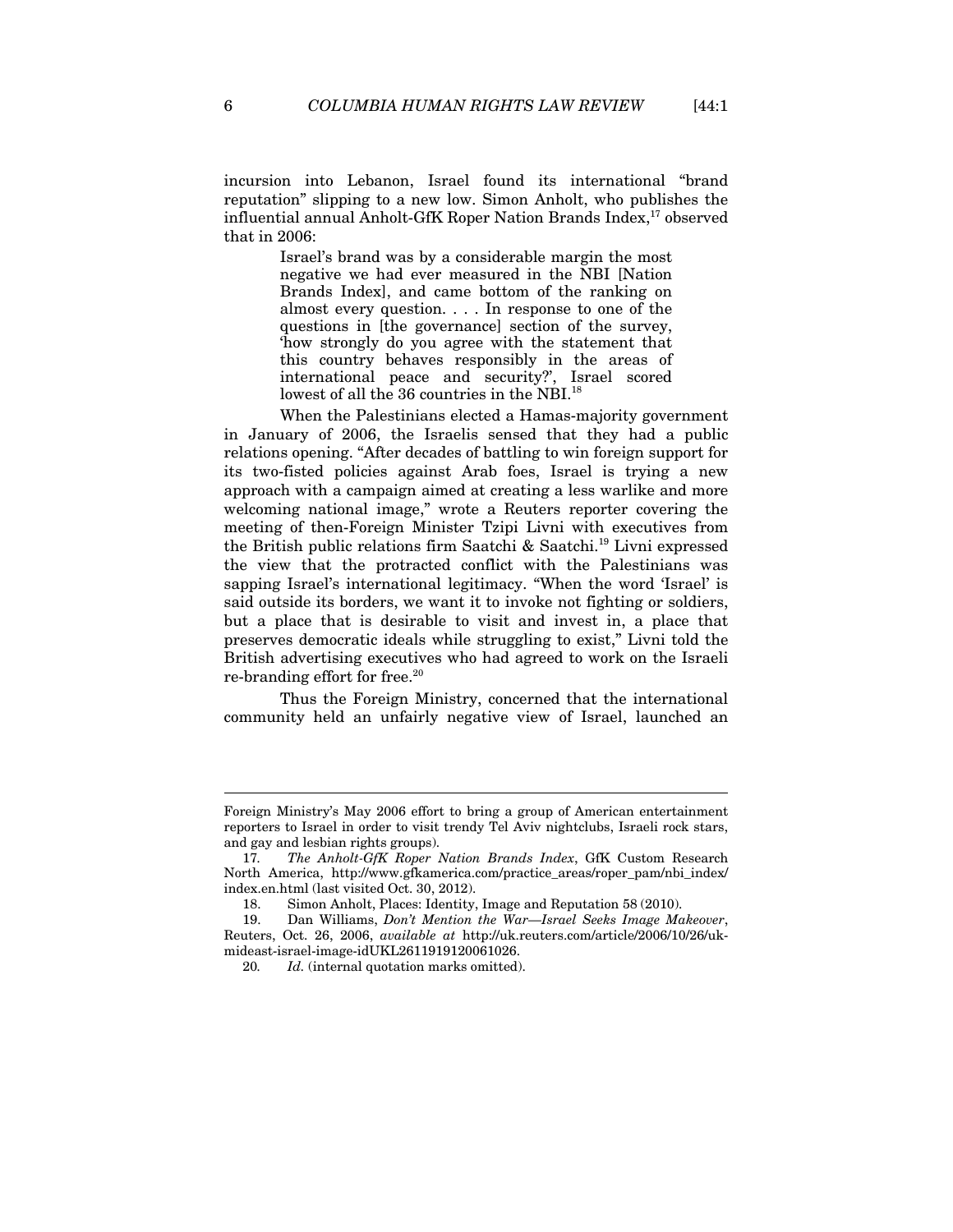extensive public relations campaign "to make people like us."<sup>21</sup> "The idea here is to have a major branding campaign in America and Europe," Gidon Meir, deputy director-general for public affairs at the Foreign Ministry, told the Jewish Daily Forward in 2005 as the campaign was getting underway.<sup>22</sup> The government, along with branding experts from the private sector, set out to "re-brand" the country's image to appear "relevant and modern" instead of militaristic and religious.<sup>23</sup> According to the Jewish Daily Forward, "[d]irectors of Israel's three most powerful ministries agreed on a new plan to improve the country's image abroad—by downplaying religion and avoiding any discussion of the conflict with the Palestinians."24

The state of Israel is not alone in its turn to public relations experts as part of a larger "nation-branding" policy. Scholars have described the marketing of state reputation as a form of "soft power" whereby the state aims to "persuade and attract followers through the attractiveness of its culture, political ideals and policies."25 In this regard, virtually every country has devoted considerable public funds to international branding campaigns designed to advance economic and diplomatic objectives.26

22. Nathaniel Popper, *Israel Aims to Improve Its Public Image,* Jewish Daily Forward (Oct. 14, 2005), http://www.forward.com/articles/2070/ (internal quotation marks omitted).

 $\overline{a}$ 

25. Evan H. Potter, Branding Canada: Projecting Canada's Soft Power Through Public Diplomacy, at i (2009).

<sup>21.</sup> Livni "hired a whole host of public relations firms who have conducted focus groups and used other mass marketing tools to figure out how to reinvent Israel in a manner that will make people like us." Caroline Glick, Truth in Advertising, Jerusalem Post (Nov. 3, 2006, 3:53 PM), http://www.jpost.com/Opinion/Columnists/Article.aspx?id=40071. This campaign has specifically included a pitch to make Israel appear more friendly based on its treatment of gay men and lesbians. *See id.* 

<sup>23</sup>*. Id.*

<sup>24</sup>*. Id.*

<sup>26</sup>*. See, e.g.*, Taken by Storm: The Media, Public Opinion, and U.S. Foreign Policy in the Gulf War 131–48 (W. Lance Bennett & David L. Paletz eds., 1994) (examining the role of the media in the development of U.S. foreign policy in the Gulf War); Jozef Bátora, *Public Diplomacy Between Home and Abroad: Norway and Canada*, 1 Hague J. Dipl. 53, 54 (2006) (observing the importance of nationbranding as a basis for arguing for a "more sophisticated understanding of public diplomacy"); James E. Grunig, *Public Relations and International Affairs: Effects, Ethics and Responsibility*, 47 J. Int'l Aff. 137 (1993) (discussing the ethical issues involved in international public relations); Alice Kendrick & Jami A. Fullerton, *Advertising as Public Diplomacy: Attitude Change Among International Audiences*, 44 J. Advertising Res. 297 (2004) (assessing the effectiveness of an advertising campaign run by the United States in the Middle East and Asia from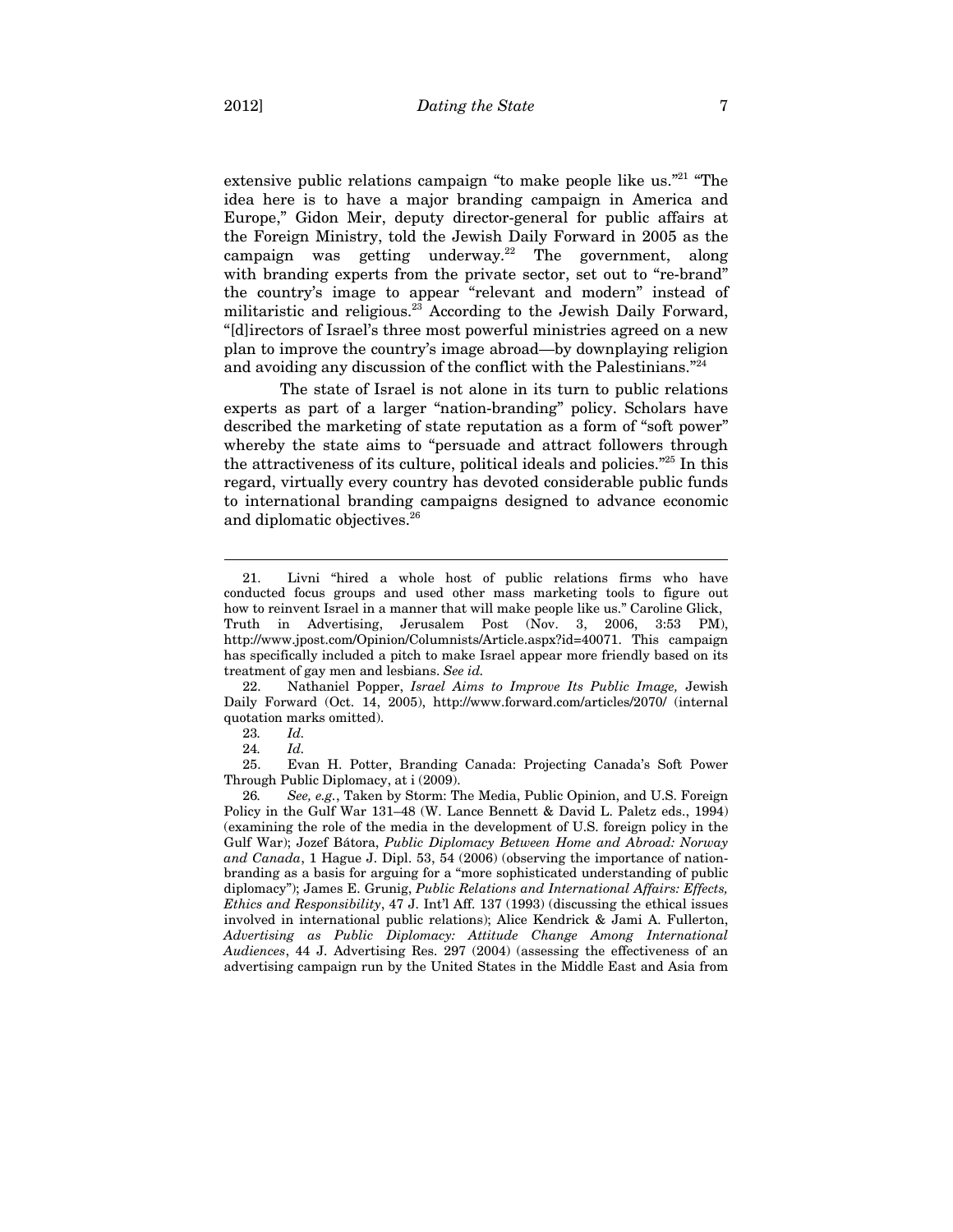The re-brand Israel campaign took a decidedly "pink turn" in 2006. The Israeli Ministry of Tourism launched a beef-cakey website that promoted gay (largely gay male) tourism in Israel, $27$  and enlisted the assistance of several NGOs (and  $GNGOs<sup>28</sup>$ ). Israeli diplomats were explicit about the role for gay and lesbian rights in this strategy. "We've long recognized the economic potential of the gay community. The gay tourist is a quality tourist, who spends money and sets trends," Pini Shani, a Tourism Ministry official, told the media after Tel Aviv was elected a top gay destination in  $2012.^{29}$  "There's also no doubt that a tourist who's had a positive experience here is of PR value. If he leaves satisfied, he becomes an Israeli ambassador of good will."30 Caroline Glick further noted in her article *A Gay Old Time*: "Ministry officials view gay culture as the entryway to the liberal culture because  $\ldots$  gay culture is the culture that creates 'a buzz."<sup>31</sup> To advance the pink tourism project, the Tel Aviv-Yafo Tourism Association established the Tel Aviv Gay Vibe campaign in 2010, offering gay travelers "discounted travel and flights, plus free city

October 2002 to January 2003); Philip Kotler & David Gertner, *Country as Brand, Product, and Beyond: A Place Marketing and Brand Management Perspective*, 9 J. Brand Mgmt. 249 (2002) (exploring whether a country can be a brand); Peter van Ham, *Branding Territory: Inside the Wonderful Worlds of PR and IR Theory*, 31 Millennium 249 (2002) (exploring how and why nation branding has become important); Peter van Ham, *The Rise of the Brand State: The Postmodern Politics of Image and Reputation*, 80 Foreign Aff. 2 (2001) (arguing that nation branding is contributing to the pacification of Europe); Beata Ociepka & Marta Ryniejska, *Public Diplomacy and EU Enlargement: The Case of Poland* (Neth. Inst. of Int'l Relations Clingendael, Discussion Paper in Diplomacy No. 99, 2005) (describing Polish public diplomacy efforts during Poland's accession to the European Union (EU)).

<sup>27</sup>*. See* Gay Israel, http://tourism.glbt.org.il (last visited Oct. 30, 2012) (noting that on the website you can find "everything you need to know about gay Israel: pictures, tourist sites, accommodation, attractions, gay night life and entertainment," among other things).

GNGO, or governmental NGO, is a term used to refer to a NGO created by a governmental entity to do work in support of, or in furtherance of, the state's interests and aims.

<sup>29.</sup> Aron Heller, *Tel Aviv Emerges as Top Gay Tourist Destination*, Huffington Post (Jan. 24, 2012, 08:46 AM), http://www.huffingtonpost.com/2012/01/24/tel-aviv-gay-travel-

destinations\_n\_1227888.html (internal quotation marks omitted).

<sup>30</sup>*. Id.* (internal quotation marks omitted).

<sup>31.</sup> Caroline Glick, *A Gay Old Time*, Jewish Press (Nov. 8, 2006), http://www.jewishpressads.com/pageroute.do/19838/ (quoting David Saranga, former Consul for Media and Public Affairs at the Consulate General of Israel in New York and former Deputy Spokesman for the Israeli Foreign Ministry).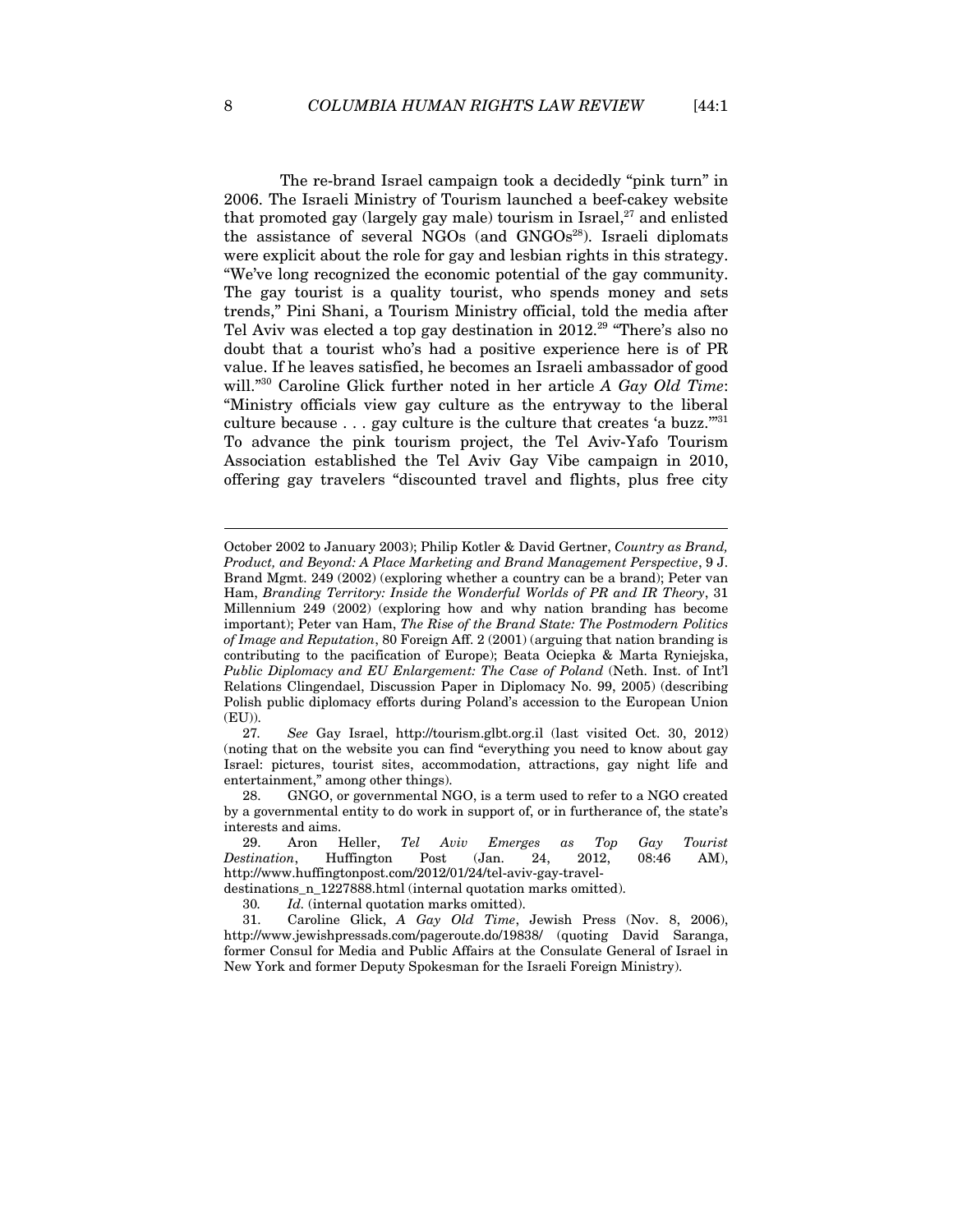tours and restaurant vouchers,"<sup>32</sup> and launched a website,<sup>33</sup> a Twitter  $account<sup>34</sup>$  and a smartphone application.<sup>35</sup> Additionally, Israeli consulates across the United States and Europe frequently sponsor gay-friendly activities, such as the Tel Aviv Gay Vibe Float in Chicago's Gay Pride Parade.<sup>36</sup>

What distinguished Israel's branding strategy was not the degree to which it was chasing gay tourist dollars by explicitly selling itself as a "gay mecca" (an ironic term to be sure). $37$  Berlin is

 34. *Tel Aviv Gay Vibe*, Twitter, http://twitter.com/TelAvivGayVibe (last updated Sept. 15, 2011).

 35. *See Tel Aviv Gay Vibe*, iTunes App Store, http://itunes.apple.com/us/ app/tel-aviv-gay-vibe/id433636568?mt=8 (last visited Oct. 30, 2012).

36. The Consulate General of Israel to the Midwest promoted the Tel Aviv Gay Vibe Float through Facebook, Israel in Chicago, *Tel Aviv Gay Vibe Float @ Chicago Gay Pride Parade 2011*, Facebook, http://www.facebook.com/ events/105208666236631/ (last modified June 26, 2011), and through its Twitter account, Israel in Chicago, *Come to "Tel Aviv Gay Vibe float @ Chicago Gay Pride Parade 2010" Sunday, June 27 from 12:00 pm to 10:00 pm*, Twitter (June 16, 2011, 12:10 PM), http://twitter.com/#!/IsraelinChicago/status/

16328567787. There are many other examples of national and local Israeli government entities enlisting well-known gay people in the project of public diplomacy. See, for example, the U.S. tour of Assi Azar, a famous openly-gay television star, *Events*, Out in Israel Month, http://www.outinisraelmonth.com/#!events (last visited Oct. 30, 2012) (promoting several screenings of Assi Azar's documentary film as part of the Out in Israel Month Campaign in November 2011, organized by the Consulate General of Israel to New England); Gal Uchovsky, *Left and Gay in Israel*, Jerusalem Post (Nov. 2, 2011, 10:59 PM), http://www.jpost.com/Opinion/Op-EdContributors/Article.aspx?id=244186 (describing Assi Azar's tour as "the first US leg of this grand scheme" organized by the Israeli Foreign Ministry, which has also included "an exhibition of gay art in London and Manchester with works from some great Israeli talents").

37. Examples of the frequent reference to Tel Aviv as a "gay mecca" include Aviv Benedix, *Tel Aviv, Israel's Gay Mecca, Invites Gay Travelers to Come and Visit*, Israel Gay News (Dec. 7, 2010), http://israelgaynews.blogspot.com/2010/12/by-aviv-benedix-israels-second-

largest.html (calling Tel Aviv the "gay Mecca" of Israel and noting that Lonely Planet and Out Magazine have referred to Tel Aviv as "a kind of San Francisco of the Middle East" and "the gay capital of the Middle East," respectively) (internal quotation marks omitted); Mayaan Lubell, *Tel Aviv Reveling in Gay Tourism Boom*, Reuters, Jan. 24, 2012, *available at*http://www.reuters.com/article/ 2012/01/24/us-israel-tel-aviv-gay-idUSTRE80N12O20120124 ("Leon Avigad,

<sup>32</sup>*. Tel Aviv to Rebrand Itself as Gay Destination*, PinkNews (July 22, 2010, 4:18 PM), http://www.pinknews.co.uk/2010/07/22/tel-aviv-to-rebrand-itself-as-gaydestination/.

 <sup>33</sup>*.* Tel Aviv Gay Vibe, http://telavivgayvibe.atraf.com (last visited Oct. 30, 2012).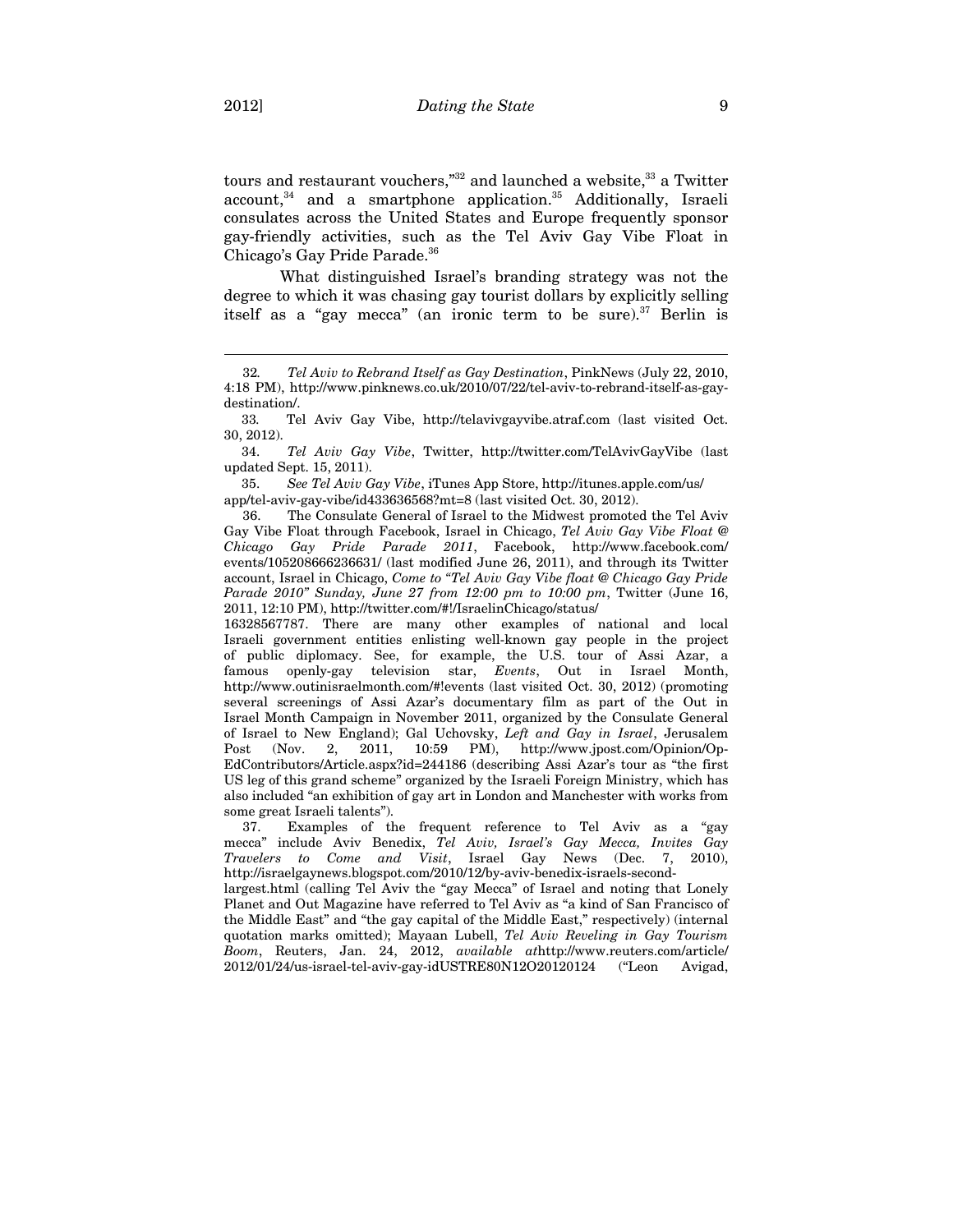well known for doing so as well, to its great economic advantage. In fact, Out Now Consulting, the gay public relations firm that designed the "MyGayBerlin" campaign<sup>38</sup> was hired by the Israelis to assess the feasibility of branding Tel Aviv as an international gay tourist destination.39 Rather, what differentiated the role of gays in the Israeli branding campaign was the position it played in a larger national political agenda, one that exceeded mere niche marketing to gay tourists. Israeli's public embrace of gay rights figured at the core of a project to distract attention from, if not to cancel out, the growing international condemnation of Israel's treatment of the Palestinians. To this end, the Ministry of Public Diplomacy and Diaspora Affairs has solicited applications from Israeli citizens who would like to serve as "public diplomats," traveling abroad (at the state's expense) spreading the good word about Israel. The announcement makes clear that the program "is primarily interested in receiving applications from people representing the diverse faces of Israeli society, including  $\dots$  representatives of the gay community.<sup>740</sup>

Israel's promotion of its pro-gay policies has, over time, operated in two registers. First, as laid out above, there was the deliberate campaign to improve Israel's international "brand perception" by highlighting Tel Aviv as a hot and hunky gay tourist destination. Over time, however, the emphasis has shifted from being a project of the Tourism Ministry to one used by the Foreign Minister as a tool of foreign relations. To great effect, Israel has sought to stake out a moral high ground in comparison with its enemies by referring to how well it treats its gays. Israeli government officials and their private sector advocates have seen a strategic advantage in comparing Israel's tolerance of gay people with intolerance toward gays in neighboring Arab countries. Naomi Klein, in an interview,

40. Asa Winstanley, *In New Pinkwashing Recruitment Campaign, Israel Offers Free Travel for Propaganda Services*, Electronic Intifada (Nov. 24, 2011, 10:43 PM), http://electronicintifada.net/blog/asa-winstanley/new-pinkwashingrecruitment-campaign-israel-offers-free-travel-propaganda.

owner of the gay-friendly Brown hotel, said Tel Aviv has become a 'gay Mecca' and is enjoying a tremendous tourist boom in recent years.").

<sup>38.</sup> Out Now Consulting's Facebook page states: "Out Now has worked with German National Tourist Office and Berlin Tourism Marketing for several years to credentialize these destinations with lesbian and gay travelers." Out Now, *Out Now Global: Gay Market Leaders—Berlin Tourism Marketing*, Facebook (Oct. 29, 2008, 12:02 PM), http://www.facebook.com/note.php?note\_id=32620247091.

<sup>39</sup>*.* Press Release, Out Now Consulting, Think You Know All About Gay Welcoming Tourism Destinations? Think Again: The First-Ever Market Study into Middle East Gay Travel Unveiled by Out Now at WTM (Oct. 7, 2009), *available at* http://www.webwire.com/ViewPressRel.asp?aId=105143.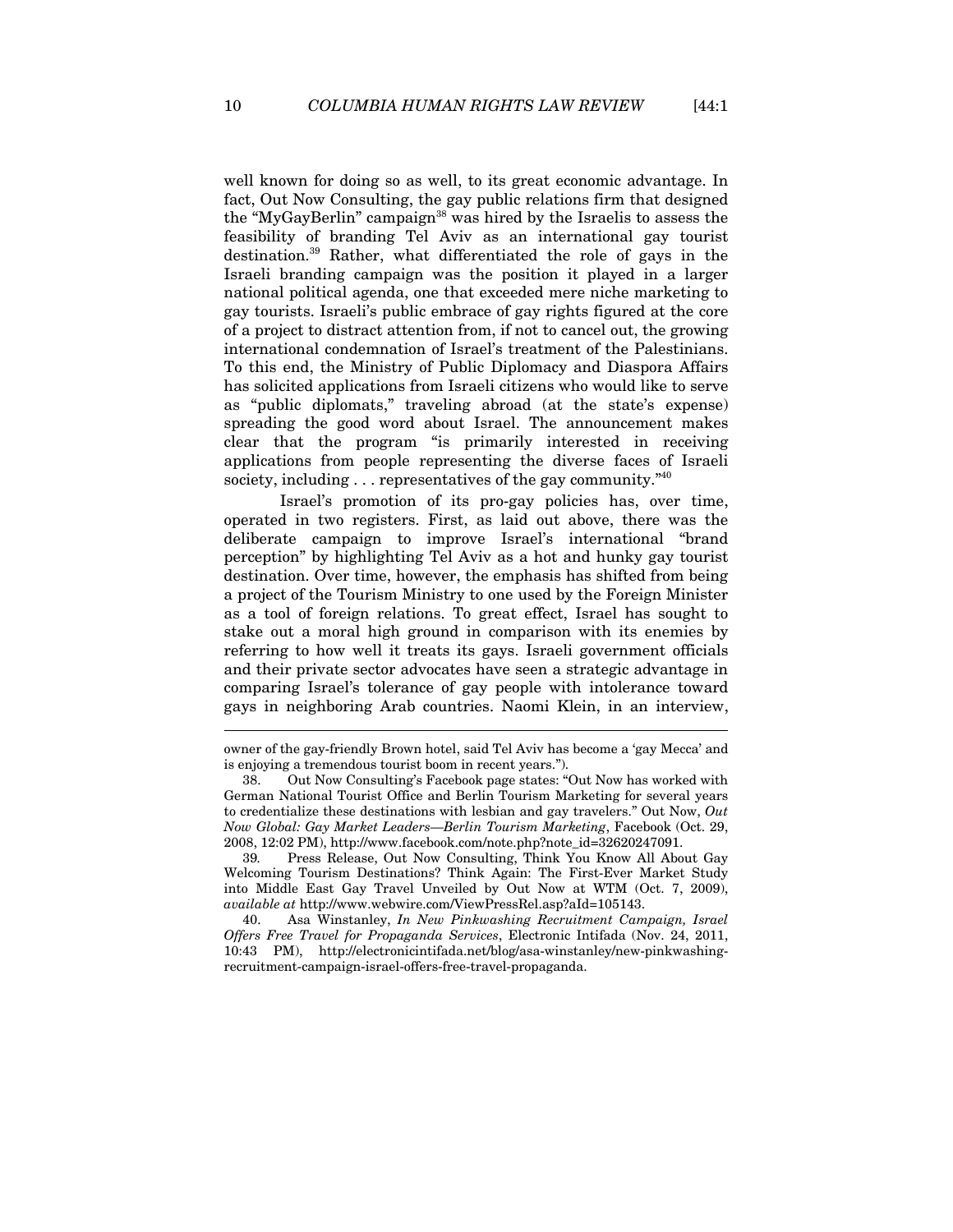laid it out plain and simple: "[T]he state of Israel has an open strategy of enlisting gay and lesbian rights and feminism into the conflict, pitting Hamas's fundamentalism against Israel's supposed enlightened liberalism as another justification for collective punishment of Palestinians."41 Israeli Prime Minister Benjamin Netanyahu's speech to the U.S. Congress in May 2011 said it best: "In a region where women are stoned, gays are hanged, Christians are persecuted, Israel stands out. It is different."42

As the outcry about the Israeli Occupation of Palestine grew louder, Israeli voices responded: Look how well we treat our gays! The complex significance of this official and public use of Israeli homosexuals can only be fully appreciated when considered in light of the Israeli security agency Shin Bet's policy begun in 1967 to "turn" Palestinian homosexuals into informants through blackmail and other dirty tactics.43 As recently as May 2012, Shin Bet officers detained a gay Palestinian man visiting East Jerusalem to see a medical specialist and told him that if he didn't inform the Shin Bet "when he 'hears about a demonstration, about people, where they're going, who's got a mind to protest, who helps kids who throw stones, who's religious, who throws stones at soldiers," he would "see what kind of problems [the officers would] make for [him] with the Palestinian Authority."<sup>44</sup> Thus, the Ministry of Public Diplomacy and

<sup>41.</sup> Cecilie Surasky, *Naomi Klein Shows You Can Boycott Israel Without Cutting Off Dialogue Over Palestine*, Alternet (Aug. 31, 2009), http://www.alternet.org/story/142341/.

<sup>42.</sup> Prime Minister Benjamin Netanyahu, Speech to U.S. Congress (May 24, 2011), *available at* http://www.mfa.gov.il/MFA/Government/Speeches+by+ Israeli+leaders/2011/Speech\_PM\_Netanyahu\_US\_Congress\_24-May-2011.htm.

<sup>43.</sup> As a result, gay men have gained a reputation in Palestinian society for being collaborators or snitches, given the widespread belief that gay people are vulnerable to blackmail by the Israelis. This reputation is not entirely unearned, given the "success" of Shin Bet's tactics. *See* Jason Ritchie, Queer Checkpoints: Sexuality, Survival, and the Paradoxes of Sovereignty in Israel-Palestine 118 (Jan. 14, 2011) (unpublished Ph.D. dissertation, University of Illinois at Urbana-Champagne), *available at* http://www.ideals.illinois.edu/handle/2142/18233 (noting that the Shin Bet identifies homosexuals as one of the most fruitful sources for its network of Palestinian collaborators). This fact is vital to understanding how homophobia in Palestine derives not only from a kind of sexual revulsion we are familiar with elsewhere, but also from particularly local political dynamics.

<sup>44.</sup> Amira Hass, *Shin Bet Inquiry: Did the Israeli Slip His Gay Palestinian Lover Into the Country Illegally?*, Haaretz (May 28, 2012, 2:04 AM), http://www.haaretz.com/news/national/shin-bet-inquiry-did-the-israeli-slip-hisgay-palestinian-lover-into-the-country-illegally.premium-1.432857.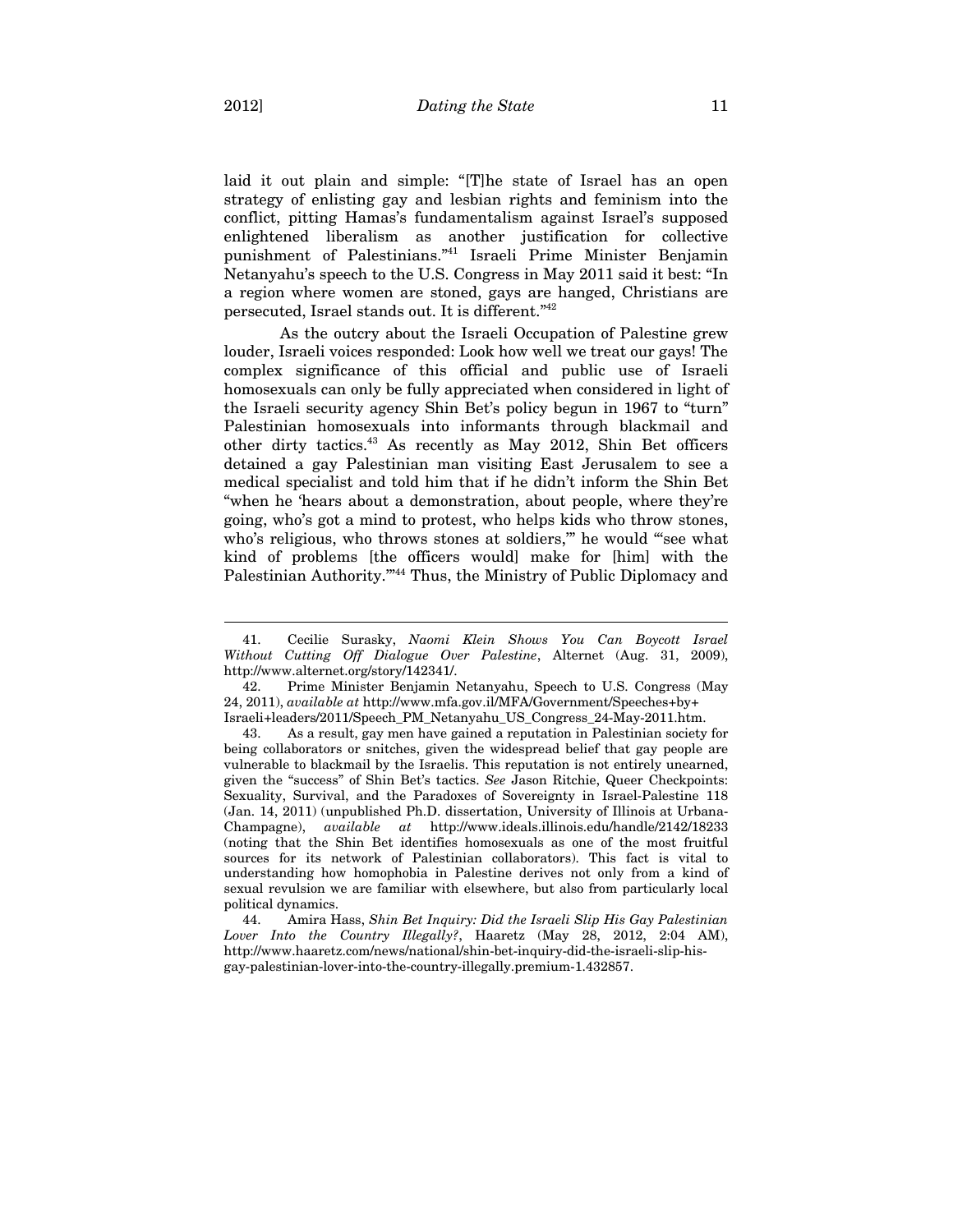Diaspora Affairs' use of gay public diplomats is, in important respects, the friendly flip side of that of Shin Bet.

Concerned that the international community was wavering in its hard line stance toward Iran's growing nuclear capability, in 2009, Israel allocated roughly two million dollars to a new campaign to discredit Iran by specifically highlighting its mistreatment of lesbians and gay men.45 The Israeli Foreign Ministry confessed that the new public relations campaign "aims to appeal to people who are less concerned with Iran's nuclear aspirations and more fearful of its human rights abuses and mistreatment of minorities, including the gay and lesbian community."46 David Saranga, former Consul for Media and Public Affairs at the Consulate General of Israel in New York and former Deputy Spokesman for the Israeli Foreign Ministry, put it clearly:

> Instead of wasting time attempting to persuade them [i.e., liberal audiences in the United States and Europe] that I am right, in contradiction of their worldview, it is better to try to speak to them through the concepts and values that they understand and appreciate. For instance, presenting the attitude towards the gay community in Israel and the equality it enjoys often cracks the blind wall of criticism which liberal audiences in the United States may present.<sup>47</sup>

The Israeli Supreme Court joined the issue in September of 2010. It held that the City of Jerusalem had engaged in impermissible discrimination in its ongoing refusal to fund the city's lesbian, gay, bisexual, and transgender community center, Open House.48 Year after year, the City had refused funding requests from Open House, and Justice Isaac Amit, writing for the Court, ruled that:

> The history of the relationship between the parties reveals that the appellant's hand reaching out for support has met time and time again with the miserly

<sup>45.</sup> Barak Ravid, *Israel Recruits Gay Community in PR Campaign Against Iran*, Haaretz (Apr. 20, 2009, 9:46 AM), http://www.haaretz.com/hasen/ spages/1079589.html.

<sup>46</sup>*. Id.*

<sup>47.</sup> Uri Leventher, *The Diplomat Who Tweeted*, Globes: Israel's Business Arena (Oct. 14, 2009, 6:51 PM), http://www.globes.co.il/serveen/globes/docview. asp?did=1000505339 (internal quotation marks omitted).

<sup>48.</sup> File No. 343/09 Supreme Court (Jer), Jerusalem Open House for Pride & Tolerance v. City of Jerusalem (Sept. 14, 2010), Nevo Legal Database (by subscription) (Isr.).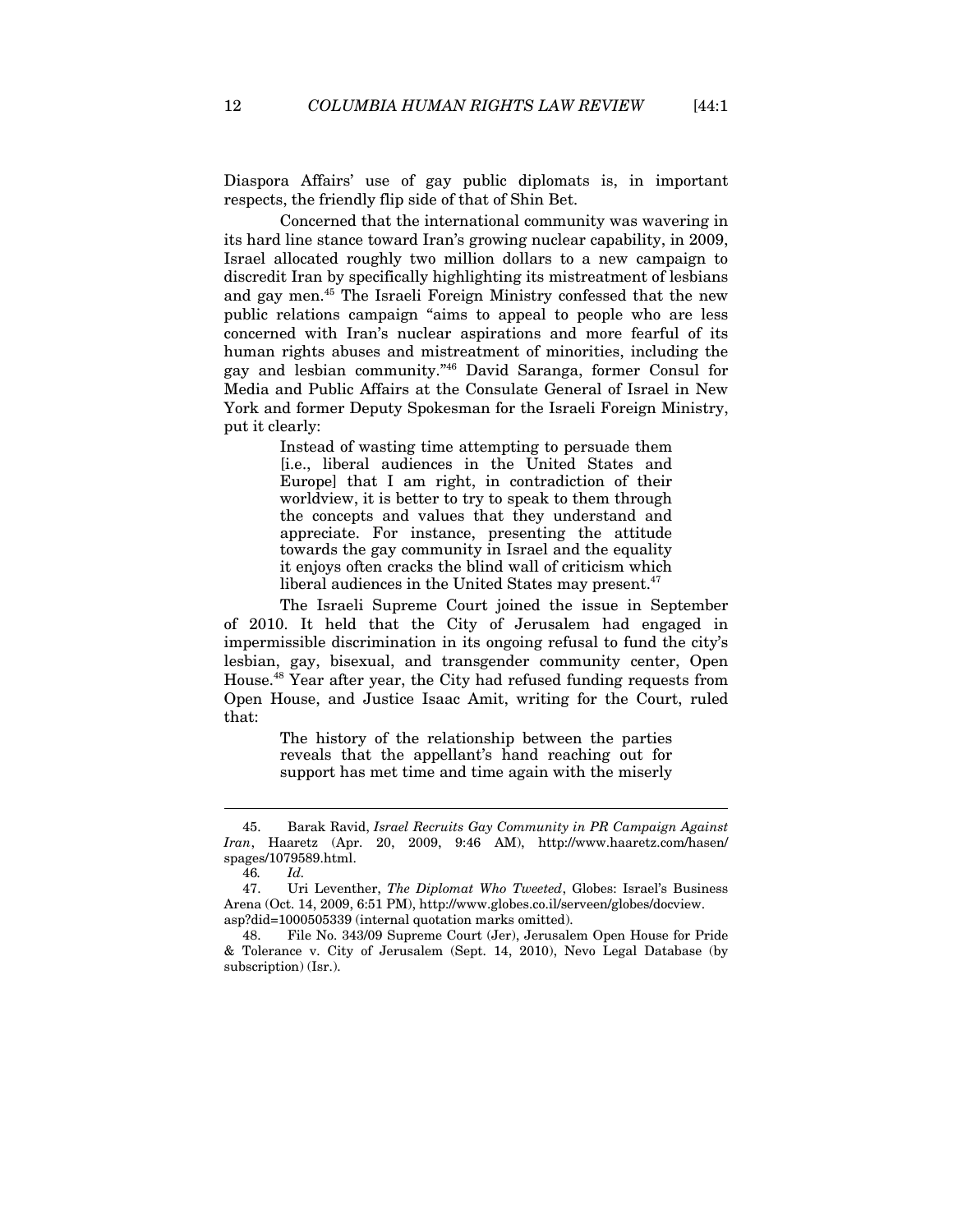hand of the municipality . . . . We cannot but express hope that the municipality will not behave stingily again and that the sides can 'shake hands' without further involving the court.<sup>49</sup>

Justice Amit declared that equal and respectful treatment of the gay community was one of the criteria for a democratic state, noting that this is what separates Israel from "most of the Mideast states near and far, in which members of the gay community are persecuted by the government and society  $\dots$ ."<sup>50</sup> He then mentioned Iranian President Mahmoud Ahmadinejad's 2007 speech at Columbia University in which Ahmadinejad claimed that there were no homosexuals in Iran.<sup>51</sup> This statement by the Iranian president served as evidence, in Justice Amit's view, of Israel's comparative tolerance, modernity, and morality.52 Whether or not this language is officially a part of the new campaign to use gay rights to whip up support both domestically and abroad for a military strike against Iran, the Israeli Supreme Court is certainly pulling an oar in this project.

Aeyal Gross, a law professor at Tel Aviv University as well as a sharp critic of Israeli politics generally and LGBT politics in Israel specifically, wrote about the role of the gay community in the Brand Israel campaign:

> LGBT rights are used as a fig leaf, and the larger the area that needs to be hidden, the larger the fig leaf must be. Although conservative and especially religious politicians remain fiercely homophobic, this is partially counterbalanced—even in years when a conservative government has been in power—by the new homonationalism and the important role gay rights plays in burnishing Israel's liberal image.<sup>53</sup>

Other NGOs closely allied with the Israeli re-branding effort, such as StandWithUs, a pro-Israeli advocacy organization based in Los Angeles,<sup>54</sup> have explicitly pursued a strategy of responding to

<sup>49</sup>*. Id.* at ¶ 86.

<sup>50</sup>*. Id.* at ¶ 55.

<sup>51</sup>*. Id.*

<sup>52</sup>*. See id.* (describing Israel as "liberal" and "democratic").

<sup>53.</sup> Aeyal Gross, *Israeli GLBT Politics between Queerness and Homonationalism*, Bully Bloggers (July 3, 2010), http://bullybloggers.wordpress.com/2010/07/03/israeli-glbt-politics-betweenqueerness-and-homonationalism/.

<sup>54.</sup> StandWithUs is "an international, non-profit organization that promotes a better understanding of Israel, through examination of diverse issues."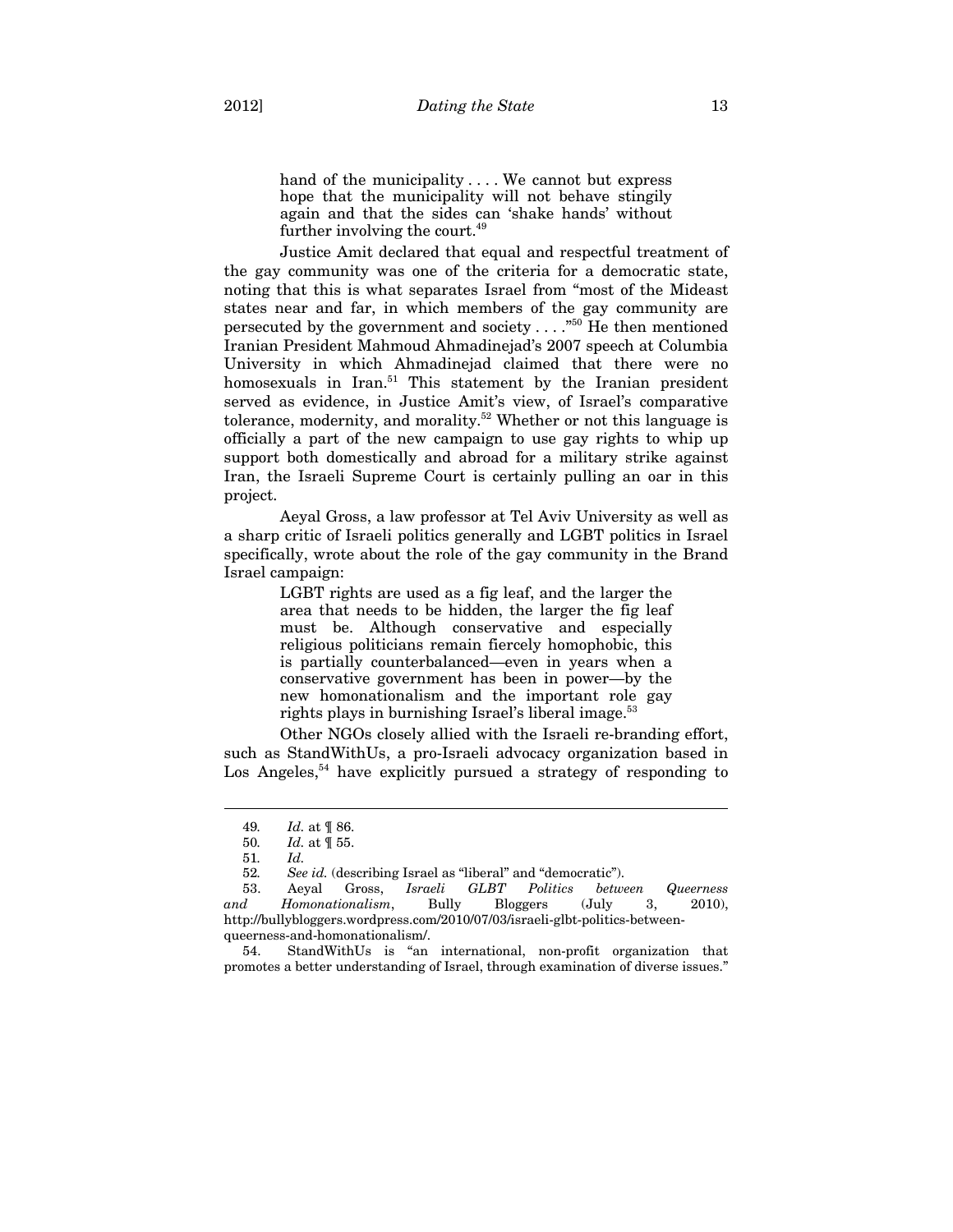criticism of Operation Cast Lead, a three-week military campaign Israel began in Gaza in December of 2008,55 by emphasizing how well lesbian and gay people are treated in Israel. "We decided to improve Israel's image through the gay community in Israel . . . ." said an official with StandWithUs to the Jerusalem Post.56

> We're hoping to show that Israel is a liberal country, a multicultural, pluralistic country . . . . That is a side of Israel we are very proud of and that we think should be shown around the world. . . . As far as a lot of people are concerned, Israel is Gaza and the West Bank and tanks, and they don't see the beautiful culture and the liberal side.<sup>57</sup>

Other bloggers similarly saw an opportunity to blunt international criticism of Operation Cast Lead by pointing to Hamas's intolerance toward gay men as a justification for the Israeli military action.<sup>58</sup> Back in the United States, StandWithUs circulated a flyer on college campuses in which it compared Israeli, Egyptian, Jordanian, Palestinian, Iranian, Lebanese, and other Middle Eastern states' policies on "sexual freedom" and concludes that Israel is the "only country in the Middle East that supports gay rights."59

56. Mel Bezalel, *Gay Pride Being Used to Promote Israel Abroad*, Jerusalem Post (June 7, 2009, 10:13 PM), http://www.jpost.com/Israel/ Article.aspx?id=144736 (internal quotation marks omitted).

57*. Id.* (internal quotation marks omitted).

58. Paula Brooks, *What About the Gaza Gays?*, Lez Get Real: A Gay Girl's View on the World (Jan. 4, 2009, 3:21 PM), http://lezgetreal.wordpress.com/ 2009/01/04/what-about-the-gaza-gays/.

59*. Gay Rights in the Middle East*, StandWithUs, http://www.standwithus.com/pdfs/flyers/gay\_rights.pdf (last visited Oct. 30, 2012). StandWithUs was by no means the first to use this strategy. "As the second Palestinian Intifada erupted in the autumn of 2000, a curious and persistent argument began being employed by supporters of the Israeli state. . . . [M]any of them rather macho young men who never identified themselves as gay and who almost certainly never lived in an Arab or Muslim country, would stand up and decry the lack of gay rights in the Palestinian Territories compared to their view

Stacey Maltin, *International Pride Comes to Tel Aviv*, Ynetnews.com (June 13, 2009, 9:00 AM), http://www.ynetnews.com/articles/0,7340,L-3730396,00.html.

<sup>55.</sup> Operation Cast Lead, otherwise known as "the Gaza War," was a threeweek Israeli military offensive begun in late 2008 aimed at stopping rocket fire from Gaza into Israeli territory. A U.N. report issued after the end of the war charged both Israel and the Palestinians with war crimes and possible crimes against humanity. U.N. Fact-Finding Mission on the Gaza Conflict, *Human Rights in Palestine and Other Occupied Arab Territories: Report of the United Nations Fact-Finding Mission on the Gaza Conflict*, Human Rights Council, U.N. Doc. A/HRC/12/48 (Sept. 25, 2009) (by Richard Goldstone et al.).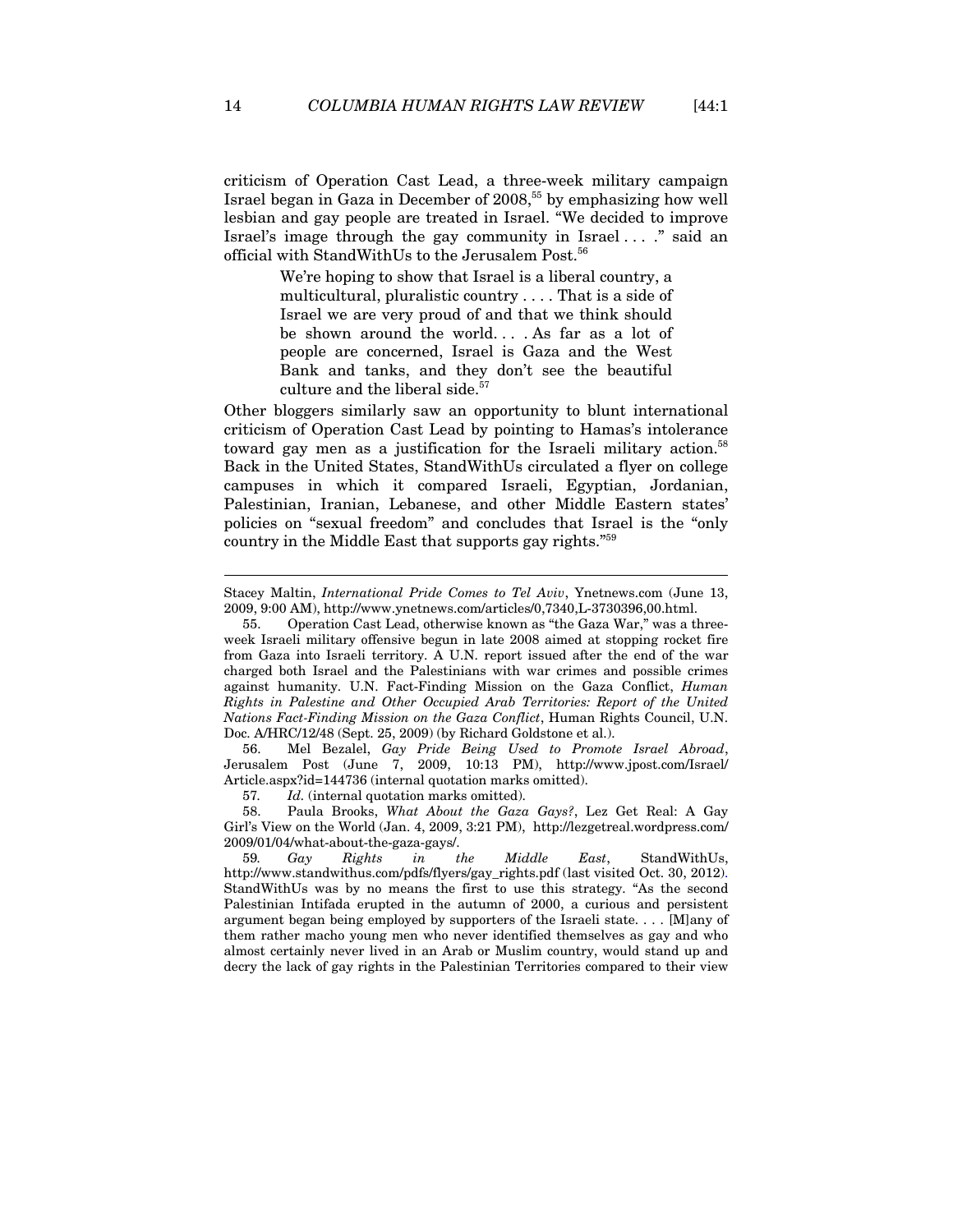The timing of the pink turn in Israel's management of its international reputation is noteworthy. Convincing the world that Israel is a gay haven in the otherwise homophobic Middle East began to figure centrally in the marketing of Israel in the aftermath of Operation Cast Lead. Military tactics used by both the Israelis and the Palestinians in the Gaza War were subject to international criticism; however, the Israelis received particularly harsh condemnation from the international human rights community for the targeting of civilians and the use of disproportionate force. $60$ 

In the spring of 2011, as the Free Gaza Flotilla was preparing to sail to the Gaza Strip with the intent of highlighting the Israeli blockade of Gaza, a slick, well-produced video began to circulate on Facebook and elsewhere on the Internet, purportedly made by "Marc", a "gay rights activist."61 He reported the "hurtful" and "heartbreaking" experience of being told by flotilla organizers that "the participation of [his] LGBT network would not be possible since it would not be in the overall interest of the flotilla."62 He then explained to the camera how the organizers of the flotilla had close ties to Hamas and highlighted Hamas's violent hatred of women and homosexuals.<sup>63</sup> He ended with a plea to those who care about human rights: "Be careful who you get in bed with. If you hook up with the wrong group you might wake up next to Hamas."64 The video got much play, including promotion by the Israeli Government Press Office on Twitter.65 It was later discovered that "Marc" was an Israeli

of the enlightened policies of Israel." Blair Kuntz, *"Queer" As A Tool Of Colonial Oppression: The Case Of Israel/Palestine*, ZNet (Aug. 13, 2006), http://www.zcommunications.org/queer-as-a-tool-of-colonial-oppression-the-caseof-israel-palestine-by-blair-kuntz.

<sup>60.</sup> The U.N. Fact-Finding Mission on the Gaza Conflict issued a controversial report on the force used by both sides in Operation Cast Lead. *See*  U.N. Fact-Finding Mission on the Gaza Conflict, *supra* note 55.

<sup>61.</sup> marc3pax, *Who You Get in Bed With*—*Human Rights, Gay Rights*, YouTube (June 23, 2011), http://www.youtube.com/watch?v=vhmBbGFJleU.

 <sup>62.</sup> *Id.*

 <sup>63.</sup> *Id.*

<sup>64</sup>*. Id.*

<sup>65.</sup> *See Anti-Flotilla Video Fraud Linked to PM Netanyahu's Office, Official Israeli Hasbara Agents*, Max Blumenthal (June 24, 2011), http://maxblumenthal.com/2011/06/anti-flotilla-video-fraud-has-links-to-pmnetanyahus-office-official-government-hasbara-agents/ [hereinafter Blumenthal] ("Earlier today, the Israeli Government Press Office promoted the apparent hoax video on Twitter."); Benjamin Doherty, *Israeli Actor in Anti-Gaza Flotilla Pinkwashing Video Identified*, Electronic Intifada (June 25, 2011, 6:03 PM), http://electronicintifada.net/blog/benjamin-doherty/israeli-actor-anti-gaza-flotilla-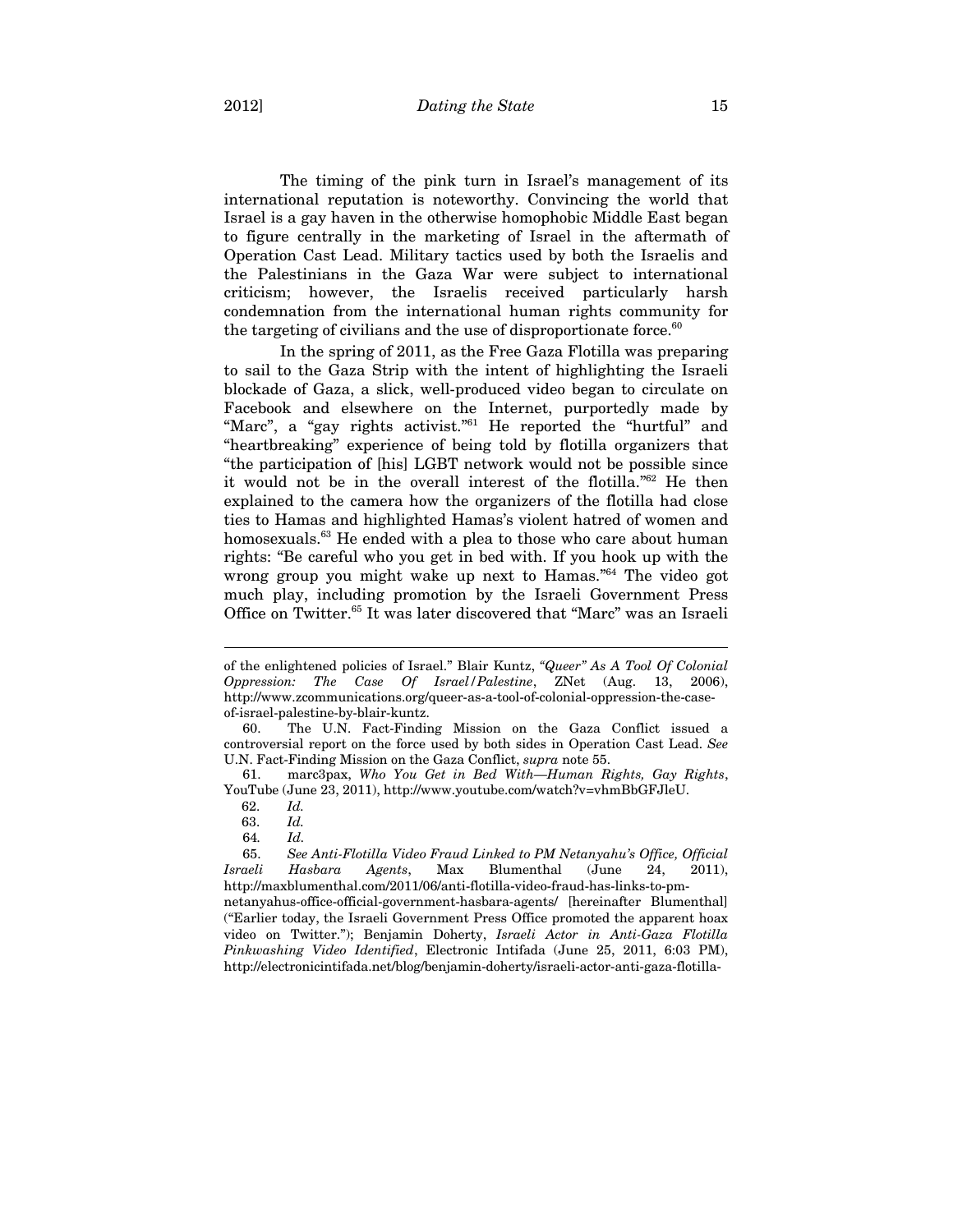actor hired to create the video as a way of discrediting the flotilla's aims.66 According to journalist Max Blumenthal, the Government Press Office's tweet was a re-tweet from a Netanyahu aide who seemed to have opened a Twitter account for the sole purpose of promoting the video.<sup>67</sup>

The fake anti-flotilla video well illustrates why Israel's use of gays in its re-branding campaign has been termed by critics as "pinkwashing."68 Israel has effectively used the "gay issue" to advance a larger political aim of proving that Palestinians are too backwards, uncivilized, and unmodern to have their own state. The campaign to create gay solidarity with Israel around the globe has also, often unwittingly, drawn LGBT communities outside the Middle East into collusion with the Israeli state's larger public relations project.<sup>69</sup>

Israel's so-called pinkwashing of its treatment of the Palestinians as a tool to gain international support for its larger

66. Bronner, *supra* note 65 (stating that the "video was exposed as a fake," posted by an Israeli actor, and noting that Israeli "officials had long used the talking point that Hamas and other Islamist groups were intolerant of homosexuality"); Doherty, *supra* note 65 (revealing Marc's true identity as Omer Gershon, a figure "who is relatively well-known in the Israeli gay scene"); Stewart, *supra* note 65 (noting that bloggers, after becoming suspicious of the video's "slick production and heavy promotion by Israeli government bodies," exposed Marc as an Israeli actor named Omer Gershon).

67. Blumenthal, *supra* note 65.

68*. See* Sarah Schulman, *supra* note 8 (noting that the "global gay movement against the Israeli occupation" has named Israel's tactics "pinkwashing': a deliberate strategy to conceal the continuing violations of Palestinians' human rights behind an image of modernity"); *see also* Gross, *supra* note 53 (criticizing the Israeli pinkwashing campaign as an effort to mask other human rights abuses occurring regularly within Israel's borders).

69. Parents and Friends of Lesbians and Gays (PFLAG) is one recent example thereof. Katherine Franke, *PFLAG Holds Israeli Pinkwashing Event,* Huffington Post (Feb. 22, 2012, 3:21 PM), http://www.huffingtonpost.com/katherine-franke/pflag-israel-

pinkwashing\_b\_1290935.html (describing an event with Anat Avissar from Aguda on February 22, 2012 held at PFLAG headquarters and co-sponsored by the Israeli Embassy).

pinkwashing-video-identified (discussing the "YouTube video condemning the Gaza Freedom Flotilla for alleged homophobia, that was tweeted by the Israeli Government Press Office"); *see also* Ethan Bronner, *Setting Sail on Gaza's Sea of Spin*, N.Y. Times, July 2, 2011, at SR3 ("Israeli officials . . . had promoted the clip on Twitter and Facebook . . . ."); Catrina Stewart, *The Hoax Video Blog and the Plot to Smear a Gaza Aid Mission*, Independent (June 29, 2011), http://www.independent.co.uk/news/world/middle-east/the-hoax-video-blog-andthe-plot-to-smear-a-gaza-aid-mission-2304030.html (describing the "heavy promotion by Israeli government bodies on Facebook and Twitter").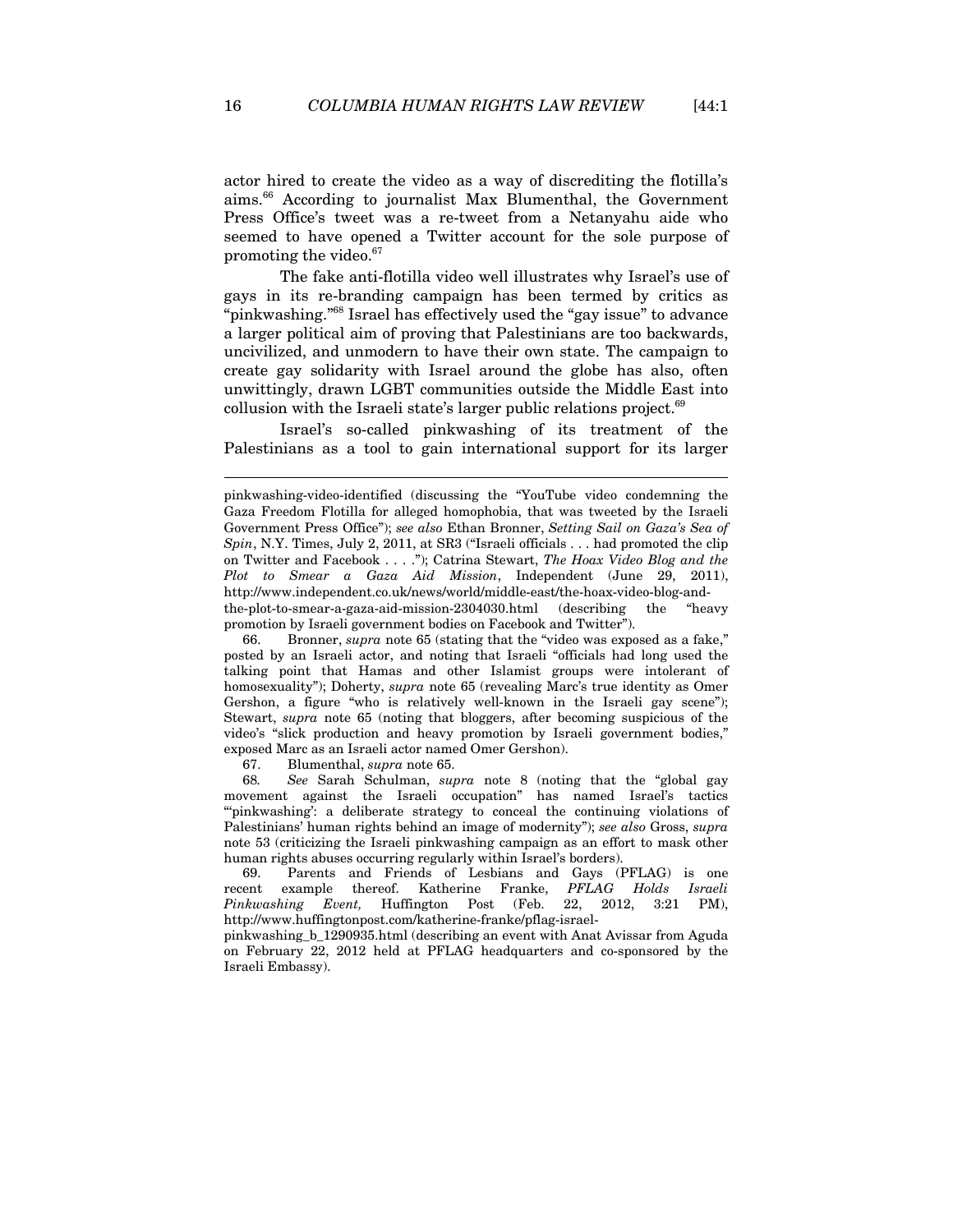foreign policy aims demands careful analysis. The criticism of Israel embodied in the term pinkwashing does not deny the fact that gay men and lesbians enjoy a wide range of civil and other rights in Israel. They do. $70$  Nor does the term deny that sexual minorities struggle in Arab societies. They do.<sup>71</sup> Rather, the claim is that

Judaism on women). Similarly, the rise of Hamas in Palestinian society has been accompanied by a greater intolerance of homosexuality. *See, e.g.*, Press Release, Int'l Gay & Lesbian Human Rights Comm'n, Palestinian Territories: IGLHRC Supports Free Expression for ASWAT (Mar. 26, 2007), http://www.iglhrc.org/cgibin/iowa/article/pressroom/pressrelease/415.html (noting that ASWAT, a Palestinian lesbian organization in Israel, received threats from Islamic leaders describing the organization as a "fatal cancer").

71. In Palestine, the oppression of LGBT people takes place as a cultural, not legal, matter. Palestinian "law" does not criminalize same-sex sex. The Palestinian Legislative Council has not adopted a criminal sodomy law. Thus, in the West Bank, where the Jordanian Penal Code is still applied, there is no legal

<sup>70.</sup> Though, in Israel, as in other places where LGBT rights have gained traction, those rights were hard-won and need constant defense. As Erez Aloni, an Israeli queer legal scholar, reminded me: "Israel is a highly heteronormative and patriarchal state. It is also the case that the movement toward gay rights was achieved despite the strong resistance of the government—achievements were made mainly by the courts or the attorney general. What's more, many parental rights are banned for same-sex couples; [sic] and there is not even civil marriage—not to mention same-sex marriage, or inter-religious marriage by the state." E-mail from Erez Aloni, Fellow, Ctr. for Reproduct. Rights, Columbia Law Sch., to author (Feb. 27, 2012, 3:22 PM EST) (on file with author). To be sure, homophobia and transphobia are to be found throughout Israeli and Palestinian society. *See, e.g.*, Jason Koutsoukis, *Homophobia in Israel Still High but Declining Slowly*, *Says Survey*, Sydney Morning Herald (Aug. 7, http://www.smh.com.au/world/homophobia-in-israel-still-high-but-decliningslowly-says-survey-20090806-ebkb.html (stating that in a 2009 poll by Haaretz, following the Aguda attack, 46% of 498 people viewed homosexuality as a "perversion," while 42% disagreed); Ilan Lior, *Civil Patrol "Army" Formed to Stamp Out Homophobic Attacks in TA Park*, Haaretz (Feb. 18, 2012, 1:07 AM), http://www.haaretz.com/print-edition/news/civil-patrol-army-formed-to-stamp-outhomophobic-attacks-in-ta-park-1.409398 (noting two attacks against gay individuals in December 2011 and January 2012 near a gay communal center in Tel Aviv). The increasingly powerful role that the ultra-Orthodox wing (the *Haredim*) of Israeli society plays in shaping official governmental policy and public opinion more generally draws into question the claim that there is widespread support for gay rights across Israeli society. *See, e.g.*, Ethan Bronner & Isabel Kershner, *Israelis Facing a Seismic Rift Over Role of Women*, N.Y. Times, Jan. 15, 2012, at A1 (describing the tension between the ultra-Orthodox *Haredim* and the views of other Israelis regarding women); *The Takeaway: Israel's Secular and Moderate Majority Struggling with Ultra-Orthodox Minority* (Pub. Radio Int'l radio broadcast Jan. 16, 2012), *available at* http://www.pri.org/stories/politics-society/religion/israel-s-secularand-moderate-majority-struggling-with-ultra-orthodox-minority-7965.html (describing the tension between the ultra-Orthodox and more moderate sects of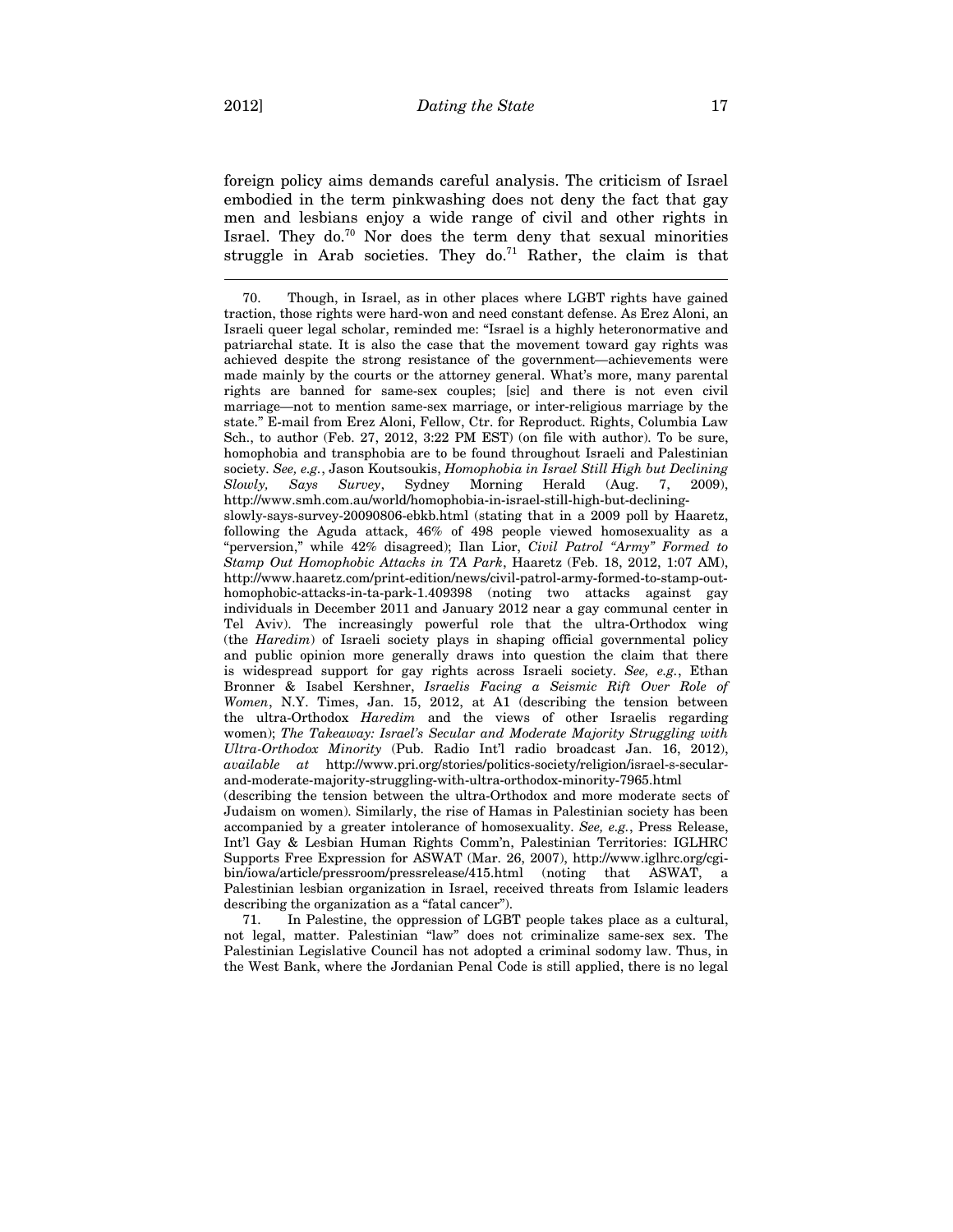comparisons of this sort are irrelevant. The status of gay people in Israel is beside the point insofar as fundamental human rights are understood to be universal and not subject to zero-sum calculations: Israel's illegal occupation of Palestine cannot be somehow justified or excused by its purportedly tolerant treatment of some sectors of its own population. So too, many LGBT Palestinians bristle when the Israeli government purports to speak on their behalf and look after their interests, driving a wedge between their gay-ness and their Palestinian-ness. Israel expresses an interest in their welfare only so long as their interests are framed as gay. To the extent that they identify as Palestinian, Israel's helping hand cruelly curls into a fist. Indeed, that helping hand is more symbolic than real, since gay Palestinian asylum seekers cannot seek refuge in Israel, $^{72}$  nor can most gay Palestinians enjoy the hot gay nightlife of Tel Aviv due to the severe limitations placed on their movement by the laws of occupation.73

#### II. IRAN

Iranian President Mahmoud Ahmadinejad's visit to Columbia University in September of 2007 sharpened my attention to this queer (and by this I mean odd or curious) role of gay rights in larger state projects. Iranian President Mahmoud Ahmadinejad was invited to give a speech at Columbia University against a backdrop of two parallel U.S.-led wars in Afghanistan and Iraq; charges that Iran had been covertly supplying arms to Shi'a militias in Iraq; intense criticism by the U.S. government of Iran's efforts to build nuclear

criminal sanction for same-sex sex, as the Jordanians repealed their sodomy law in 1951, well before the United States (2003) or the Israelis (1988) did so. Ritchie, supra note 43, at 114. In Gaza, where law from the British mandate is still applied, there is a law criminalizing sex between men, thus tracing the legal sanction of homosexuality in Gaza to colonial, not native, influences. *Id.* Unfortunately, the important work done by LGBT activists in Arab settings is often ignored when Arab societies are portrayed as more homophobic than others. Al Qaws, Aswat, and Palestinian Queers for Boycott, Divestment and Sanction are doing great work in Palestine, as are Helem and Meem in Lebanon, and Kifkif in Morocco. ALWAAN, Bint el Nas, and other websites also provide important resources to LGBT people in the Arab world.

<sup>72.</sup> Michael Kagan & Anat Ben-Dor, Nowhere To Run: Gay Palestinian Asylum-Seekers in Israel 20–22 (2008), *available at* http://www.law.tau.ac.il/Heb/\_Uploads/dbsAttachedFiles/Nowhere.pdf.

<sup>73.</sup> Jason Ritchie's dissertation offers a nuanced and thoughtful study of the paradoxes of belonging and disenfranchisement experienced by Palestinian queers. Ritchie, *supra* note 43.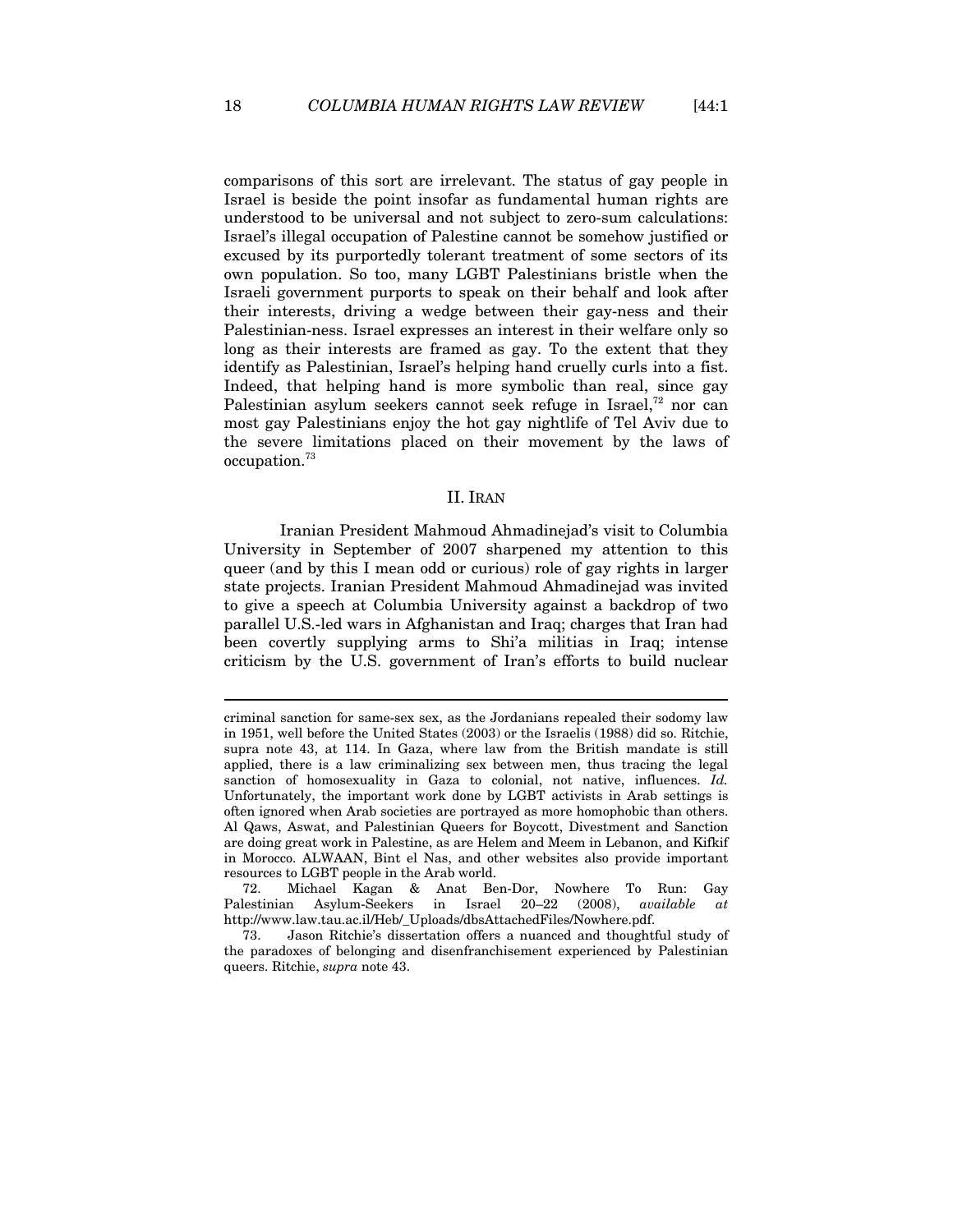weapons; and ongoing campaigns of highly inflammatory anti-US rhetoric by the Iranian political leadership and, simultaneously, highly inflammatory anti-Iranian rhetoric by U.S. political leadership. This invitation was highly controversial—anti-Iranian forces arguing that President Ahmadinejad should not be given a forum in the United States, and others arguing that free speech and open democracy principles instruct that we should hear from those whose ideas we find most abhorrent. Still others, though admittedly a minority in the university community, felt that President Ahmadinejad represented an articulate, though at times extreme, counterpoint to U.S. imperialism in the Middle East and Western Asia. Notably, the Dean of Columbia Law School felt moved to take sides in this debate and issued a press release the day before President Ahmadinejad arrived at Columbia expressing anticipatory condemnation of the Iranian president's remarks.<sup>74</sup> To my knowledge, this was the first and only time that the law school's Dean has seen it appropriate to issue a formal denouncement of any individual—head of state or otherwise—invited to speak at the university.

President Ahmadinejad's speech would surely gain national attention given his views on U.S. involvement in Southwest Asia, his insistence on the duplicity underlying the Bush Administration's nuclear proliferation policies, and, of course, his comments about Israel and the Holocaust.75 Yet the significance of the Ahmadinejad speech and the controversy it triggered has to be understood in local context. In the last several years, a number of Columbia faculty members who study the Middle East—and have taken positions that express some sympathy for the situation of the Palestinians—have been aggressively attacked by organizations in the United States

<sup>74.</sup> Press Release, David M. Schizer, Dean & Lucy G. Moses Professor of Law, Columbia Law Sch., Statement by David M. Schizer Re: SIPA Invitation to Mahmoud Ahmadinejad (Sept. 23, 2007), http://www.law.columbia.edu/

media\_inquiries/news\_events/2007/september07/deans\_statement.<br>75. See, e.g., Letter from President Mahmoud Ahmad 75. *See, e.g.*, Letter from President Mahmoud Ahmadinejad to "the American People," (Nov. 29, 2006), *available at* http://edition.cnn.com/2006/ WORLD/meast/11/29/ahmadinejad.letter/ (accusing the Bush Administration of foreign policy based on "coercion, force, and injustice," with reference to the invasion of Iraq and U.S. support for Israel, and stating that "legitimacy, power and influence of a government do not emanate from its arsenals of . . . nuclear weapons"); *Iranian Leader Denies Holocaust*, BBC News (Dec. 14, 2005, 1:50 PM), http://news.bbc.co.uk/2/hi/middle\_east/4527142.stm (describing Ahmadinejad's denial of the Holocaust and anti-Israel rhetoric as well as denunciation of his statements by Israel, Germany, and the EU).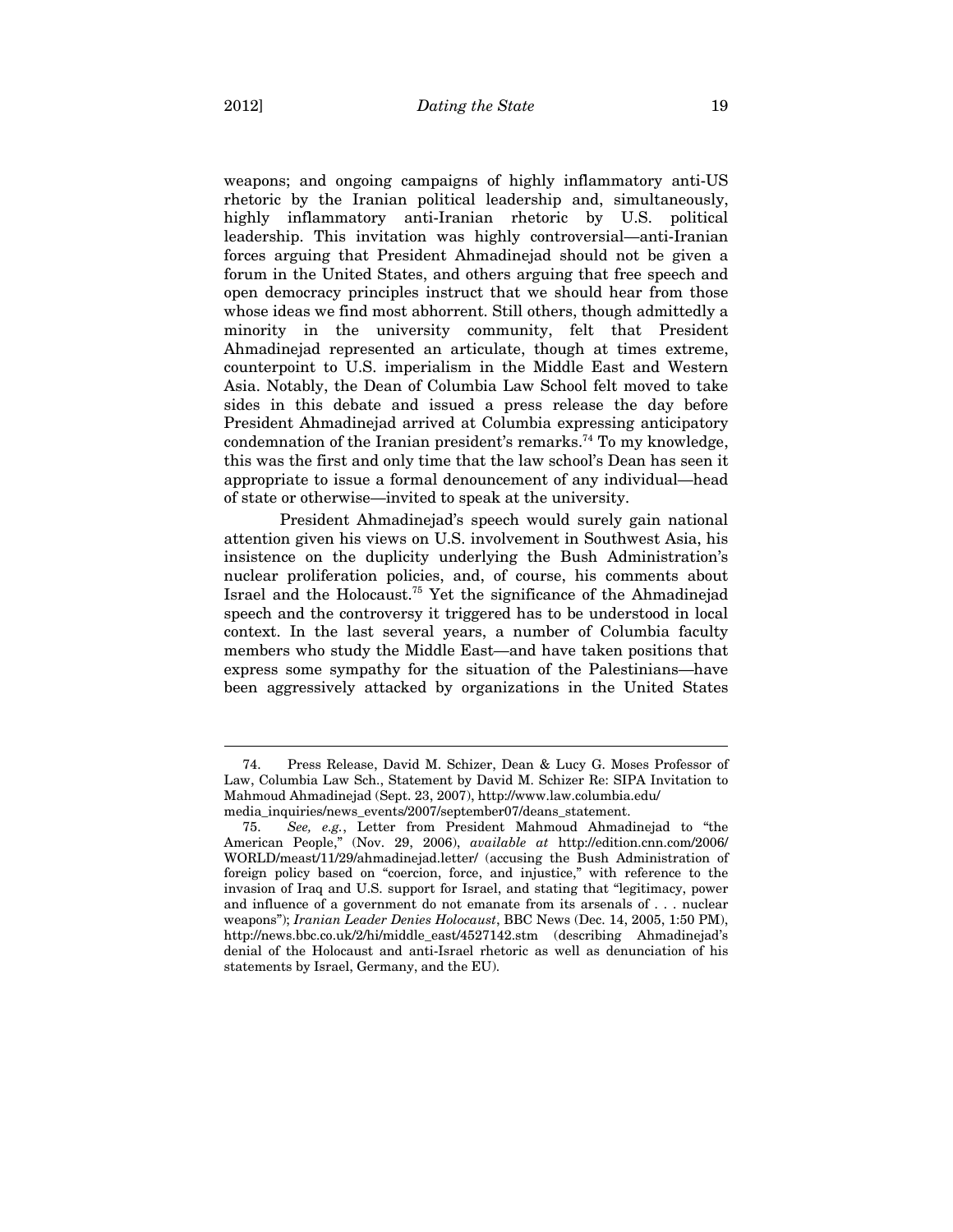charging them with being anti-Semitic or anti-Israeli.76 These activities have included efforts to intervene in the tenure cases of two faculty members.<sup>77</sup>

When President Ahmadinejad arrived, he was "introduced" by Columbia University's President Lee Bollinger. President Bollinger's direct address to President Ahmadinejad included statements such as, "Mr. President, you exhibit all the signs of a petty and cruel dictator."78 Bollinger criticized the Iranian president's pursuit of nuclear weapons; highlighted the mistreatment of women and homosexuals in Iran; cited Ahmadinejad's denial of the Holocaust as evidence that the Iranian president was either "brazenly provocative or astonishingly uneducated"; and noted as fact Iran's role in supplying arms to the militias in Iraq—thereby taking sides in a highly contested war and making an unsubstantiated claim of Iran's involvement in a proxy war in Iraq floated by the U.S. government.79 Bollinger closed with the charge: "I doubt that you will have the intellectual courage to answer these questions."80

President Ahmadinejad responded by voicing criticisms of U.S. policy in the Middle East and Western Asia in tones and in terms rarely heard in the United States. He pointed out the hypocrisy of the United States' efforts to limit the rights of other nations to nuclear weapons when it regularly violates the nuclear arms

quotation marks omitted).

<sup>76</sup>*. See, e.g.*, Karen W. Arenson, *Fracas Erupts Over Book on Mideast by a Barnard Professor Seeking Tenure*, N.Y. Times, Sept. 10, 2007, at B1 (describing the controversial tenure bid of a Barnard anthropology professor, Nadia Abu El-Haj, whose scholarship received criticism for perceived anti-Israel remarks); Jennifer Senior, *Columbia's Own Middle East War*, N.Y. Mag. (May 21, 2005), http://nymag.com/nymetro/urban/education/features/10868/ (discussing Columbia Unbecoming, a 2004 documentary accusing Arab professors of academic intimidation).

<sup>77.</sup> Richard Byrne & Robin Wilson, *Palestinian-American Scholar at Columbia U. Gets 2nd Chance at Tenure*, The Chron. of Higher Educ. (May 27, 2008), http://chronicle.com/article/Palestinian-American-Scholar/835.

 <sup>78.</sup> Helene Cooper, *At Columbia University, Ahmadinejad of Iran Parries and Puzzles*, N.Y. Times (Sept. 25, 2007), http://www.nytimes.com/2007/09/25/ world/americas/25iht-ahmedinejad.1.7626558.html?pagewanted=all (internal

<sup>79</sup>*. Id.* (internal quotation marks omitted) (describing President Bollinger's statements on Iran's role in Iraq); Annie Karni, *Bollinger Stuns Ahmadinejad With Blunt Rebuke*, N.Y. Sun (Sept. 25, 2007), http://www.nysun.com/newyork/bollinger-stuns-ahmadinejad-with-blunt-rebuke/63300/ (describing President Bollinger's statements regarding Ahmadinejad's views on nuclear weapons, women, homosexuals, and the Holocaust).

<sup>80.</sup> Cooper, *supra* note 78.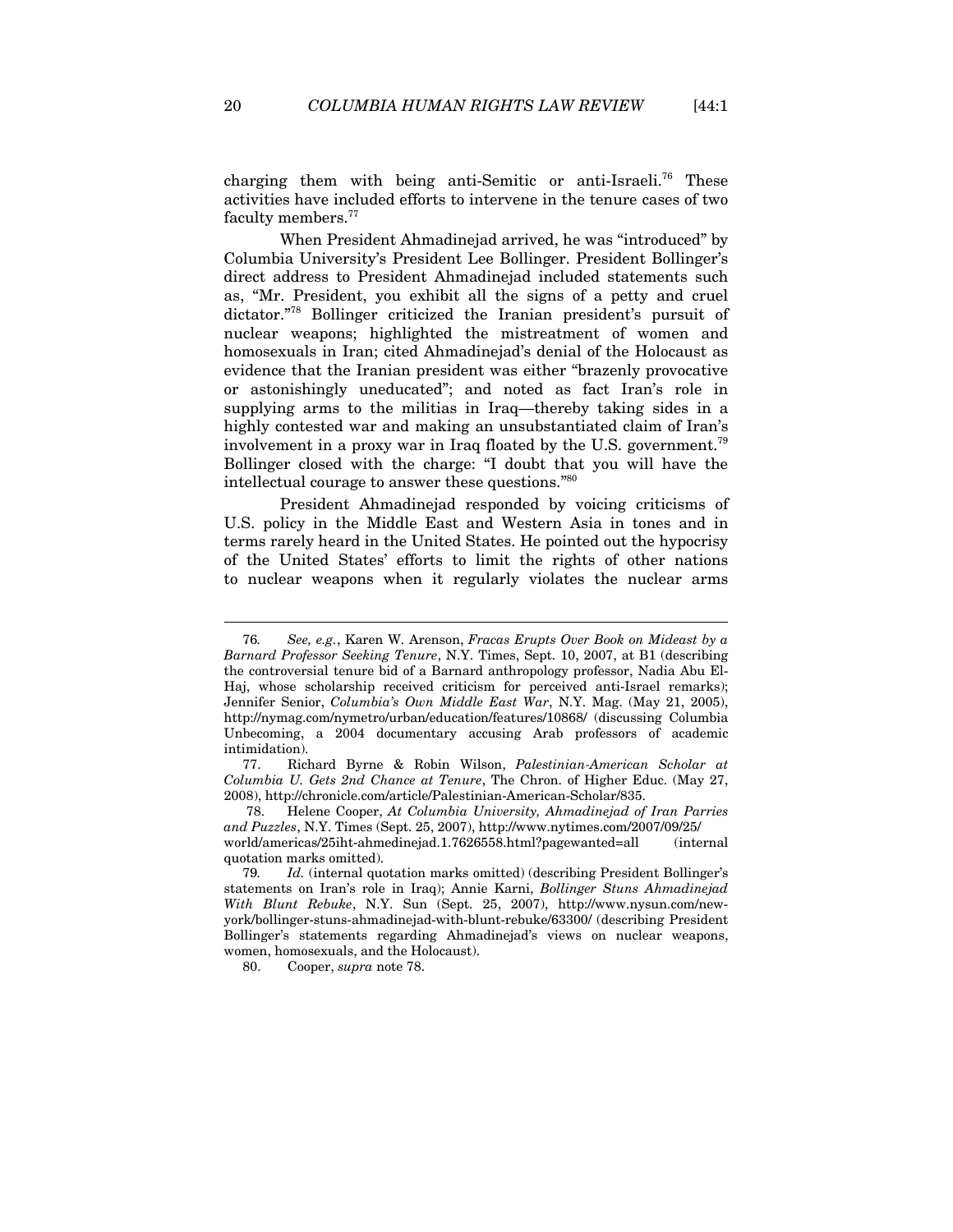non-proliferation treaty itself, $81$  and asked why the Palestinian people should be shouldered with paying for the historical atrocity of the Holocaust when this genocide was committed by Europeans. He asked: "[W]hy is it that the Palestinian people are paying the price of an event they had nothing to do with?"82 In response to a question from a student in the audience about why women were denied human rights in Iran, which included a condemnation of the execution of young men on account of their presumed homosexuality, Ahmadinejad replied that "[w]omen in Iran enjoy the highest levels of freedom," and then asserted: "In Iran, we don't have homosexuals, like in your country. . . . In Iran, we do not have this phenomenon. I don't know who's told you that we have it."<sup>83</sup> He then reminded the audience that in the United States, the state frequently executes individuals, not only gay people but many others.<sup>84</sup>

Surprisingly enough, despite ample coverage of President Ahmadinejad's visit to Columbia, the parts of the story that got the most attention were his remarks relating to women and homosexuals in Iran. As one would expect, domestic gay rights groups issued press releases the next day denouncing Ahmadinejad's denial of homosexuality in Iran, noting that without question there are men who have sex with men in Iran and they are treated very harshly by the Iranian government.<sup>85</sup> What was most remarkable from my

82. "[W]e need to still question whether the Palestinian people should be paying for it or not. After all, it happened in Europe. The Palestinian people had no role to play in it. So why is it that the Palestinian people are paying the price of an event they had nothing to do with?" *Id.*

83*. Id.*

 $\overline{a}$ 

84*. See id.* ("Don't you have capital punishment in the United States? You do, too.").

 <sup>81.</sup> *See* President Mahmoud Ahmadinejad, Keynote Address at Columbia University World Leaders Forum (Sept. 24, 2007), *available at*  http://www.washingtonpost.com/wp-

dyn/content/article/2007/09/24/AR2007092401042.html ("If you have created the fifth generation of atomic bombs and are testing them already, what position are you in to question the peaceful purposes of other people who want nuclear power?").

<sup>85</sup>*. See, e.g.*, Press Release, Int'l Gay & Lesbian Human Rights Comm'n, Iran: IGLHRC Deplores Denial of Iranian Homosexuals by<br>President Ahmadinejad (Sept. 34, 2007), http://www.iglhrc.org/cgi-President Ahmadinejad (Sept. 34, 2007), http://www.iglhrc.org/cgibin/iowa/article/pressroom/pressrelease/471.html (denouncing President Ahmadinejad's denial of the presence of sexual minorities in Iran); Press Release, Columbia Law Sch. Sexuality & Gend. Law Clinic, Sexuality and Gender Law Clinic Denounces Anti-Gay Remarks by Iranian President (Sept. 26, 2007), http://www.law.columbia.edu/media\_inquiries/news\_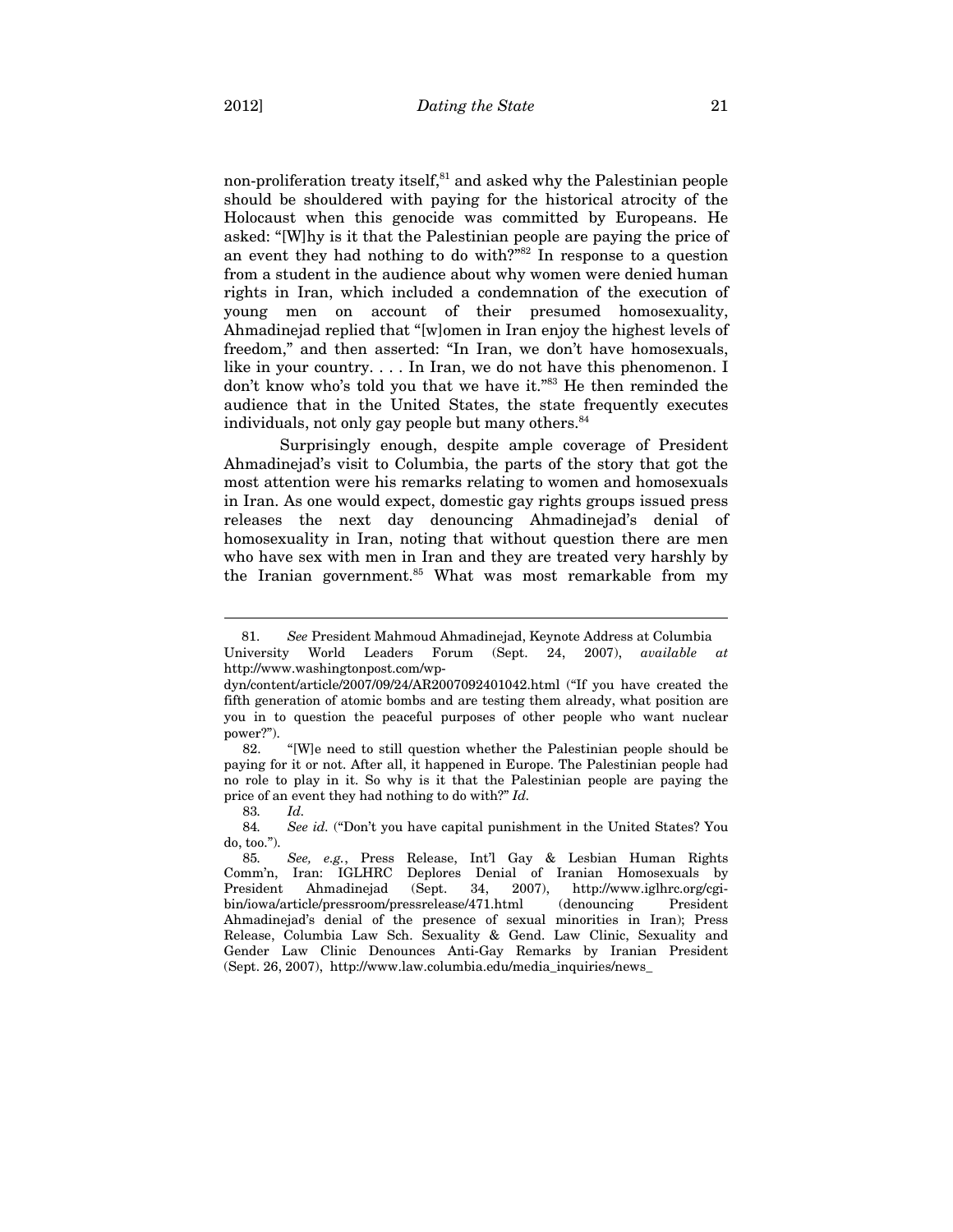perspective, however, was how conservative U.S. politicians and commentators highlighted sexism and homophobia in Iran as a justification for the denunciation of the Iranian president and as reinforcement of the widely held view that Iranian culture was particularly intolerant and primitive compared to Western modernity and cosmopolitanism.<sup>86</sup> Never mind that the U.S. government, particularly the administration in place during President Ahmadinejad's visit, was vulnerable to charges of sexism and homophobia as well.<sup>87</sup>

That gender and sexuality emerged as the most salient aspects of President Ahmadinejad's speech at Columbia is interesting not only because of how conservative U.S. politicians showed themselves to be deeply hypocritical on these issues when it so served their interests. Perhaps more importantly, the use of the rights of women and gay people as a device by which the United States asserted its moral superiority to Iran echoed similar uses of gender and sexuality in struggles for the West to assert its dominance over less "civilized" or "modern" peoples. Conversely, resistance to human rights norms that both construct and then protect a certain type of gendered and sexualized citizenship have been deployed outside the West in post-colonial and other contexts as a way of turning back

GINGRICH: Well, I mean—you and I—I think that treating an evil leader—let me give you an example. He made a comment in passing there were fewer homosexuals in Iran.

VAN SUSTEREN: Does he kill them?

GINGRICH: They execute them. I'm just saying nobody got up and said, [h]ow you can have somebody here who denies the Holocaust, executes homosexuals, arrests students, tortures and kills journalists . . . .

*On the Record w/ Greta Van Susteren: Newt Gingrich's Take on Ahmadinejad* (Fox News television broadcast Sept. 24, 2007), *available at*  http://www.foxnews.com/story/0,2933,297973,00.html.

87*. See, e.g.*, Planned Parenthood Fed'n of America, Inc., George W. Bush's War On Women: A Chronology (2003) (outlining actions taken by former President Bush that indicate a steady pursuit to eliminate reproductive freedom); Barbara Morrill, *A Surgeon General Who Will "Cure" Gays?*, Daily Kos (June 1, 2007, 9:07 AM), http://www.dailykos.com/story/2007/06/01/341697/-A-Surgeon-General-Who-Will-Cure-Gays- (concerning former President Bush's decision to nominate a Surgeon General who had co-founded a church that "ministers to people who no longer wish to be gay or lesbian").

events/2007/september07/Iran\_GLBT (condemning the remarks made by President Ahmadinejad at the World Leaders Forum at Columbia University).

<sup>86.</sup> For example, on the show *On the Record w/ Greta Van Susteren*, the following exchange took place between Van Susteren and former Republican Congressman Newt Gingrich: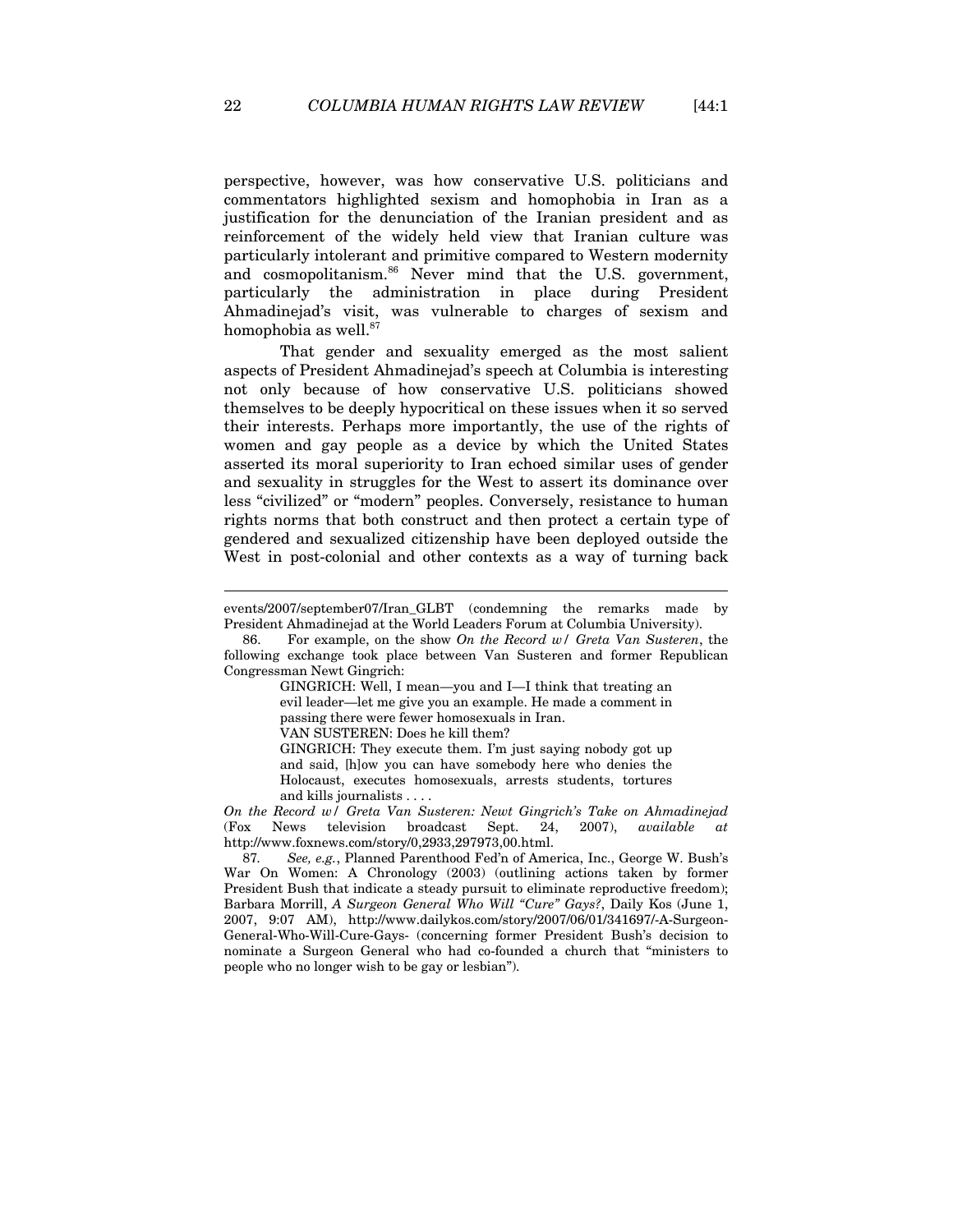Western hegemony and drumming up forms of nationalism.<sup>88</sup> The nation comes to acquire both a gender and a sexual orientation along the way.

Here we see the role of human rights law—particularly rights securing equality for gay men and lesbians—in the expansion of neoliberalism and its fellow traveler, capitalism, in less economically developed precincts of the world. Revulsion toward gay men gets articulated as the most visible trope deployed by political leadership seeking to hold on to local control and governance, while tolerance toward homosexuality is demanded of those nations that seek membership in international economic and political communities. In the following sections I aim to illustrate these points through struggles for political and economic power in Romania and Poland and then will circle back to President Ahmadinejad's visit to Columbia University and the Israeli pinkwashing campaign. I will conclude with reflections on the ethical predicament for LGBT human rights advocates posed by the complex relationship between rights, nationalism, and global citizenship.

#### III. ROMANIA AND POLAND

Human rights norms provide as their justification and their source a set of universal and generalizable claims about the moral worth of all persons that requires the recognition of the inherent dignity and equality of all members of the human family, thereby entitling each of us to a set of inalienable rights which any government must respect as a condition of its legitimacy.89 In the post-World War II era an adherence to human rights has become among the most important criteria by which a nation might prove

 <sup>88. &</sup>quot;[S]tate efforts to eradicate the traces of empire and to resurrect an authentic post-colonial nation have produced sexual subjects that serve as a . . . reminder of a demonized colonial past and absence." Katherine Franke, *Sexual Tensions of Post-Empire*, 33 Stud. L. Pol. & Soc'y 63, 64 (2004). "[A] set of homosexual social and legal subjects have been created by the . . . government, and once so formed and disciplined, 'human rights' rides into the rescue to liberate them from social and legal opprobrium. . . . [T]he assistance of the international human rights establishment has further reinforced post-colonial nationalist rhetoric that located individual rights as a Western norm that threatens to undermine authentic . . . culture." *Id.* at 65.

<sup>89</sup>*. See* Universal Declaration of Human Rights, G.A. Res. 217 (III) A, art. 1, U.N. Doc. A/RES/217(III) (Dec. 10, 1948) ("All human beings are born free and equal in dignity and rights. They are endowed with reasons and conscience and should act towards one another in a spirit of brotherhood.").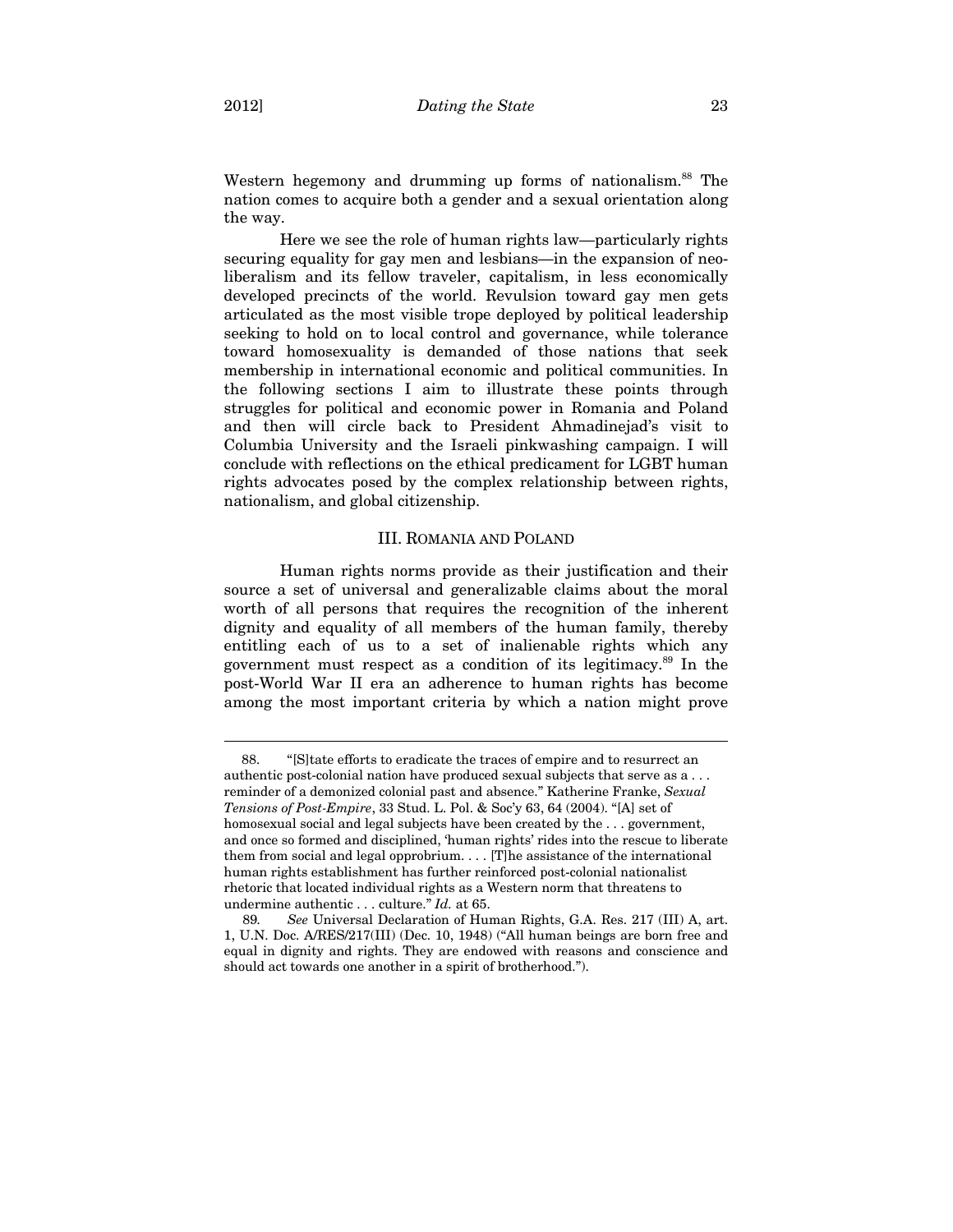itself to be civilized and modern.<sup>90</sup> Inclusion in various institutions that embody modern global citizenship, such as the United Nations, the International Monetary Fund, NATO, and regional trade organizations, have come to require from applicants that they recognize a form of "individualized humanity" in their own citizens, and that those citizens possess certain inalienable rights by virtue of that humanity.

For example, the European rules that define whether a country is eligible to join the European Union (EU), commonly called the Copenhagen Criteria, set forth the following requirements:

> Membership requires that the candidate country has achieved stability of institutions guaranteeing democracy, the rule of law, human rights and respect for and, protection of minorities, the existence of a functioning market economy as well as the capacity to cope with competitive pressure and market forces within the Union.<sup>91</sup>

Accession states—those states that seek admission to the EU—are asked to undertake two important reform efforts to qualify for admission: One having to do with human rights and the other having to do with open markets.<sup>92</sup> However, in order to commence negotiations with a state seeking membership, the EU insists only that the accession state have made progress on the human rights and rule of law front.<sup>93</sup> These norms are given relative importance over the values of open markets, privatization, and fiscal and monetary stability.94

Romania's effort to secure membership in the EU provides an interesting example of how admission to modern economic society turns on the differentiation between civilized, rights respecting Europe and the non-rights respecting states to its east and south. Under this differentiation, Europe is economically disciplined, global, and modern, whereas its other is more primitive, tribal or local, communitarian, and economically antiquated. Romania's campaign to join the EU started in 1993 with its membership in the Council of Europe and culminated in its full EU membership in 2007. It offers a

<sup>90</sup>*. See, e.g.*, Peter Fitzpatrick, Modernism and the Grounds of Law 121 (2001) (noting the importance of "the standard of civilization").

<sup>91.</sup> Presidency Conclusions, Copenhagen European Council (June 21–22, 1993).

<sup>92</sup>*. Id.* 

<sup>93</sup>*. Id.* 

<sup>94</sup>*. Id.*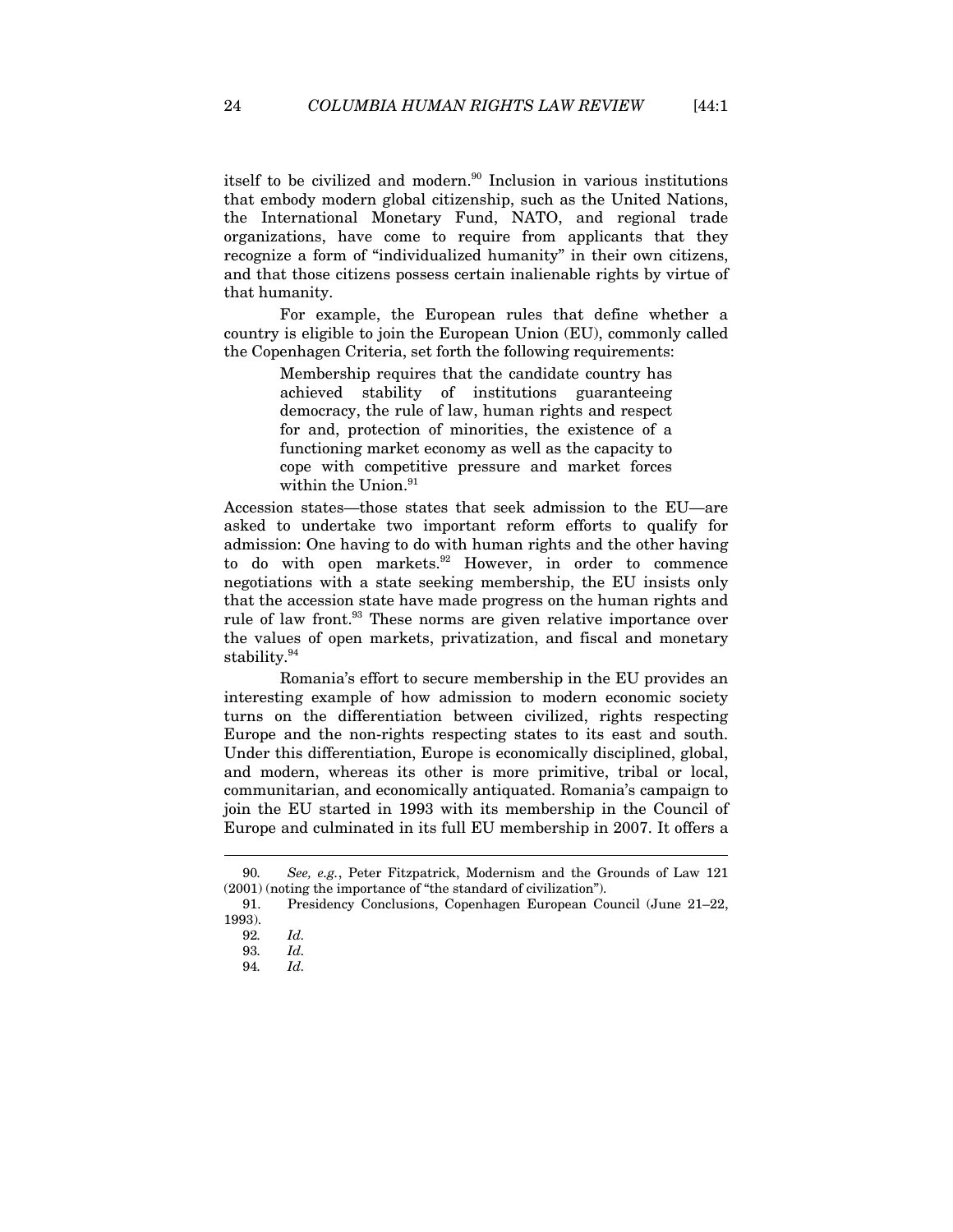useful example of the essential, but in many ways bankrupt, role of human rights law—particularly the rights of sexual minorities—in the evolution of a state's "credentialization" as global citizen.

Romania has had a shocking modern history of human rights violations, from Nicolae Ceausescu's rule through the post-Communist era.95 The criminal treatment of homosexuality, the invasion of women's bodies in the name of the nation, and discrimination against Roma, were among the most extreme forms of state-sponsored rights-abridging behavior.<sup>96</sup> In 1968, the socialist Romanian government enacted Article 200, which criminalized sexual acts between persons of the same sex in any setting—expanding into the private domain a law that had previously criminalized only such acts that created a "public scandal."97 Article 200 greatly increased the penalties for homosexuality, mandating sentences of one to five years.98 This new law supplemented Ceausescu's pro-natalist decrees that compelled women to undergo periodic and compulsory gynecological examinations and severely punished abortions.99 In 1986, Ceausescu declared: "[T]he fetus is the socialist property of the whole society. Giving birth is a patriotic duty  $\dots$ . Those who refuse to have children are deserters . . . . "<sup>100</sup> To a regime that predicated its authority on its surveillance of every detail of existence, there was no

<sup>95</sup>*. See* Tom Gallagher, Romania After Ceausescu: The Politics of Intolerance (1995) (examining how officials have abused nationalism in post-1989 Romania to deflect criticism for human rights violations); *see also* Human Rights Watch, Struggling for Ethnic Identity: Ethnic Hungarians in Post-Ceausescu Romania (1993) (exploring the dramatic rise in racist propaganda in Romanian press and politics after the fall of Ceausescu in 1989).

<sup>96.</sup> *See, e.g.*, U.S. Helsinki Watch Comm., Violations of the Helsinki Accords, Romania: A Report Prepared for the Helsinki Review Conference 39, 45 (1986) (reporting state discrimination and persecution against ethnic minorities in Romania as well as "deep infringements of the right to privacy," including governmental pro-natalist campaigns); Charlotte Hord et al., *Reproductive Health in Romania: Reversing the Ceausescu Legacy*, 22 Stud. Fam. Plan. 231, 231–34 (1991) (describing "the world's most rigidly enforced pronatalist population policy" under Ceausescu's regime and the "challenges . . . facing Romania in the areas of reproductive health, family planning, and sex education" in the post-Communist era).

<sup>97.</sup> Ingrid Baciu, et al., Unspoken Rules: Sexual Orientation and Women's Human Rights 156-58 (Rachel Rosenbloom ed., 1996); Aleksandar Štulhofer, Sexuality and Gender in Postcommunist Eastern Europe and Russia 61 (2005).

<sup>98.</sup> Štulhofer, *supra* note 97.

<sup>99.</sup> Ctr. for Reprod. Law & Policy, Women's Reproductive Rights in Romania: A Shadow Report 14–16 (2000); U.S. Helsinki Watch Comm., *supra* note 96, at 45. 100. Hord, *supra* note 96, at 232 (internal quotation marks omitted).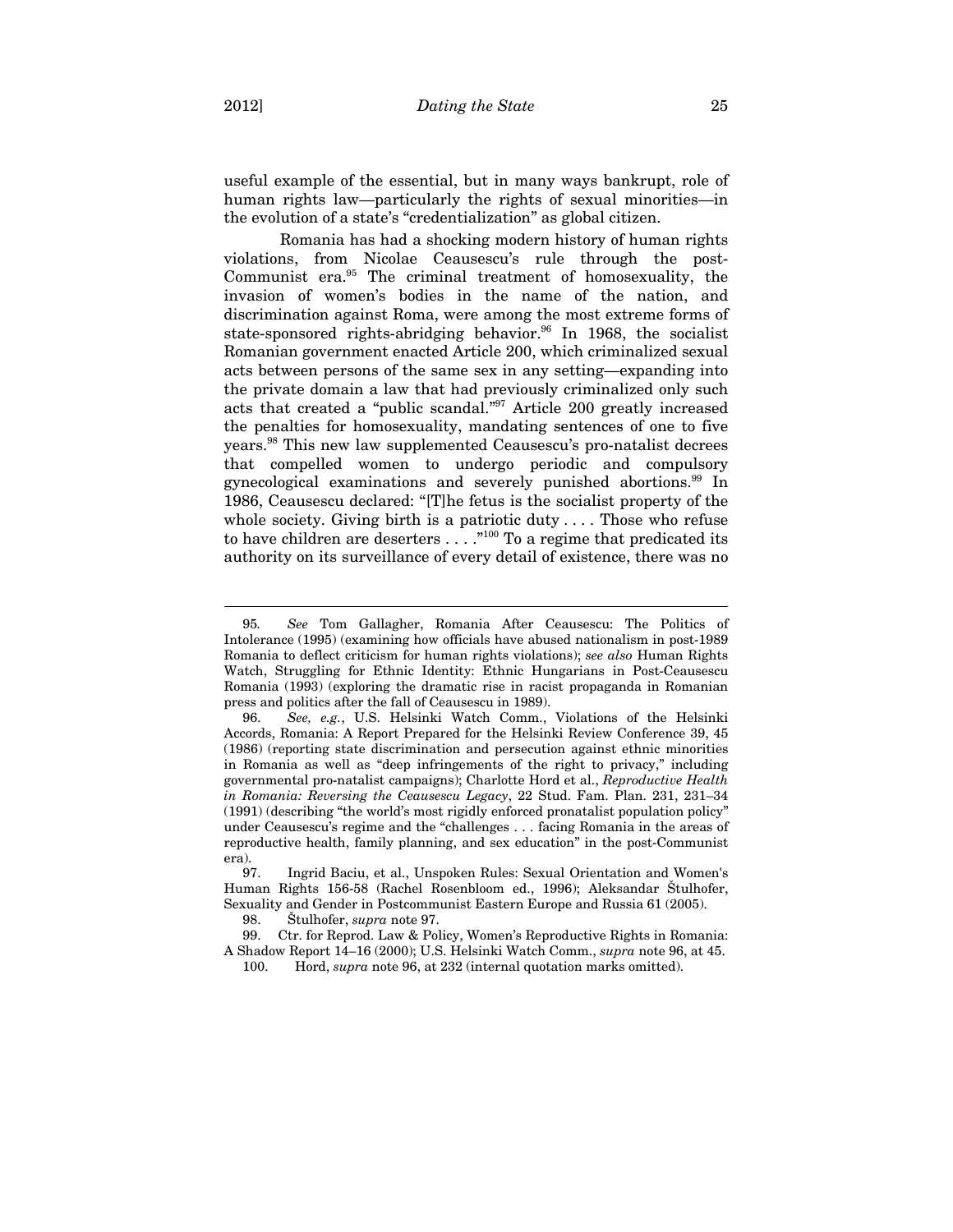realm beyond the interest of the state.101 Liberal rights such as privacy thus found no traction in socialist Romania for women or for sexual minorities.<sup>102</sup>

After the violent overthrow of the socialist government in 1989, the laws prohibiting abortion were overturned, $103$  yet the laws criminalizing sodomy were not.104 Following complaints from Council of Europe rapporteurs, the Romanian government surrendered to the fact that its economic future lay to the West and reviewed its laws outlawing homosexuality when it sought Council membership.105 Responding to European demands that Romania modernize its criminal laws, Romanian Justice Minister Petre Ninosu shot back: "If we let homosexuals do as they please, it would mean entering Europe from behind."106 Another Romanian politician remarked at the time: "[O]f course the EU parliament wants us to abolish Article 200—they are all gay."107

Just as women's bodies were seized to play a key role in Ceausescu's nationalistic project, Romanian politicians used a homosexualized European body to aid in their own nationalist project by resisting repeal of Article 200. The nation took on the form of a sexualized body that was threatened with violation from the rear when the Council of Europe insisted that it bend to European values.

We witnessed the same fears expressed by the president of Poland in the spring of 2008 when he used the specter of gay marriage to trigger national resistance to Poland's ratification of the

105*. See* Eur. Parl. Ass. Deb. 27th Sess. 929–30 (Sept. 24, 1996) (discussing the changes Romania had to make to its Penal Code as a condition to be accepted as a member of the Council of Europe).

106. Human Rights Watch, *supra* note 95, at 31–32 (internal quotation marks omitted). It is worth noting that Ninosu went on to become a member of the Romanian Constitutional Court.

107. Carl F. Stychin, Governing Sexuality: The Changing Politics of Citizenship and Law Reform 122 n.7 (2003) (internal quotation marks omitted).

<sup>101</sup>*. See* Gail Kligman, The Politics of Duplicity: Controlling Reproduction in Ceausescu's Romania 22 (1998).

<sup>102</sup>*. See id.* ("By legislating reproductive behavior, the state intruded into the most intimate realm of social relations."**)**.

 <sup>103.</sup> U.N. Dep't of Econ. & Soc. Affairs, Population Div., Abortion Policies: A Global Review, at 54, U.N. Doc. ST/ESA/SER.A/129/Add.2, U.N. Sales No. E.95.XIII.24 (2002).

<sup>104.</sup> Homosexuality was illegal under Romanian law until 2001. Shirin Wheeler, *Romania's Gays Celebrate End of Ban*, BBC News (Dec. 20, 2001), http://news.bbc.co.uk/2/hi/europe/1721661.stm; Sinziana Carstocea, *Romania*, *in*  The Greenwood Encyclopedia of LGBT Issues Worldwide 347, 352 (Chuck Stewart ed., 2010).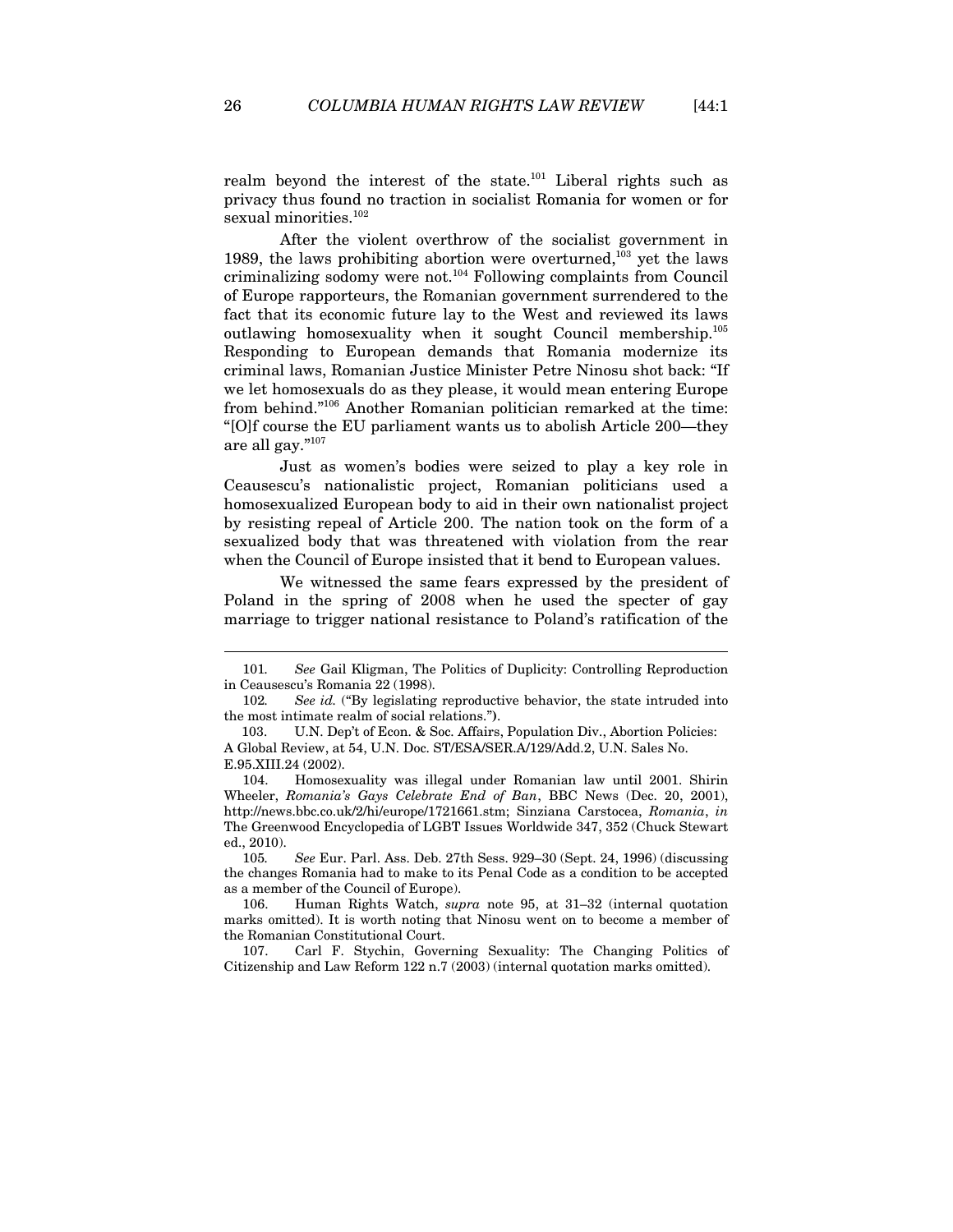new EU constitution. In a nationally televised speech, President Lech Kaczynski appealed to threats to Poland's national values and morality if the new constitution were ratified, $108$  since it included the terms of the European Charter of Fundamental Rights—a document that includes rights for homosexuals.109 President Kaczynski had his staff download a video from the Internet of two men marrying and used it as a backdrop to his address to the nation, while patriotic Polish music played along.<sup>110</sup> The two men, who live in New York and had posted the video on the Internet for their friends and family after they married in Canada, were outraged when they heard that they were being used as a homophobic prop to fortify Polish nationalism.<sup>111</sup>

Ultimately Romania repealed Article 200, and in 2007 it was admitted to the EU. $^{112}$  The coupling of a "victory" for gay people in Romania with every Romanian's long term economic interests by virtue of membership in the EU teaches us something important about the power and limits of using human rights law as the lever with which to pry more "backward" nations from their pre-modern ways and induct them into modern global citizenship.

Just as the Council of Europe pressured the Romanian government to repeal its laws criminalizing homosexual conduct, the Dutch government began funding a Romanian NGO called ACCEPT that would work toward the repeal of Article 200.<sup>113</sup> ACCEPT defined itself explicitly as a human rights organization, not as a local gay and lesbian grassroots service provider.<sup>114</sup> By formally affiliating with the largest federation of lesbian and gay associations in the Netherlands, and by receiving funding from the Dutch Foreign Ministry, ACCEPT's main mission was limited exclusively to the repeal of Article 200.115 It

 <sup>108.</sup> *Address of President Lech Kaczynski* (TVP1 television broadcast Apr. 1, 2008), *available at* http://www.youtube.com/watch?v=cqbHnh7WNpU.

<sup>109.</sup> Charter of Fundamental Rights of the European Union art. 21, Dec. 18, 2000, 2000 O.J. (C 364) 1 ("Any discrimination based on any ground such as . . . sexual orientation shall be prohibited.").

<sup>110</sup>*. Address of President Lech Kaczynski*, *supra* note 108.

Sewell Chan, *Political Fight in Poland Hits Home for Gay Pair*, N.Y. Times, March 20, 2008, at B5.

<sup>112</sup>*. EU Approves Bulgaria and Romania*, BBC News (Sept. 26, 2006, 1:56 PM), http://news.bbc.co.uk/2/hi/europe/5380024.stm.

<sup>113</sup>*. See For a More Gay Romania*, ACCEPT, http://accept.ong.ro/ foramoregayromania.html (last visited Oct. 30, 2012).

<sup>114</sup>*. See ACCEPT Association*, ACCEPT, http://accept-romania.ro/en/ despre-noi/asociatia-accept/ (last visited Oct. 30, 2012).

<sup>115</sup>*. See About Us*, ACCEPT, http://accept-romania.ro/en/stiri/campanie-devara/ (last visited Oct. 30, 2012).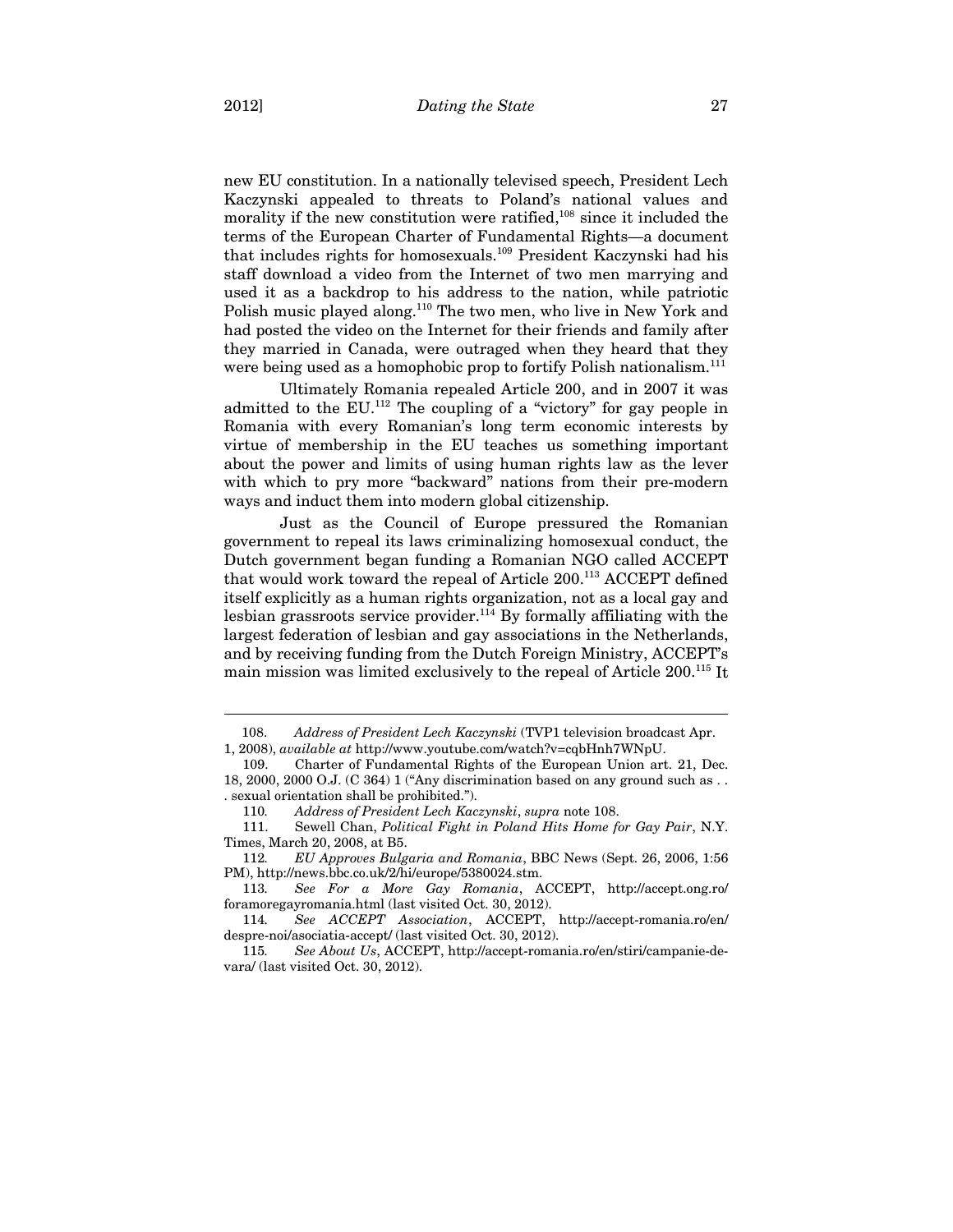did not partner with other human rights campaigns in Romania, such as those launched on behalf of the Roma or women, nor did it see itself as enabling or responding to a local or indigenous grassroots gay or sexual rights movement in Romania.

Instead, ACCEPT was both responding to and speaking to an international audience in Western Europe. Much of the human rights script, therefore, was already written—ACCEPT merely had to perform it in Romania in a manner that was plausible enough to satisfy audiences in Amsterdam and Brussels.

What do I mean by this script? Here as elsewhere, European rapporteurs were not ethnographers prepared to find new forms of sexual affiliation that were the unique product of a post-Communist Romanian culture. Nor were they prepared to adapt their normative tools to respond to those unique conditions. Quite the contrary, European rapporteurs went looking for something familiar—a society that had homosexuals just like their homosexuals, who were discriminated against in predictable ways by public and private actors, and who should and could seek legal protection for that discrimination from the state. For a state like Romania, serious candidacy for admission to the EU meant performing plausible modernity by having a recognizable minority of citizens who understood themselves to "have" a gay identity just as in the European metropole and who could then be recognized by the state as rights-bearing subjects. The extent of the state's obligation with respect to these subjects was the annunciation of an antidiscrimination norm and a minimal infrastructure of enforcement.

This is what the Dutch paid for when they underwrote the activities of ACCEPT, and that is what they got. ACCEPT is an organization that did not primarily grow out of Romanian society, but instead played an important role as a bridge between the wellendowed European West and the needy European East. Although the EU parliamentarians insisted, in letters to the prime minister of Romania, that they were looking forward to welcoming Romania into the EU so long as they *"share the same values*,"116 Romania was able to satisfy the Copenhagen criteria simply by repealing Article 200. This is the legally formalistic price of admission into the economic community of the EU.

The kind of gay subject these politics call up is one whose identity would coagulate in public institutions such as gay pride parades and gay community centers, where "gayness" could be

<sup>116.</sup> Stychin, *supra* note 107, at 134-35.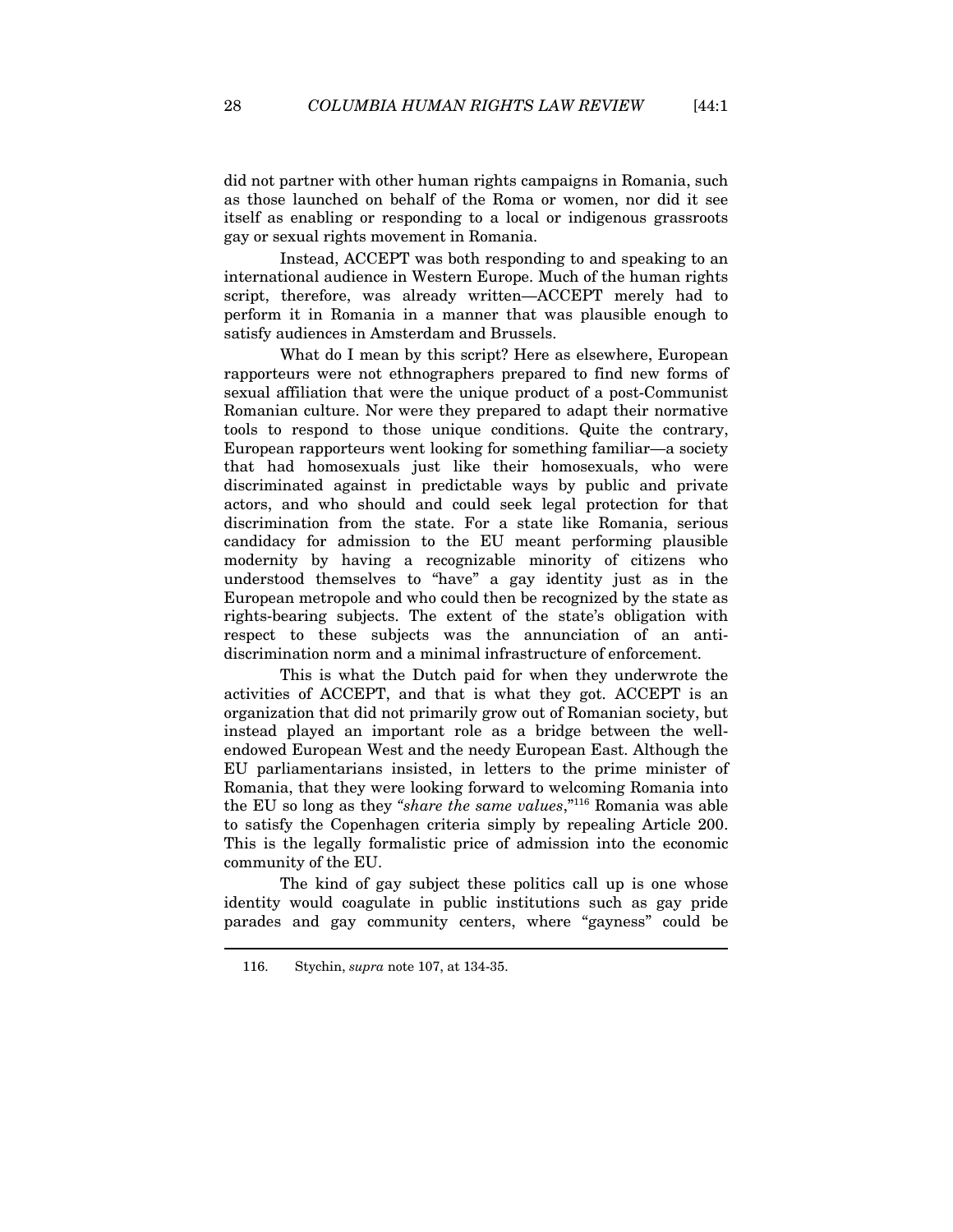isolated and privileged over other kinds of identification grounded in, for instance, class, ethnicity, or religion.

Since 2004, a gay and lesbian pride parade, known as Gay Fest, has been held in Bucharest every June.<sup>117</sup> The first parade was named the Diversity Festival.118 In 2006, Romania was named by Human Rights Watch as one of five countries in the world that had made "exemplary progress in combating rights abuses based on sexual orientation or gender identity."119 Again, Western Europe got what they asked for in Romania—a Western style gay-rights movement that demonstrated the kinds of progress that mark a society being "civilized" by adherence to regional human rights norms as the price of membership in a global community.

It is impossible to say whether a kind of "gay identity" would have emerged in Romania in the absence of the type of interpellation that Western European parliamentarians insisted upon as a condition of EU membership—calling up recognizable gay subjects who could then be protected by human rights laws. Yet the almost singular focus on sexual rights as the marker of modernity has been accompanied by the neglect of other types of security and rights-based values. The "shadow report" prepared by Romanian women's rights NGOs to supplement the report of the Romanian government to the Committee on the Elimination of All Forms of Discrimination against Women (CEDAW) in 2000 detailed the horrendous treatment of women.<sup>120</sup> Marital rape remains legal, there are no laws prohibiting domestic violence, laws prohibiting sex discrimination in the workforce are not enforced, and the maternal mortality rate is among the highest in all of Europe due to the fact that unsafe abortions remain the primary method of birth control in the absence of adequate family planning information and resources.121 More recent

<sup>117</sup>*. See About Us*, Gay Fest, http://www.gay-fest.ro/en/despre-noi/ (last visited Oct. 30, 2012).

<sup>118</sup>*. Info*, Gay Fest, http://www.gay-fest.ro/en/despre-gayfest/gayfest-2004/info/ (last visited Oct. 30, 2012).

<sup>119</sup>*. "Hall of Shame" Shows Reach of Homophobia: On International Day Against Homophobia, Violations Mixed With Victories*, Human Rights Watch (May 17, 2006), http://www.hrw.org/news/2006/05/16/hall-shame-shows-reachhomophobia.

 <sup>120.</sup> Women's Non-Governmental Orgs. of Romania, Women's Status in Romania: A Shadow Report to the CEDAW 23rd Session (Apr. 2000), *available at*  http://legislationline.org/documents/action/popup/id/7703.

<sup>121.</sup> *See id.* at 8–11, 18–22; *see also* Ctr. for Reprod. Law & Policy, Women's Reproductive Rights in Romania: A Shadow Report (2000), *available at*  http://www.reproductiverights.org/pdf/sr\_rom\_0600\_eng.pdf.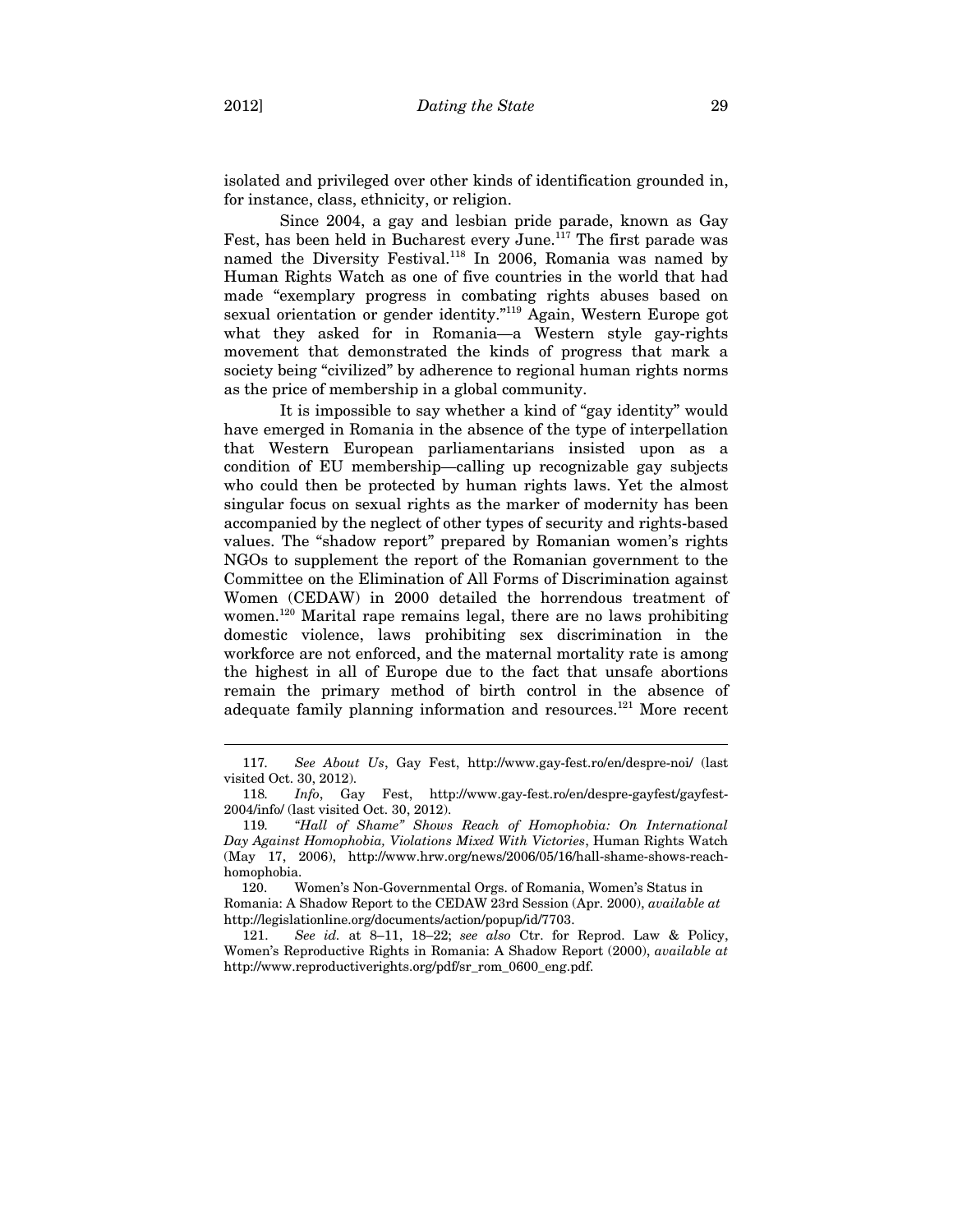reports on the rights of Romanian women, particularly Roma women, show little improvement.<sup>122</sup>

What is more, Romania has received severe criticism for its willingness to allow the United States' CIA to set up secret detention camps and "black sites" in Bucharest where detainees have reportedly been subjected to sleep deprivation, slapping, and stress positions.123 Perhaps this is the lesson of Romania's entrance into modern Europe: So long as you treat your gay people well, we'll look the other way when it comes to other human rights abuses, or worse, ask that you host the export of our own human rights dirty secrets.

The entrance of Romania into the economic and political community of Europe shows us several important things. During periods of political transition, sexuality has a curious way of surfacing when external threats are homosexualized as a means of solidifying or fortifying national identity within. The body of the nation becomes sexualized, if not heterosexualized, and a virulent and revitalized national heterosexual body stands ready to battle penetration or violation from the extraterritorial sexual other. When that heterosexualized state later seeks membership in a global political and/or economic community, it must revisit its sexual identity in ways that satisfy twenty-first century braiding of neo-liberal economics and sexual politics. This amounts to what is surely a tricky undertaking that involves identity management as part of a larger project of global citizenship. The state must convince a global audience of a newly found and genuinely felt tolerance toward homosexuality, including patriating its gay nationals, while hanging on to its own heterosexual reputation. The state's new homotolerance, some might even call it a kind of "metro-sexuality," becomes a kind of calling-card carried by the Finance and Foreign Ministers when they visit Geneva (WTO), Washington (IMF, United Nations) and Brussels or Strasbourg (European Parliament).

The Romanian experience shows us how the drive for economic inclusion in Western Europe—a drive that was understood explicitly by the Europeans as a process of civilizing the Romanians—

<sup>122.</sup> *See* European Roma Rights Ctr. & Romani CRISS, Shadow Report: United Nations Convention on the Elimination of All Forms of Discrimination against Women in Romania for Its Consideration at the 35th Session 15 May to 2 June 2006 (2006), *available at* http://www.iwrawap.org/resources/pdf/Romania(2)\_SR.pdf.

<sup>123.</sup> Scott Horton, *Inside the CIA's Black Site in Bucharest*, Harper's Mag. (Dec. 8, 2011, 11:37 AM), http://harpers.org/archive/2011/12/hbc-90008343.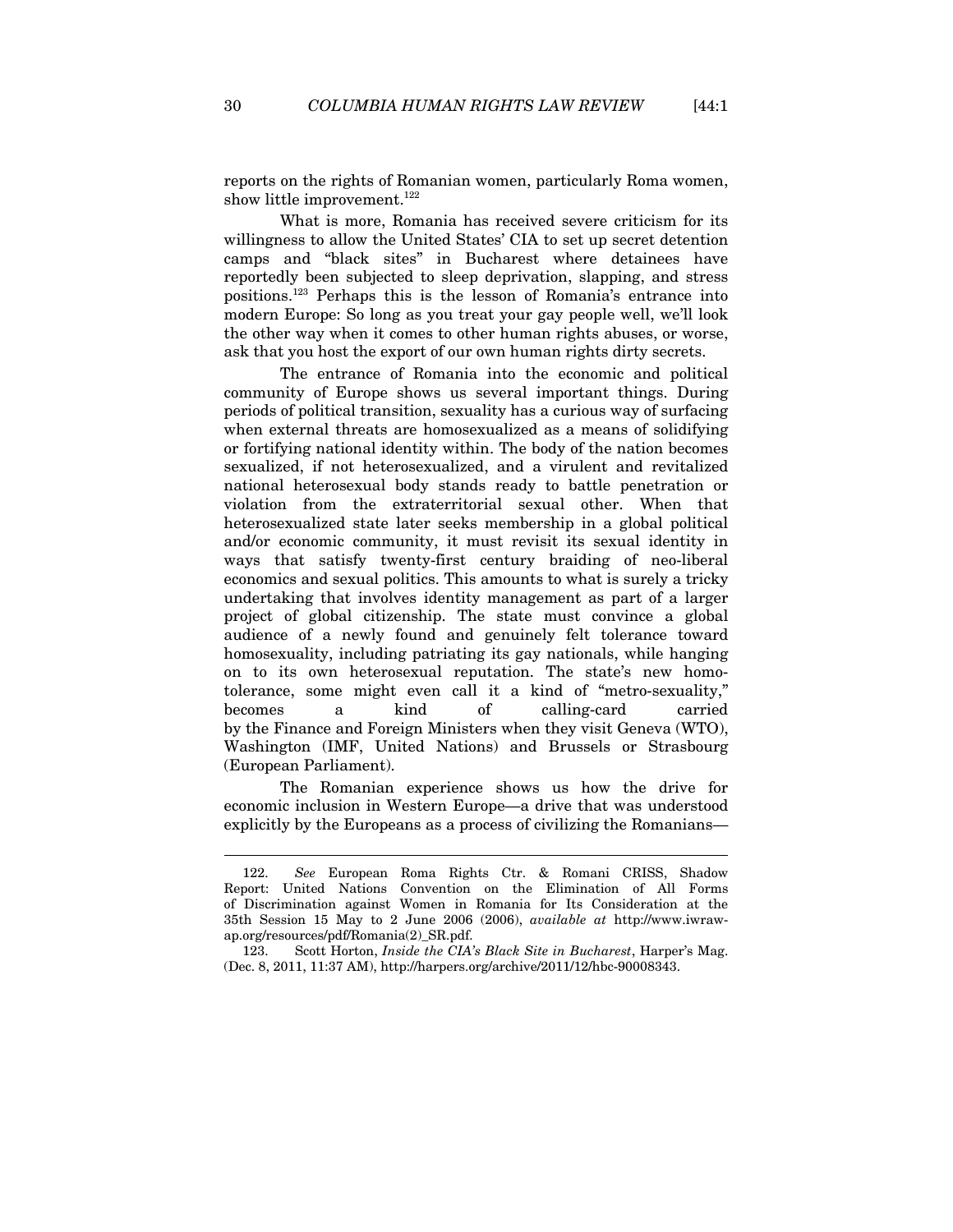justified the renovation of the heterosexualized body of the nation, while conjuring up a homosexualized private citizen. The new gay citizens this process produced emerged from a form of identity politics that is familiar to late-capitalist societies, but had few roots in postcommunist cultures playing catch up, as was Romania. Identity becomes individualized, indeed privatized, along with the economy. So too, sexual orientation becomes a private fact about a person that should not have public consequences, such as discrimination in employment or the ability to serve in the military. Well-written laws, adequately enforced, can take care of the problem. Little or no effort was made to strengthen the institutions of civil society that might check the distributional inequalities of capitalist culture, might balk at the conscription of the West's weaker economic players in the United States' "global war on terror," and might have sought solidarity with other oppressed groups such as the Roma and women. Here, as in other contexts, international gay rights NGOs risk being used as the front end of the plow that opens up the path for new markets for European goods, new low-wage workers, and a much weaker social welfare state.

Certainly these events echo similar European efforts to advance forms of economic and human rights-based freedoms in the states formerly behind the Soviet Iron Curtain. In these contexts, both the cultural intelligibility of a gay citizen/subject and his or her rights-bearing status stand as the metonyms of freedom. That is, the lack of freedom is most convincingly evidenced by two things: First, the absence of a certain percentage of the population who will stand up, wave a rainbow flag, and proclaim their authentic homosexual identity ("We Are Family," as the Sister Sledge gay anthem declares<sup>124</sup>); and second, a state that is expected to recognize them by and through the enactment of anti-discrimination legislation. An international audience is fully prepared to stand in judgment of the societies who cannot produce a particular kind of gay citizenry and who refuse to extend human rights protections to that citizenry on the basis of their identity.

This formulation of the necessary relationship between identity formation, recognition, and rights was concretized in the Yogyakarta Principles in 2006 through a set of twenty-eight precepts that seek to integrate concerns about sexual orientation and gender

<sup>124.</sup> Sister Sledge, We Are Family (Atlantic Records 1979).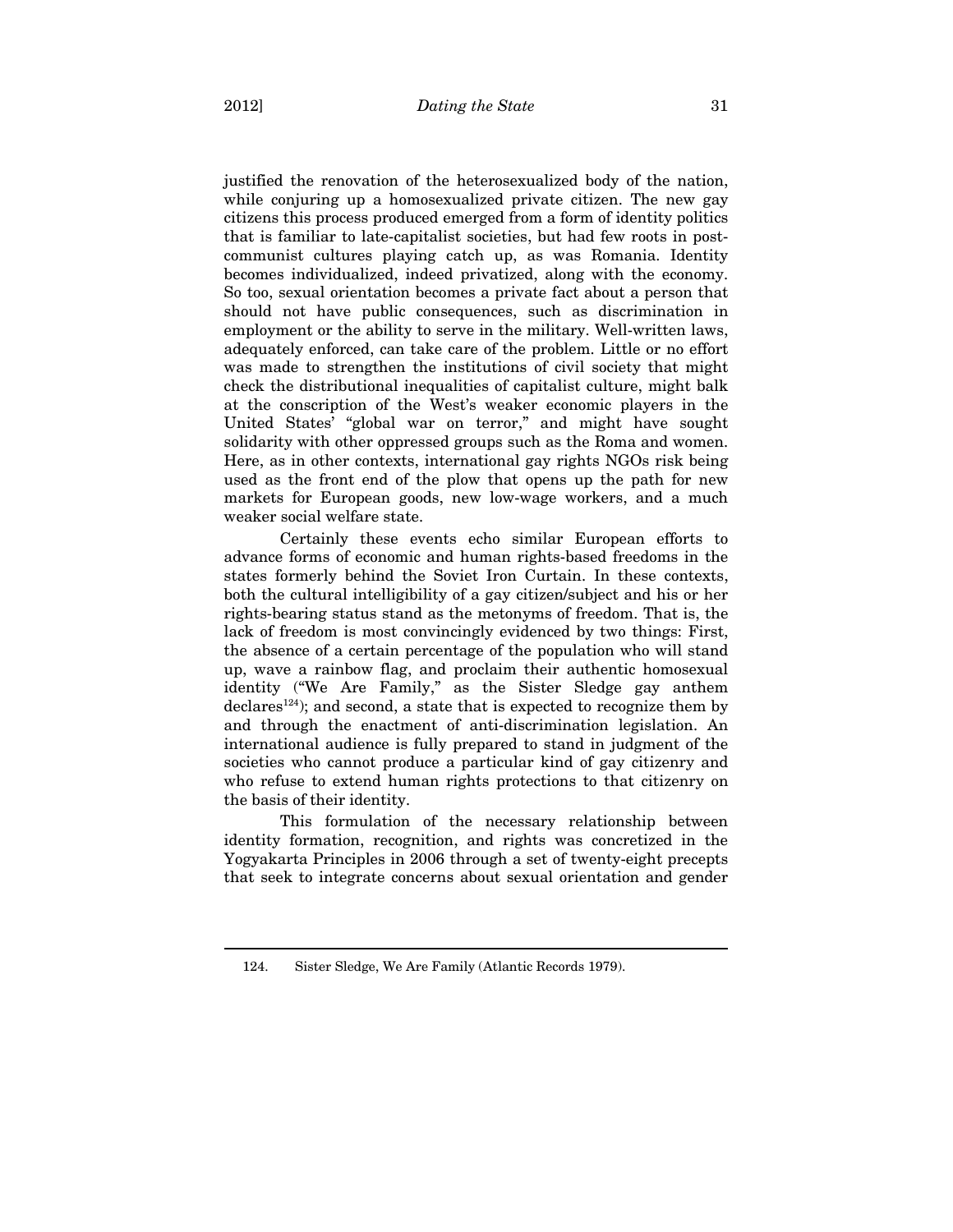identity into the main of human rights law and norms.<sup>125</sup> For present purposes, Principle 3 is most important, holding that "[e]ach person's self-defined sexual orientation and gender identity is integral to their personality and is one of the most basic aspects of self-determination, dignity and freedom."126 Just as Article 15 of the Universal Declaration of Human Rights sets out that "[e]veryone has the right to a nationality . . . [and] no one shall be arbitrarily deprived of his nationality or denied the right to change his nationality,"127 the Yogyakarta Principles are animated by a commitment to establish a universal and fundamental right to a sexual orientation and gender identity.<sup>128</sup> This seemingly progressive, inclusive, and dignityrespecting addition to the inventory of fundamental rights secured by international law makes an epistemic claim that risks a kind of violence in many contexts outside of the United States, Western Europe, and their satellites. It takes as given that all persons do, or should, understand themselves to have a sexual orientation and a gender identity, and that this sexually-oriented and gendered sense of self is fundamental not only to how they *know* themselves but fundamental to who they *are*.

A member in good standing in the community of human rights-abiding states (in contrast with those that are human rightsdenying) must recognize this universal "fact" of humanity—that human bodies everywhere organize and then sort themselves according to a sexualized orientation. To deny or question the universality of this *truth of the human* is prima facie evidence of bigotry and intolerance.

#### IV. PRESIDENT AHMADINEJAD COMES TO COLUMBIA

This brings me back to President Ahmadinejad's visit to Columbia. President Bollinger's "introduction" of the Iranian leader was nothing if not a spectacular display of masculinity. The moment seemed to demand the performance of a kind of national manhood.

<sup>125.</sup> Int'l Comm'n of Jurists, Yogyakarta Principles, Principles on the Application of International Human Rights Law in relation to Sexual Orientation and Gender Identity (2007). In November of 2006, "a distinguished group of human rights experts" gathered in Yogyakarta, Indonesia to draw up "principles on the application of international human rights law in relation to sexual orientation and gender identity." *Id.* at 7.

<sup>126</sup>*. Id.* at 11.

<sup>127</sup>*.* Universal Declaration of Human Rights, G.A. Res 217 (III) A, *supra* note 89, art. 15.

<sup>128.</sup> Int'l Comm'n of Jurists, *supra* note 125, at 8–9.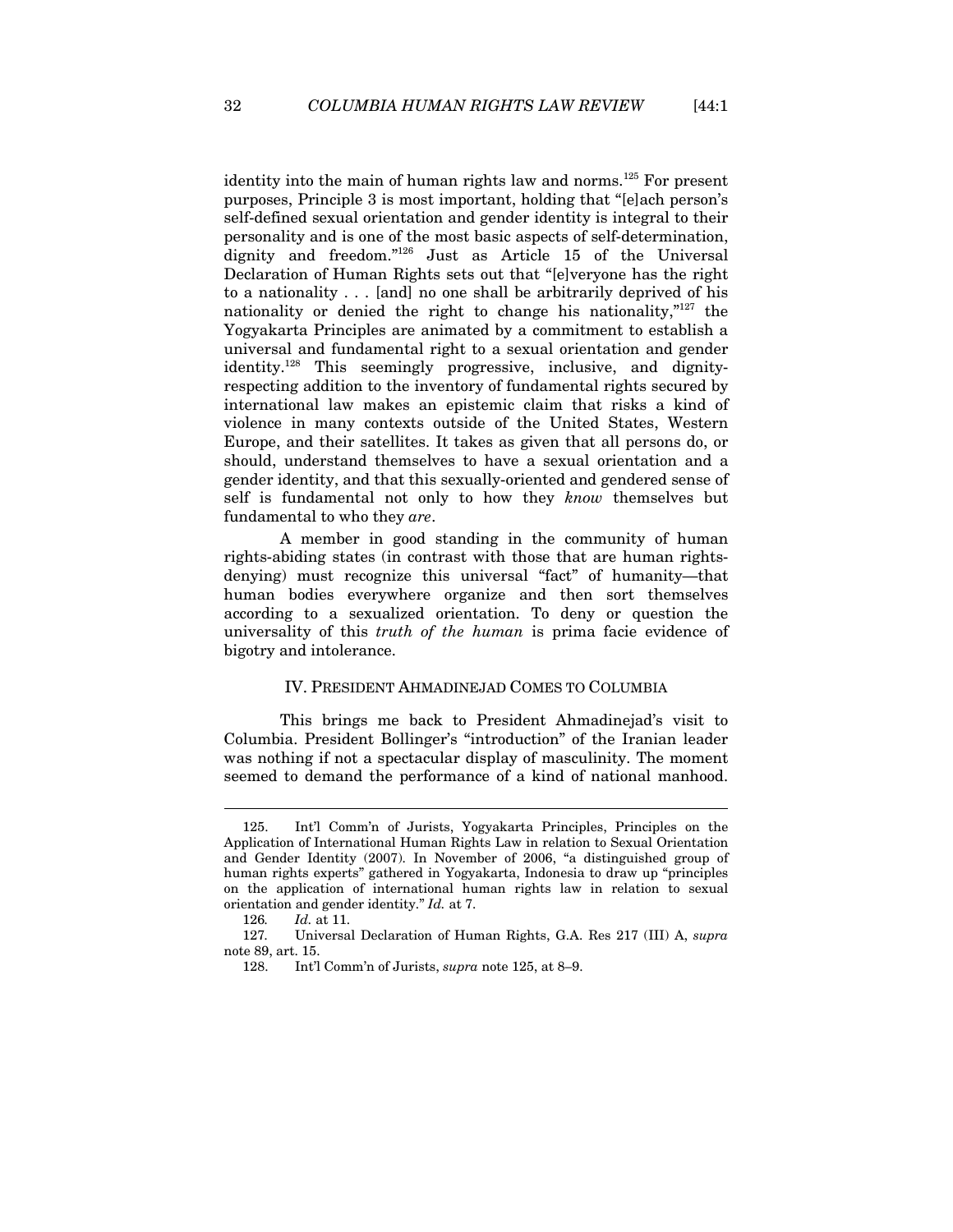Having called President Ahmadinejad a "petty dictator," Bollinger closed his remarks with a put down, chiding the little man who wore no tie for lacking the courage, or even the capacity, to parry the thrust of Bollinger's accusations.129 The occasion required that Bollinger get all gender-y, as Eve Sedgwick would have put it.<sup>130</sup>

President Ahmadinejad's comment that "[i]n Iran, we don't have homosexuals like you do in your country," and that "women in Iran enjoy the highest levels of freedom," offered evidence of what some in the United States thought they already knew about Iran and its political leadership: It is tyrannical, pre-modern, uncivilized, and not to be trusted—not trusted about its knowledge of its own people, nor about other issues such as its nuclear ambitions, its role in supporting the insurgency in Iraq, or its threat to Israel. While there may be some debate among experts about the extent and aims of Iran's nuclear program, no thinking person could doubt the existence of homosexuals in Iran and their entitlement to the protection of human rights law.

Or could they? What does it mean that here, as elsewhere, the denial of homosexuality and the persecution of sexual deviance are used as the ideal cudgel with which international actors could attack the Iranians?

First of all, I hasten to point out that the question of homosexuality in Iran is not one obviously amenable to a yes/no answer. Of course sexual identification, desires, and identities in Iran don't line up precisely as they do in the United States or in Western Europe. Why would they? Again, Joseph Massad has done a more than ample job of unpacking this complex issue in the Arab world,

<sup>129.</sup> Cooper, *supra* note 78 ("[President Bollinger] said, 'Mr. President [Ahmadinejad], you exhibit all the signs of a petty and cruel dictator' adding, 'You are either brazenly provocative or astonishingly uneducated. . . . I doubt,' Bollinger concluded, 'that you will have the intellectual courage to answer these questions.'").

<sup>130.</sup> *See* Eve Kosofsky Sedgwick, *Gosh, Boy George, You Must be Awfully Secure in Your Masculinity!*, *in* Constructing Masculinity 11, 16 (Maurice Berger et. al. eds., 1995). In many respects the intended audience for Bollinger's "Iranophobic" remarks was not present in the room. Many alumni had adamantly denounced the university's invitation to the Iranian president on the ground that it amounted to a condonation of his anti-Zionist views. Furthermore, President Bollinger had received substantial pressure from New York politicians to cancel the Ahmadinejad event. He needed their support for plans to proceed with the expansion of the university campus into West Harlem despite, and sometimes over, the objections of local residents.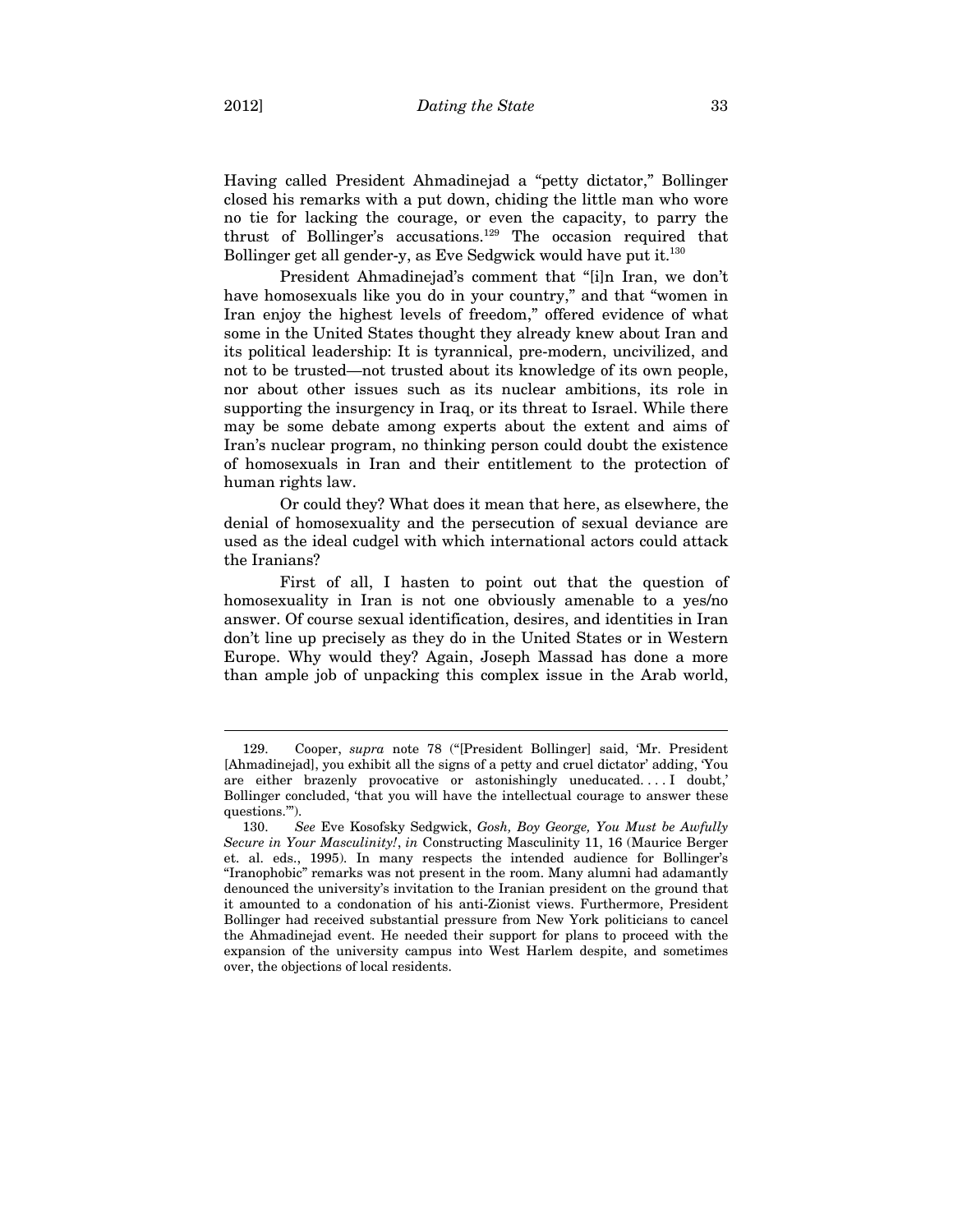and his insights apply with equal force in Iran.<sup>131</sup> Afsaneh Najmabadi's and Pardis Madhavi's works have been equally important in exploring the contours of sexual and gender identity in modern Iran.132 While I don't imagine that President Ahmadinejad's claim that there are no homosexuals in Iran was a nuanced reference to Massad's, Najmabadi's or Mahdavi's analysis of sexuality in Islamic countries, I do think that a thoughtful response to President Ahmadinejad's statement requires sensitivity to the imperial nature of the insistence upon the universal, stable, and binary fact of heteroand homosexualities by some of the international human rights community.

Nonetheless, what of the exact words he used in his speech? I thought it might be useful to check the translation of his comment about gays in Iran. I asked an Iranian colleague, Professor Hamid Dabashi, whether the translation we received of the speech was accurate. As translated by Professor Dabashi while listening to the recording of the event, the exact words the Iranian president used were: "[I]n Iran we do not have homosexuals as you do. In our country there is no such thing. In Iran such things—in Iran—in Iran—there is no such thing. I have no idea who has said this to you."133 Professor Dabashi raised two points about President Ahmadinejad's word choice. First, he focused on the phrase "as you do," noting that it could be "implicitly suggesting that we have a different kind of homosexuality in Iran," or it could mean, "we don't have them at all."134 Dabashi's second point is subtler, and muddies the issue far more greatly. He wrote to me:

> [N]ow the other issue is that when the second time he says "In Iran there is no such thing" the phrase that he uses is literally "such a thing has no external presence/*vojud e khareji nadareh*"—now this phrase "*vojud e khareji nadareh*" idiomatically means "does not exist" but literally means "has no external

<sup>131.</sup> Massad, *supra* note 9.

<sup>132</sup>*. See, e.g.*, Afsaneh Najmabadi, Women with Mustaches and Men Without Beards: Gender and Sexual Anxieties of Iranian Modernity (2005) (discussing evolving social views in Iran in the areas of gender and sexuality since the 19th century); Pardis Mahdavi, Passionate Uprisings: Iran's Sexual Revolution (2009) (describing sexual habits and social views of modern Iranian youth and their effect on Iranian society).

 <sup>133.</sup> E-mail from Hamid Dabashi, Hagop Kevorkian Professor of Iranian Studies & Comparative Literature, Columbia Univ., to author (Feb. 12, 2011, 12:29 PM EST) (on file with author) (internal quotation marks omitted).

<sup>134.</sup> *Id.*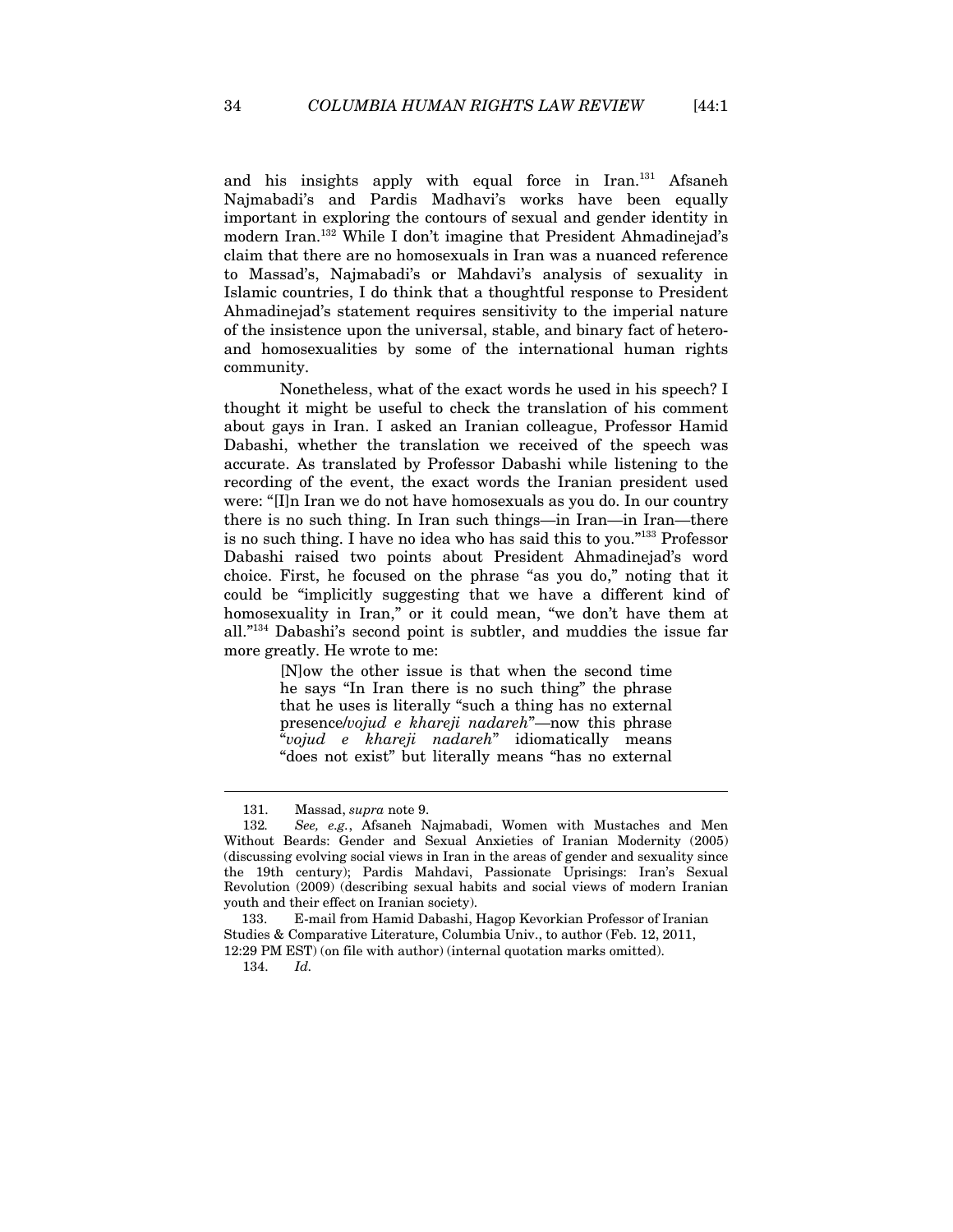existence"—yet another polyvalent phrasing that has embedded in it the suggestion that homosexuality is not a socially acceptable behavior in Iran, namely we do not see it in public space—adding credence to the first reading of "as you do" I suggested above—namely, again a sympathetic reading of Ahmadinejad that in Iran these are private matters.<sup>135</sup>

Far too many human rights groups, politicians, and media outlets outside Iran responded to President Ahmadinejad's remarks with the demand for recognition: "Yes, of course there are gay people in Iran!" Even my own colleagues at Columbia Law School's Sexuality and Gender Law Clinic issued a press release immediately after the speech expressing outrage at the Iranian president's denial of a gay Iran, at the persecution of lesbian and gay Iranians by the government.136 They unfavorably compared that horrendous treatment to the favorable constitutional protections that homosexuals receive in the United States.<sup>137</sup> The press release noted that gay Iranians have sought asylum in the United States and suggested that this fact was evidence of the greater freedoms here in the United States and lesser freedoms there in Iran.<sup>138</sup>

LGBT rights advocates found themselves in an unintended allegiance with political conservatives in Washington who, despite long and vitriolic opposition to positive legal rights for homosexuals in the United States, opportunistically used this moment to proclaim the moral superiority of the United States compared to the hostile-togays Iranian government. They pointed to the intolerance of Islam toward homosexuality as evidence of Iran's backwardness, while failing to mention that all but a few of the organized Christian churches in the United States vehemently oppose the rights of gay people.

Immediately after President Ahmadinejad's speech, media outlets and blogs recirculated a horrible picture of two young Iranian men being hanged in 2005, ostensibly for being gay.139 At the time of

<sup>135</sup>*. Id.*

<sup>136.</sup> Press Release, Columbia Law Sch. Sexuality & Gend. Law Clinic, *supra* note 85.

<sup>137</sup>*. Id.*

<sup>138</sup>*. Id.*

<sup>139</sup>*. See, e.g.*, *Iran Continues To Execute Gays*, Joe. My. God. (Nov. 13, 2007), http://joemygod.blogspot.com/2007/11/iran-continue-to-execute-gays.html (describing the release of the photos); *see also* Steve Shives, *Ahmadinejad Denied More Than the Holocaust This Time*, Yahoo! Voices (Sept. 26, 2007),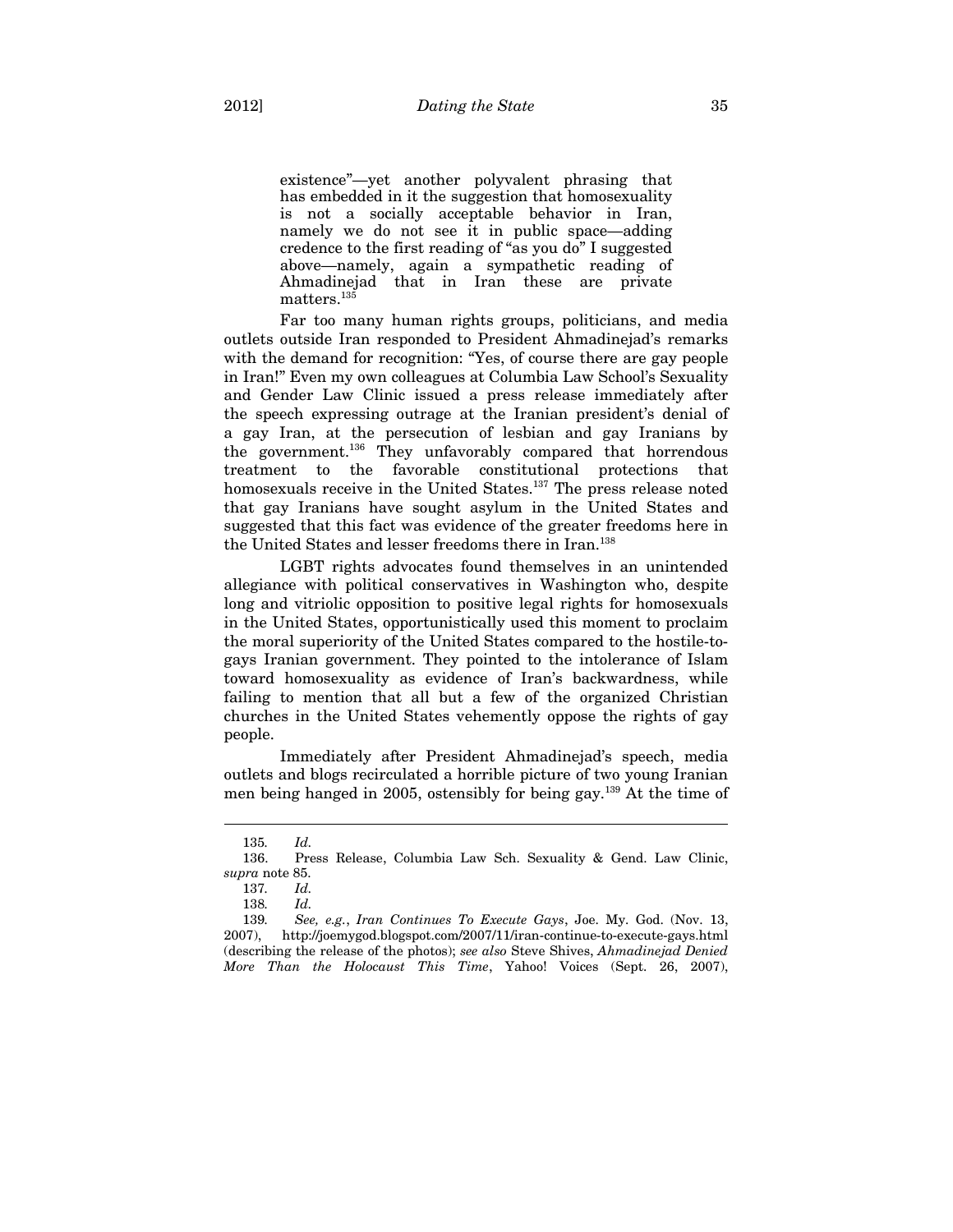the execution in 2005 there had been a vocal outcry from the international human rights community decrying this kind of treatment of Iranian gay men.<sup>140</sup> Tom Lantos, then a member of the U.S. Congress and a Holocaust survivor who had long been an adamant supporter of Israel and a critic of Arab states or states influenced by Islam, strongly condemned the action: "This sickening episode shines a bright light on the severe shortcomings of the Iranian legal system. . . . [I]n this case, authorities apparently chose to play on deep-seated feelings of bigotry toward homosexuality."<sup>141</sup> The Belgian Foreign Minister and a British gay rights group similarly joined the protest. Peter Tatchell, a British activist, claimed "this was just the latest barbarity by the Islamo-fascists in Iran."142

It turns out, however, that the young men in this picture were very likely prosecuted for sexually assaulting a thirteen-year old boy, not for consensual homosexual conduct.143 Reports of their

142*. Execution of Gay Teens in Iran—Ayatollahs Have Murdered 100,000 People*, Peter Tatchell (July 27, 2005) http://www.petertatchell.net/international/ iran/iranexecution.htm. The term "Islamo-fascist" is not original to Peter Tatchell, but has a history traceable back to conservative commentators who sought an effective neologism to link modern states made up of predominantly Muslim populations to European fascist states in the early to mid-19th century. David Horowitz's Freedom Center has organized something dreadfully called "Islamo-Fascism Awareness Week" on college campuses in the last several years, with the purported aim of educating students about the imminent threat of radical Islam, but with a more frank design of intimidating Muslim students and women's studies departments. *A Student's Guide to Hosting Islamo-Fascism Awareness Week*, Terrorism Awareness Project, http://www.terrorismawareness.org/islamofascism-awareness-week/49/a-students-guide-to-hosting-islamo-fascism-

awareness-week/ (last visited Oct. 30, 2012). Columbia University faculty members have been a particular target of these events. Horowitz's Freedom Center, working together with CampusWatch, has launched efforts to discredit several faculty members whose scholarship and teaching have included sympathy toward the struggle for Palestinian statehood, the plight of Palestinian people, or criticism of Israeli state policy. Larry Cohler-Esses, *The New McCarthyism*, Nation (Oct. 25, 2007), http://www.thenation.com/article/new-mccarthyism#.

143. Press Release, Amnesty Int'l, Iran Continues to Execute Minors and Juvenile Offenders (July 22, 2005),

http://voices.yahoo.com/ahmadinejad-denied-more-than-holocaust-time-

<sup>571138.</sup>html?cat=9 (discussing the 2005 public hangings of the two teenagers in the context of Ahmadinejad's 2007 speech at Columbia University**)**.

<sup>140</sup>*. See, e.g.*, *Report: Gay Youths Hanged in Iran*, Towleroad*,* (July 20, 2005), http://www.towleroad.com/2005/07/report\_gay\_yout.html (decrying the hanging of the two men).

<sup>141.</sup> Press Release, Rep. Tom Lantos, Rep. Lantos Deplores Iran's Killing of Gays (July 27, 2005), *available at* mpetrelis.blogspot.com/2005/07/rep.html.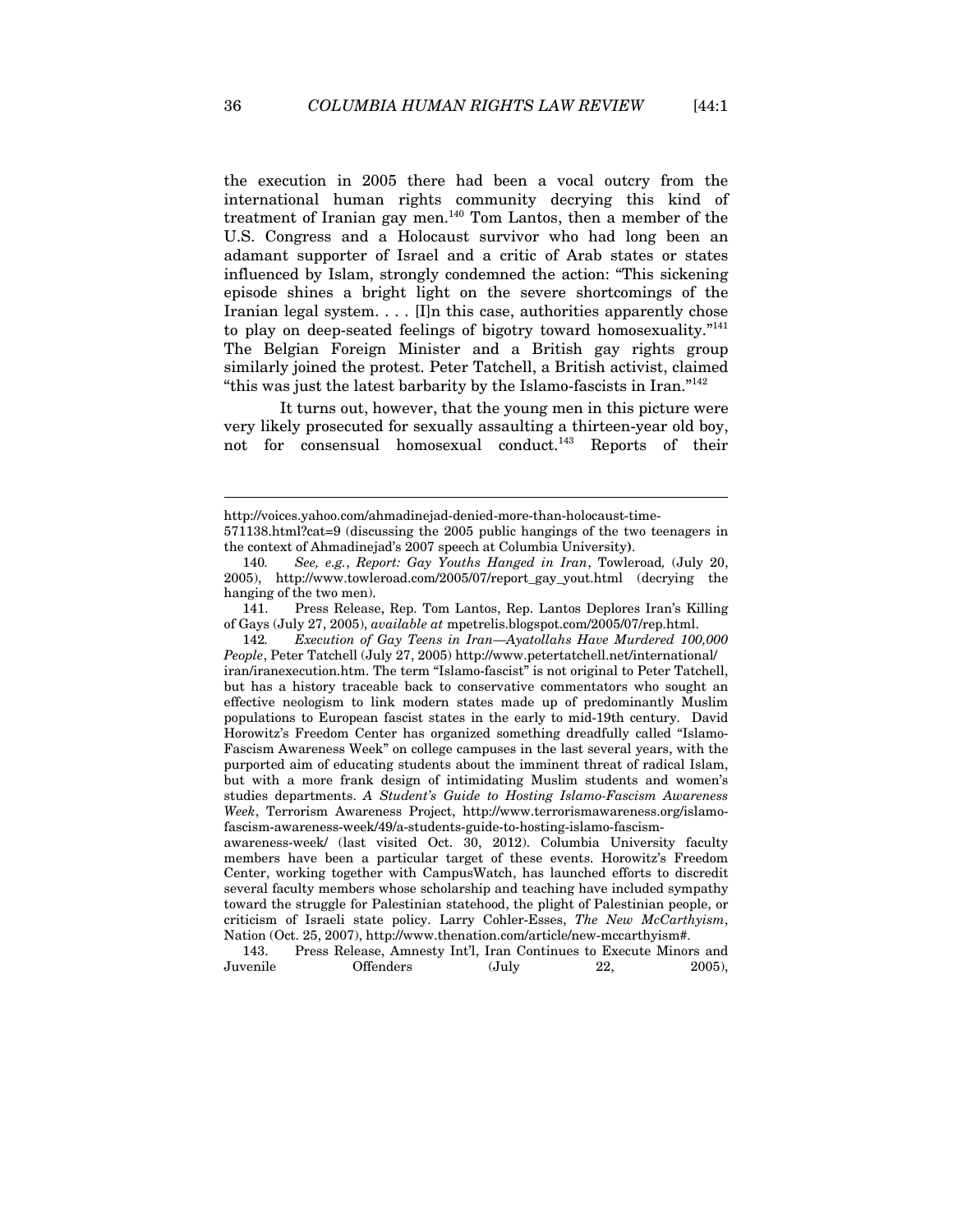homosexuality had originated with an opposition group in Iran—the National Council of Resistance of Iran—knowing full well that the international media and human rights community would pick up on it immediately as a justification for criticism of the Iranian government.144 And they were right. Meanwhile, there were local groups in Iran that had galvanized support for the reform of the death penalty and criminal laws applying to children through the use of the case of the hanging of these two young men.145 This work was severely undermined when the international community intervened and plucked these two boys out for special treatment because they were "gay."<sup>146</sup>

I raise this not to deny that the Iranian government has a policy of persecuting men who have sex with men, or women who have sex with women, but rather to illustrate how many of the events in Iran must be understood in light of how they are inextricably intertwined with global politics, in which rights-based claims for sexual liberty are used by states as the lever to pry other state interests loose. These images, stories, prosecutions, executions, and statements are taken up and manipulated in the service of narratives of modernity, backwardness, threats to the sovereignty of Iran, threats by Iran to the sovereignty of other nations such as Israel or Iraq, and internal politics and resistance within Iran itself, as the last example clearly illustrates. That the possibly fabricated persecution of gay men could be so easily tossed up by the domestic political opposition in Iran to an international audience—already poised to criticize the Iranian government—should itself give us pause when we consider the role of sexuality in struggles for and against global citizenship.

http://www.amnesty.org/en/library/asset/MDE13/038/2005/en/1628dceb-d4c7- 11dd-8a23-d58a49c0d652/mde130382005en.html.

<sup>144</sup>*. See* Richard Kim, *Witness to an Execution*, Nation (Aug. 7, 2005), http://www.thenation.com/article/witnesses-execution (discussing the unclear circumstances surrounding the 2005 execution and the spread of news about the incident via Iranian and Western media).

<sup>145</sup>*. See, e.g.*, *Nobel Laureate Condemns Hanging of 2 Teenage Boys*, Chicago Trib. (July 24, 2005), http://articles.chicagotribune.com/2005-07- 24/news/0507240331\_1\_shirin-ebadi-raping-teenage-boys (noting that Nobel Peace laureate Shirin Ebadi has stated that her organization, the Center for the Protection of Human Rights, "will intensify its fight against Iran's execution of minors").

<sup>146.</sup> Interview with Afsaneh Najmabadi, Francis Lee Higginson Professor of History & of Studies of Women, Gend. & Sexuality, Harvard Univ., in Cambridge, Mass. (Sept. 20, 2008).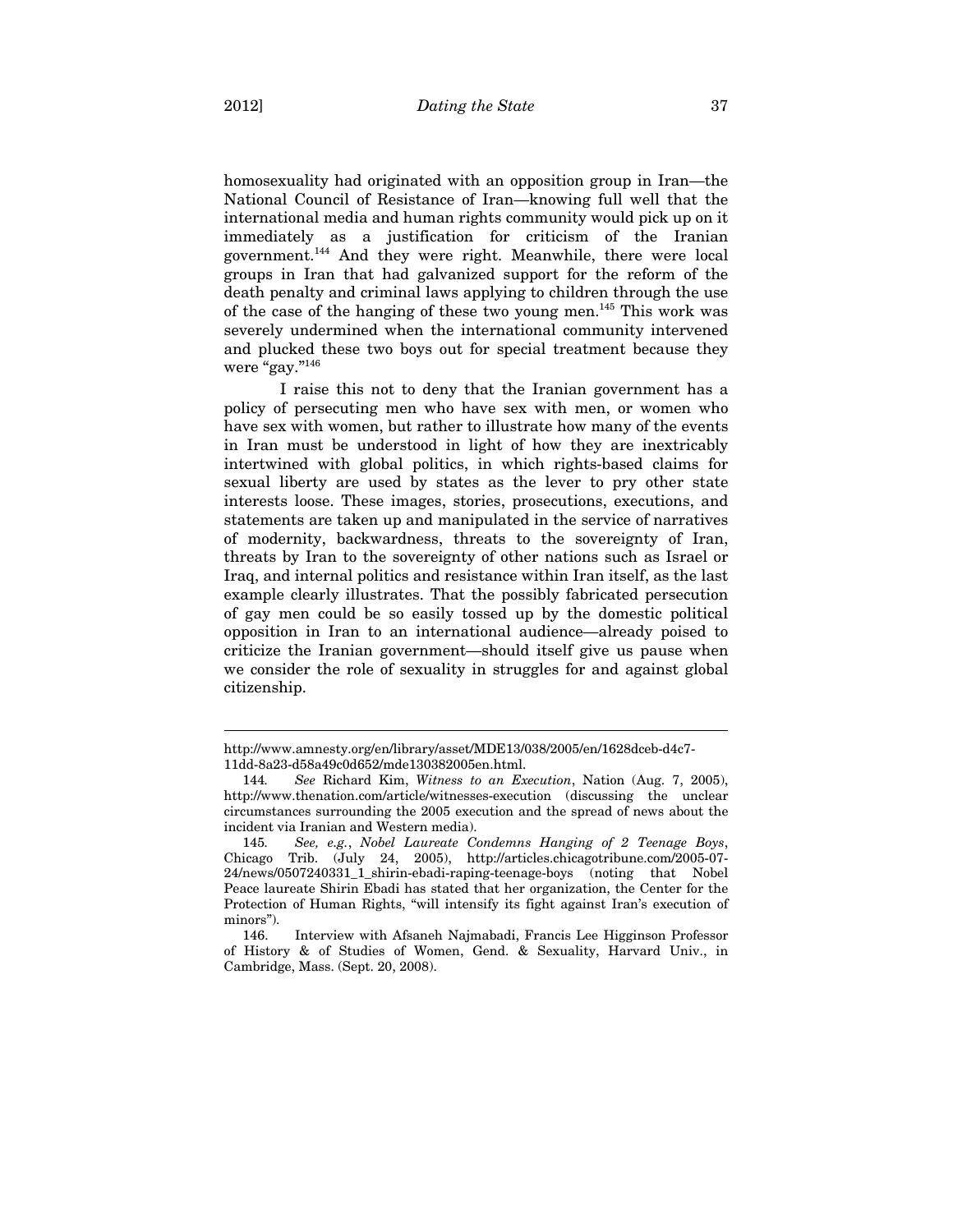#### V. ISRAEL REDUX

In some respects, the deployment of LGBT rights by states to further other national and nationalist interests is nothing new. Woodrow Wilson "used" the enfranchisement of women in the United States in the immediate post-World War I period as a means by which to champion the moral superiority of the United States., The U.S. military was racially integrated by Harry Truman after World War II for reasons that had as much to do with efforts to distinguish the United States from the Soviet Union as with the rightness of African American civil rights.147 Likewise, the universalist humanism that underlies the post-World War II human rights paradigm always risks a kind of biopolitics that should give us pause, whether the rights asserted are on behalf of LGBT people in Egypt or Romania, on behalf of women undergoing genital cutting in Sudan, against foot binding in Japan, or abortion rights in the United States and elsewhere.148

To be honest, I'm happy sitting out the internecine battle between the likes of Joseph Massad, on the one hand, and the LGBT advocates at Human Rights Watch, on the other, when it comes to the impossible goal of getting the descriptive project "right" on the question of identity and sexual practices. For present purposes, I have a different bone to pick. It has to do with who and what is actualized when the LGBT subject is given a voice through the intervention of human rights. To what degree should a state's operationalization of sexuality and sexual rights trigger a set of ethical concerns back at the home office of the NGOs working to advance sex and sexuality-based human rights? When non-state actors seek to engage the human rights apparatus in the name of the rights and freedom of certain populations and practices, what sort of duty do they have to take into account the ways in which the meaning and implications of their work may not be of their own making or design?

<sup>147.</sup> *See* Derrick Bell, *Brown v. Board of Education and the Interest-Convergence Dilemma*, 93 Harv. L. Rev. 518, 524–25 (1980).

<sup>148.</sup> Is the "right" feminist ending to the film Juno (Fox Searchlight Pictures 2007), one where she has the abortion rather than carries the child to term? For a smart discussion of the biopolitics of abortion rights, see Lauren Berlant, *A Barrel of Acid and a Barrel of Water*, Supervalent Thought (Feb. 24, 2008), http://supervalentthought.com/2008/02/24/a-barrel-of-acid-and-a-barrel-ofwater-or-things-happen-like-this/ (discussing Christian Mungiu's film 4 Months, 3 Weeks and 2 Days (BAC Films 2007)).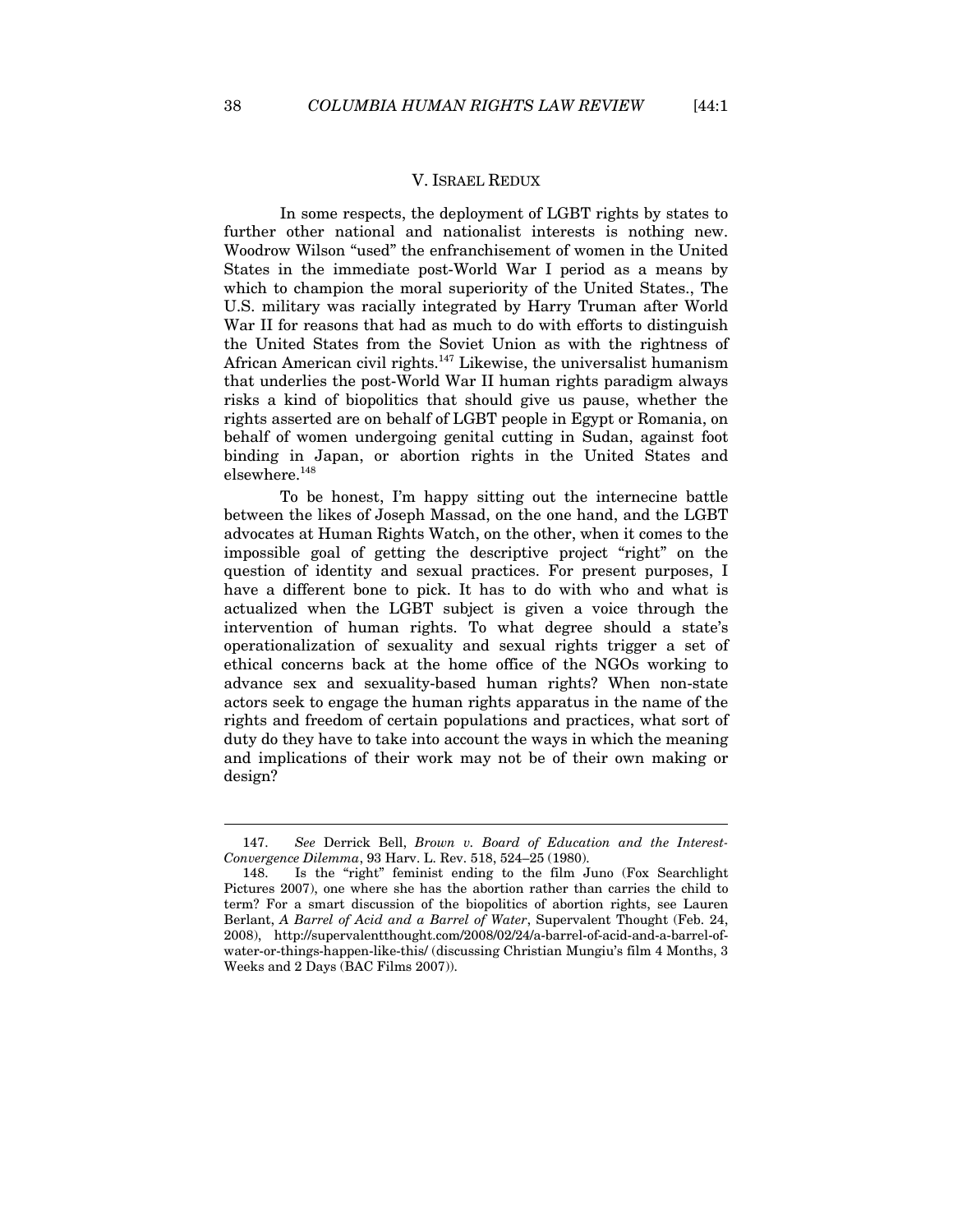Lauren Berlant has urged that we concern ourselves with a kind of moral atrophy that sets into some rights-based social movements precisely at the moment that the state "takes up" their cause.<sup>149</sup> Might a kind of atrophy be at risk when the state starts doing the heavy lifting related to defending the rights of sexual minorities, as we saw in the examples I discussed above? Whether in the sodomy reform politics of post-Ceausescu Romania or in today's same sex marriage politics in the United States, there is a risk that the rights-bearing gay subject—a new "good citizen"—emerges in the foreground of a national landscape while at the same time producing at its margin others who are not so good.

We might laud Israel's political leadership when it stood up for the gays after the Tel Aviv shooting, but we ought to note the circumstances when these leaders stood down in the face of similar violence perpetrated in more trying circumstances from the perspective of the liberal state. Prime Minister Netanyahu came out as a defender of gay Israelis when attacks were made against innocent young people who had gathered privately in Tel Aviv, but not when members of the Israeli religious right attacked radical queers who marched in the streets of Jerusalem.<sup>150</sup> A "gay right" is not a "gay right" is not a "gay right." The LGBT kids in the basement—by no means deserving any form of attack—posed little challenge to the liberal state, whereas the queers in the streets just might have. Aeyal Gross has posed an even more difficult challenge: "Israeli politicians and the GLBT community must ask whether the massacre of children in Gaza, and in Sderot, is less shocking that [sic] that of children on Nachmani Street in Tel-Aviv [where the Aguda is located]."151

This is all to say that a particular kind of caution is called for when the state becomes a partner in the project of converting wrongs into rights and outlaws into rights-bearing citizens. As Nietzsche observed in the late nineteenth century, liberal or progressive causes become significantly less liberal or progressive as soon as they are

<sup>149</sup>*. Id.* (drawing from Mladen Dolar, *At First Sight*, *in* Gaze and Voice as Love Objects: Sic 1, at 129 (Renata Salecl & Slavoj Zizek eds., 1996) and 4 Months, 3 Weeks and 2 Days).

<sup>150.</sup> Jonathan Lis & Amiram Barkat, *J'lem Gay Parade Halted After Protester Stabs 3 Marchers*, Haaretz (July 1, 2005, 12:00 AM), http://www.haaretz.com/print-edition/news/j-lem-gay-parade-halted-afterprotester-stabs-3-marchers-1.162735.

<sup>151.</sup> Aeyal Gross, *Harvey Milk Was Here*, Zeek: Jewish J. Thought & Culture (Oct. 25, 2009), http://zeek.forward.com/articles/115761.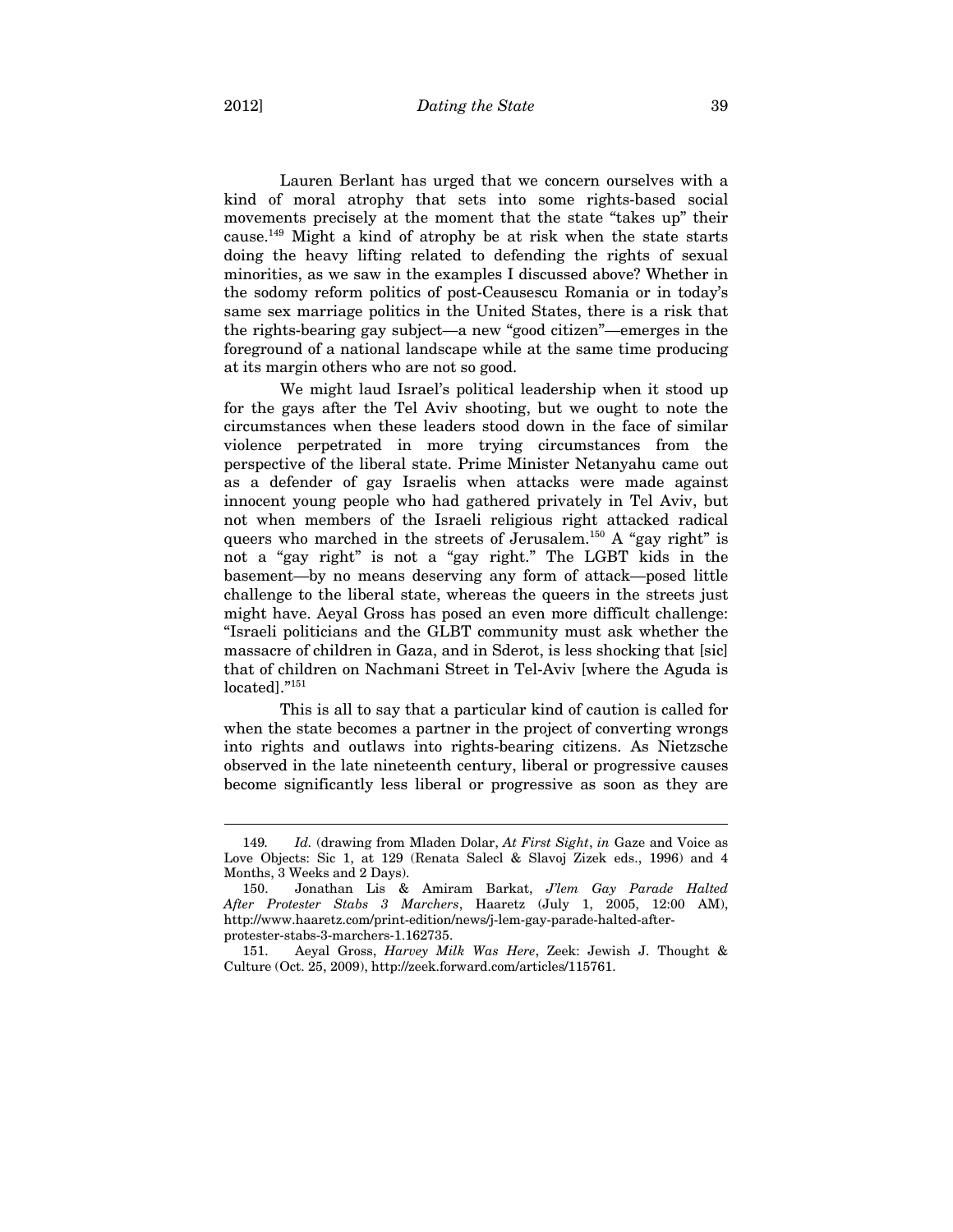embraced by the state.<sup>152</sup> His conclusion that "there are no worse and no more thorough injurers of freedom than liberal institutions,"153 may press the point further than I would like, yet the idea is one with resonance for present purposes. As John D'Emilio taught us in *Sexual Politics, Sexual Communities*, 154 the legibility of modern homosexual identity has been intimately tied to the interests and needs of the liberal state, and in the cases I have discussed here we see evidence of how modern liberal states have made good use of their rightsbearing homosexual citizens.

Noting the duplicity of the state's homo-friendliness is not enough. Rather the "patriotized" rights-bearing LGBT subject and "its" movement have a duty to actively resist being mustered into nationalist projects undertaken in its name and purportedly on its behalf.

Once we recognize that the normative homosexuality that undergirds human rights discourse is not merely a "fact" in the world, but more of a complex value, it becomes easier to see how the state's embrace of the sexual citizenship of these new human rights holders risks rendering more vulnerable a range of identities and policies that have refused to conform to state-endorsed normative homo- or heterosexuality. This is true both for queers whose desires refuse to orient themselves ineluctably toward marriage, as well as for Muslims with sexual norms and practices of polyamory, homosociality, and modesty.155 Under this scenario, newly enfranchised gay citizens find themselves implicated, whether they want to or not, in the construction and identification of the "enemies of the state." Witness the ingenious strategy of StandWithUs and the Israeli Foreign Ministry to appeal to gay rights supporters in their efforts to shore up Israel's foreign policy objectives with respect to Palestine and Iran.156

The challenge of disentangling the state's agenda from our own is enormously difficult, in no small measure due to the degree to which the problem is set up by what Foucault called the "incitement to discourse."157 With this he sought to capture the process by which

<sup>152.</sup> Friedrich Nietzsche, *Twilight of the Idols*, *in* The Portable Nietzsche 541 (Walter Kaufmann ed. 1976).

<sup>153</sup>*. Id.*

<sup>154</sup>*.* John D'Emilio, Sexual Politics, Sexual Communities: The Making of a Homosexual Minority in the United States 1940–1970 (1983).

<sup>155.</sup> This is among the arguments made by Puar, *supra* note 9.

 <sup>156.</sup> *See supra* notes 55–59, 61–69 and accompanying text.

<sup>157.</sup> Michel Foucault, The History of Sexuality, Vol. 1: An Introduction 17– 35 (Robert Hurley trans., 1st ed. 1978) (1976).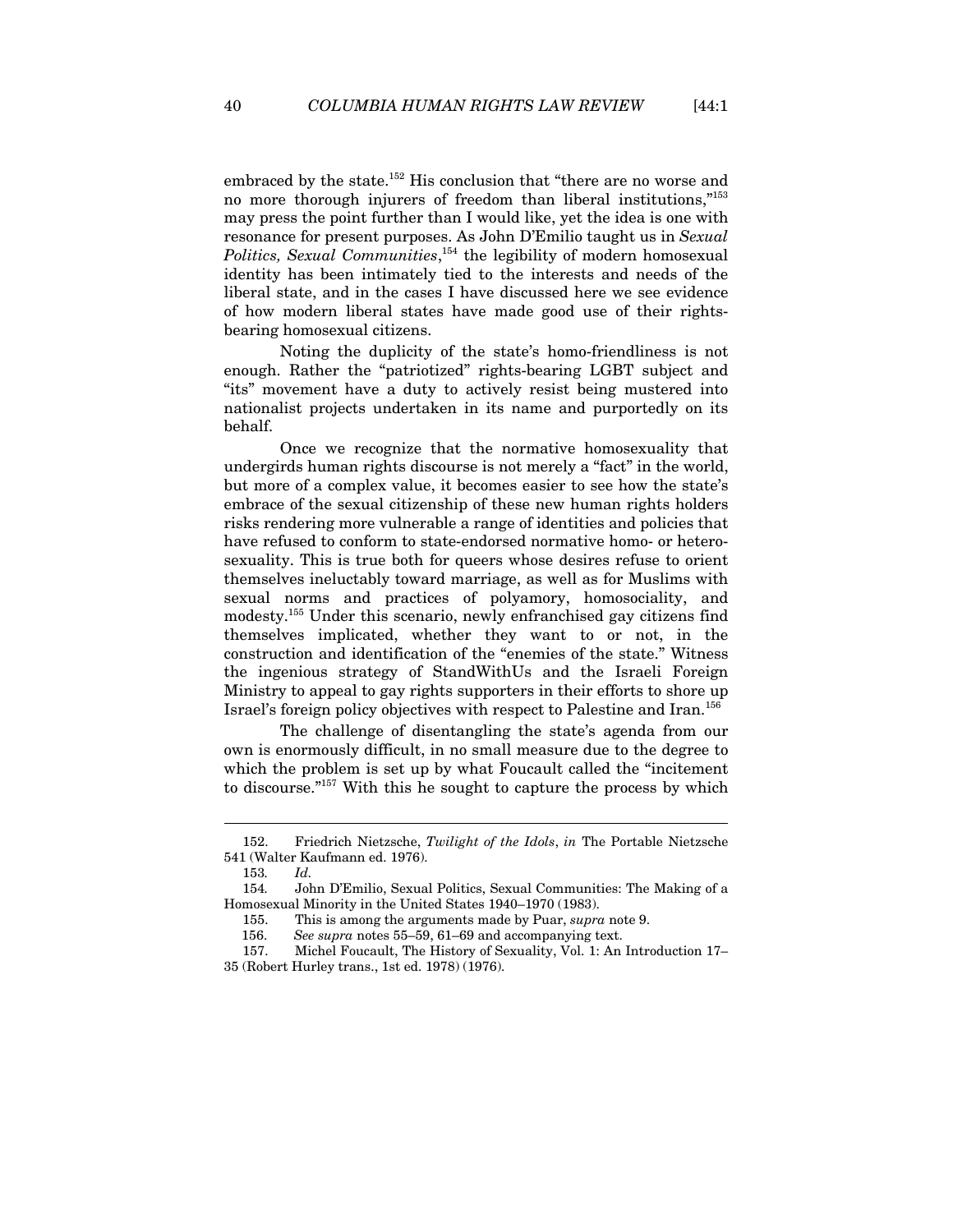"taking sex 'into account'"158 transforms it from something understood within the grasp of morality (how do we judge it along a continuum of sacred to disgusting) to that of reason (how do we make it useful). Remarkably, the way he describes the eighteenth century rational turn in conceptualizing sexuality applies with equal measure to the contemporary examples I offer in this essay:

> [O]ne had to speak of it as of a thing to be not simply condemned or tolerated but managed, inserted into systems of utility, regulated for the greater good of all, made to function according to an optimum. Sex was not something one simply judged; it was a thing one administered. It was in the nature of a public potential.159

The public potential of sex and sexuality in today's context has materialized in homonationalist policies when states gain political power by and through the granting of civil rights to "their" sexual minorities. Civil rights, in this regard, not only enable the expansion of state power, but also have had the felicitous effect of de-politicizing the communities in whose name those rights are mobilized.<sup>160</sup>

Does this discussion leave us helpless in the face of a critique that eschews both the epistemic violence of securing human rights for global gay subjects on the one hand, and state politics as cynical, manipulative, instrumental, and tragic on the other? To be sure, this is where some find themselves. But we can do better than that. Critical awareness of the state's role as now-fundamental partner in

<sup>158</sup>*. Id.* at 24.

<sup>159</sup>*. Id*.

<sup>160. &</sup>quot;[T]he language of gay rights in the Arab world is a double bind: we must use it in order to achieve restitution from very real, and very immediate oppression, but as we use this language it mobilizes us in a struggle to transform questions of social, political, and economic justice into claims of discrimination. This discrimination, in turn, can only be addressed by nation states or by international political bodies that are actively involved in oppressing our peoples, our families and loved ones, and the parts of us that not captured by the LGBTQ paradigm. We cannot 'choose' to not be who we have become, but we must recognize how we have been formed as neoliberal rights seeking and speaking bodies, and how this formation is linked to a history of depoliticization and alienation. In other words, we must be both tactical and skeptical when this language reaches to embrace us, and when we, as activists and as academics, use it ourselves. We must find ways to critically inhabit this homonational world and try, always, to act within the uncomfortable and precarious line between rights and justice." Maya Mikdashi, *Gay Rights as Human Rights: Pinkwashing Homonationalism*, Jadaliyya (Dec. 16, 2011), http://www.jadaliyya.com/pages/index/3560/gay-rights-as-human-rights\_ pinkwashing-homonationa.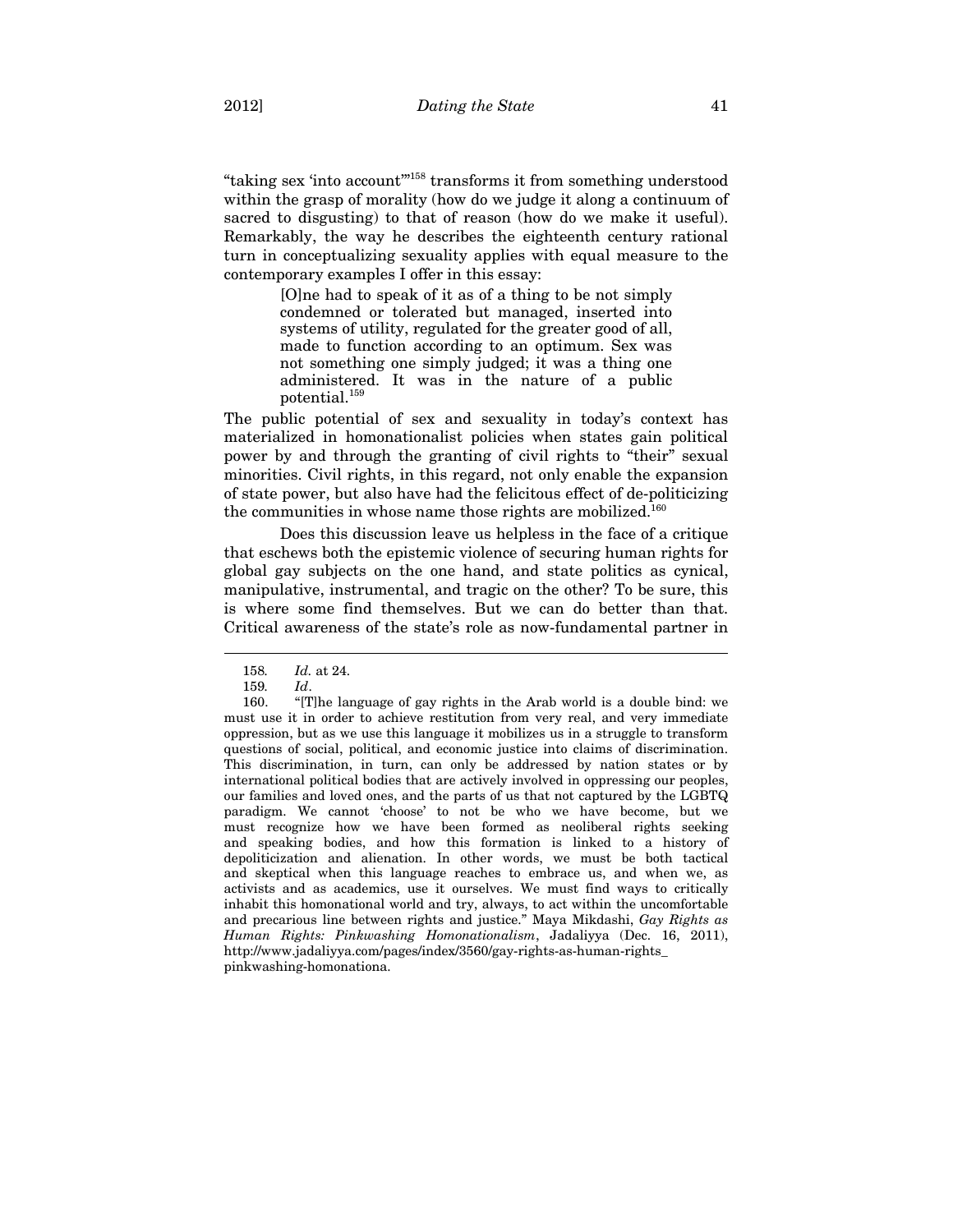the recognition and protection of a form of sexual rights should push us to regard these "victories" as necessarily ethically compromised.

The moral atrophy that has kept us from recognizing the tragedy of these strategies and outcomes is where more critical, and indeed discomfiting, work needs to be done by theorists and activists alike. This means rethinking the horizon of success. "Victory" in the sense of gaining the state as a partner, rather than an adversary, in the struggle to recognize and defend LGBT rights ought to set off a trip wire that ignites a new set of strategies and politics. This must necessarily include a deliberate effort to counteract, if not sabotage, the pull of the state to enlist rights-based movements into its larger governance projects, accompanied by an affirmative resistance to conceptions of citizenship that figure nationality by and through the creation of a constitutive other who resides in the state's and human rights' outside.

#### VI. CONCLUSION

I will end with Israel, just as I began this essay, to highlight a community that has resisted some of the moral atrophy that often accompanies conscription in the state's larger projects. Some queer activists in Israel have parted company with the mainstream of the LGBT community, rejecting the terms of the deal made with the Israeli government whereby their rights are recognized in exchange for being used as a public relations tool.<sup>161</sup> The 2010 Tel Aviv gay pride parade was held only a few days after the Gaza flotilla raid, and the more radical/queer wing of the community chose to hold an alternative parade in which they would disidentify queer people with the sort of nationalism that the state had been actively cultivating, thus reinforcing a kind of anti-nationalist identification.162 Their banners read: "There is no Pride in the Occupation."163 These queer/left politics were met with an even greater homonationalization of the mainstream Gay Pride Parade, resisting what they termed the "occupation" of gay pride by queers who identified with the

<sup>161.</sup> This is how Aeyal Gross has put it in his analysis of the current rift between gay and queer activists in Israel. *See* Gross, *supra* note 53 (discussing the rift between queer radical activists and supporters of homonationalism, and noting that "gay rights have essentially become a public-relations tool").

<sup>162.</sup> Aeyal Gross, *The Politics of GLBT Rights in Israel (and Beyond): Between Queer Politics and Homonationalism* 26–28 (unpublished manuscript presented at Columbia Law School, Oct. 18, 2010) (on file with author).

<sup>163</sup>*. Id.*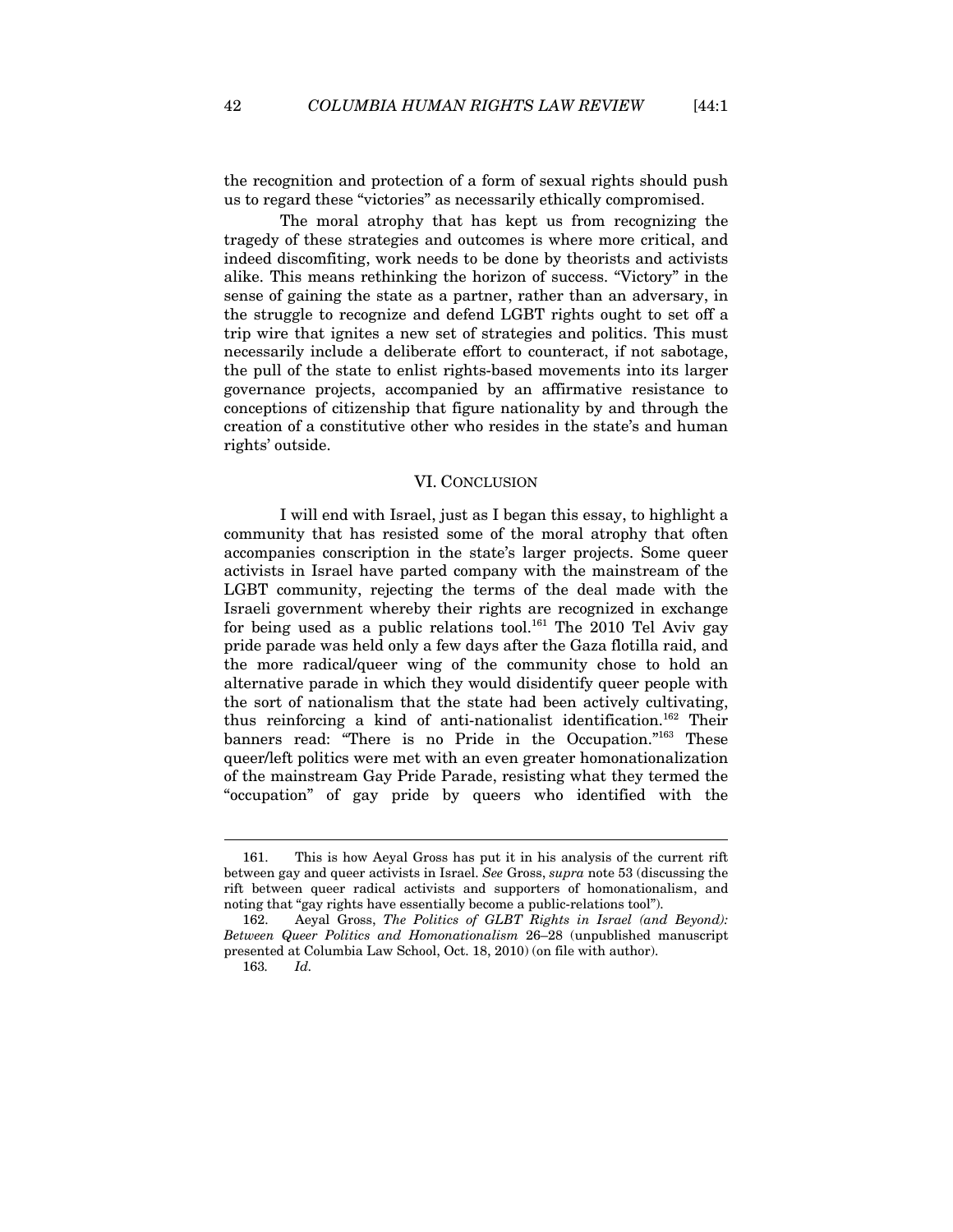Palestinians not with Israel.<sup>164</sup> Their signs and stickers, donned for the main parade, offered a retort to the signs of the anti-nationalists: "[N]o to the occupation of the parade," and "I am a proud Zionist."165 In the end, the resistance of some Israeli queers to their cooptation into a nationalist project provoked an invigorated re-nationalization of the Gay Pride Parade in response, resulting in the proliferation of Israeli flags held by parade-goers.166 Nevertheless, this intervention introduced and cemented a link between the dangers of Israeli nationalism, religious fundamentalism, and homophobia in a way that shifted the frame for gay politics in Israel.

Queer activists in Israel offer an example of a new kind of politics that at once appreciates the value of rights and launches new strategies to resist the perils of partnership with the state. Having said that, it is important to note how narrow the room for this work is and how perilous it can be. In February of 2011, I received an e-mail from the Office of Cultural Affairs of the Israeli Consulate letting me know that the Embassy was sponsoring a U.S. tour of a new documentary on the early days of the Israeli gay rights movement. "We would love to try and organize a screening and talk with Yair [Qedar, the filmmaker] at Columbia University," the official wrote me. Worried that I was being invited to participate in a pinkwashing event, I e-mailed my colleague, Aeyal Gross, a law professor at Tel Aviv University, and asked whether he knew anything about the filmmaker or the film, *Gay Days*, and whether this was "the usual sort of propaganda." He wrote me back immediately,

> Yair—the director—is a friend and the film is certainly not propaganda. I'm sure some will consider any depiction of gay rights in [I]srael as such but you know that's not a view I share—we should be able to talk of gay rights in [I]srael even if [it] is also coopted. . . . . I think that it almost impossible to distinguish Israeli government promoting culture from the political uses of that, but as I say the film is not a propaganda effort—not coming from there at all (even if government promotes it for its own purposes). The director was involved in [grassroots] activism and founded Israeli gay monthly which under his

164*. Id.*

<sup>165</sup>*. Id.*

<sup>166</sup>*. Id.*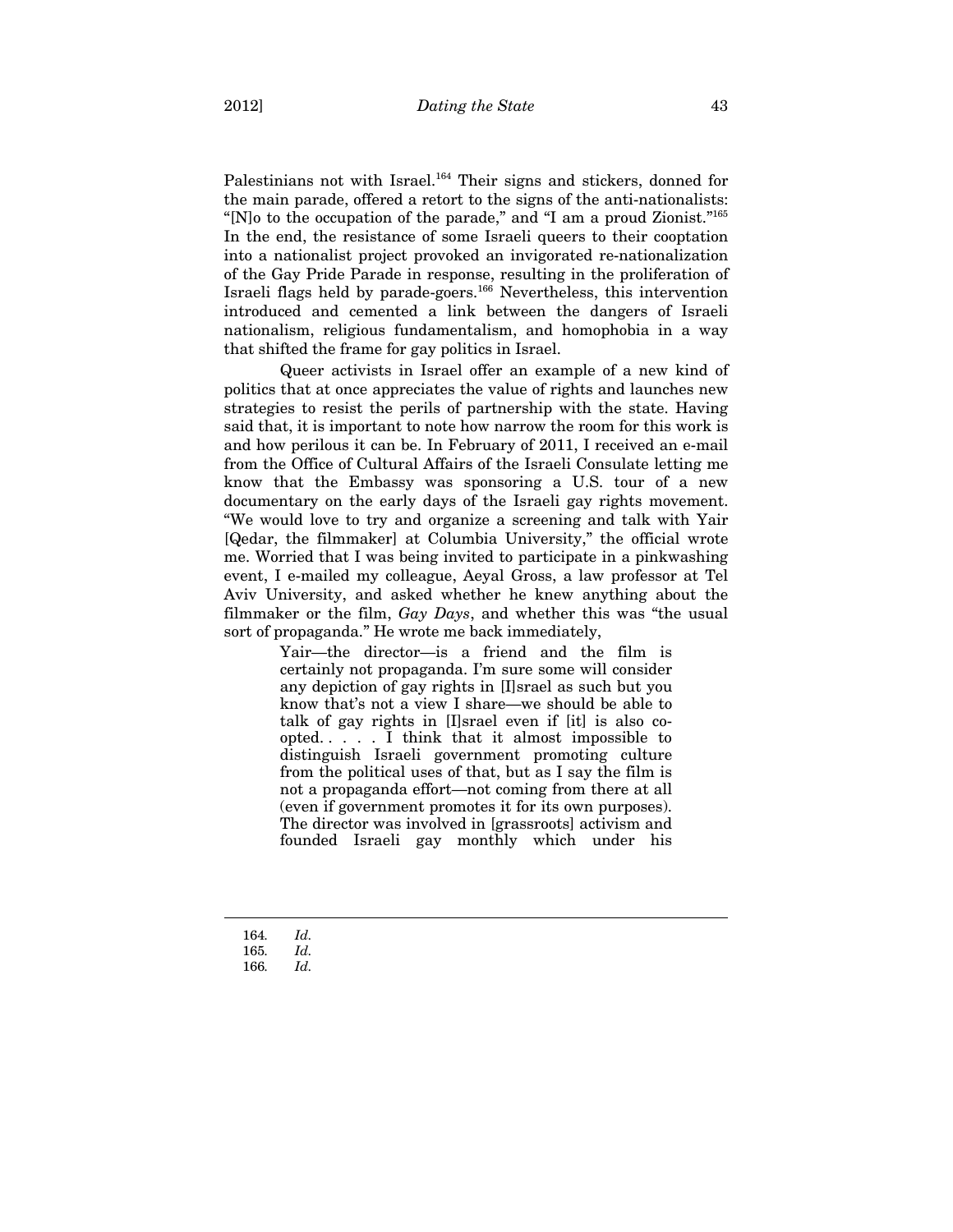leadership was a voice for queer thought (I used to write there regularly) and its dissemination.<sup>167</sup>

In Aeyal's response lies the challenge of activism in the era of homonationalist politics. Once the state takes up your cause—for the dual purpose of embracing greater rights and of advancing the state's own larger political aims—politics becomes much more complicated in tragic ways. Jasbir Puar has termed the tethering of gay rights to nationalist projects a kind of "golden handcuffs."168

Working on the role of LGBT rights in relation to Israel/Palestine is particularly challenging in this regard, given that any critique of Israeli state policy (and it is important to reiterate that I am talking about *state* policy, not individual Israelis or Jews) is immediately tagged as anti-semitic. What is more, recently enacted Israeli law makes careful political engagement with these hard issues even more difficult. The "Boycott Bill" passed by the Knesset in July of 2011 allows Israeli citizens to bring civil suits against persons and organizations that call for economic, cultural, or academic boycotts against Israel, Israeli institutions, or regions under Israeli control.169 It also prevents the government from doing business with companies that initiate or comply with such boycotts.<sup>170</sup>

I must confess that I have experienced aggressive, sometimes violent, reactions to the recent work I have done that expresses sympathy for the rights of Palestinians and offers criticisms of Israeli state policy. As someone who has often taken unpopular positions in the LGBT and feminist communities,<sup>171</sup> I thought I was prepared for the backlash that engagement with pinkwashing might generate.<sup>172</sup> I

169. Lahav Harkov, *Anti-Boycott Bill Becomes Law After Passing Knesset*, Jerusalem Post (July 11, 2011), http://www.jpost.com/ DiplomacyAndPolitics/Article.aspx?id=228896.

170*. Id.*

<sup>167.</sup> E-mail from Aeyal Gross, Associate Professor of Law, Tel-Aviv Univer., to author (Feb. 11, 2011, 9:40 PM EST) (on file with author).

<sup>168.</sup> Jasbir K. Puar, *The Golden Handcuffs of Gay Rights: How Pinkwashing Distorts both LGBTIQ and Anti-Occupation Activism*, The Feminist Wire (Jan. 30, 2012), http://thefeministwire.com/2012/01/the-goldenhandcuffs-of-gay-rights-how-pinkwashing-distorts-both-lgbtiq-and-antioccupation-activism/.

<sup>171</sup>*. See, e.g.*, Katherine Franke, *The Politics of Same-Sex Marriage Politics*, 15 Colum. J. Gender & L. 236 (2006) (reflecting on the politics of samesex marriage politics); Katherine Franke, *Theorizing Yes: An Essay on Feminism, Law & Desire*, 101 Colum. L. Rev. 181 (2001) (critiquing the absence of a positive theory of female sexuality in feminist legal theory).

<sup>172.</sup> I know for a fact that the threat of backlash has chilled the speech of other academics that, in a more open intellectual and political environment,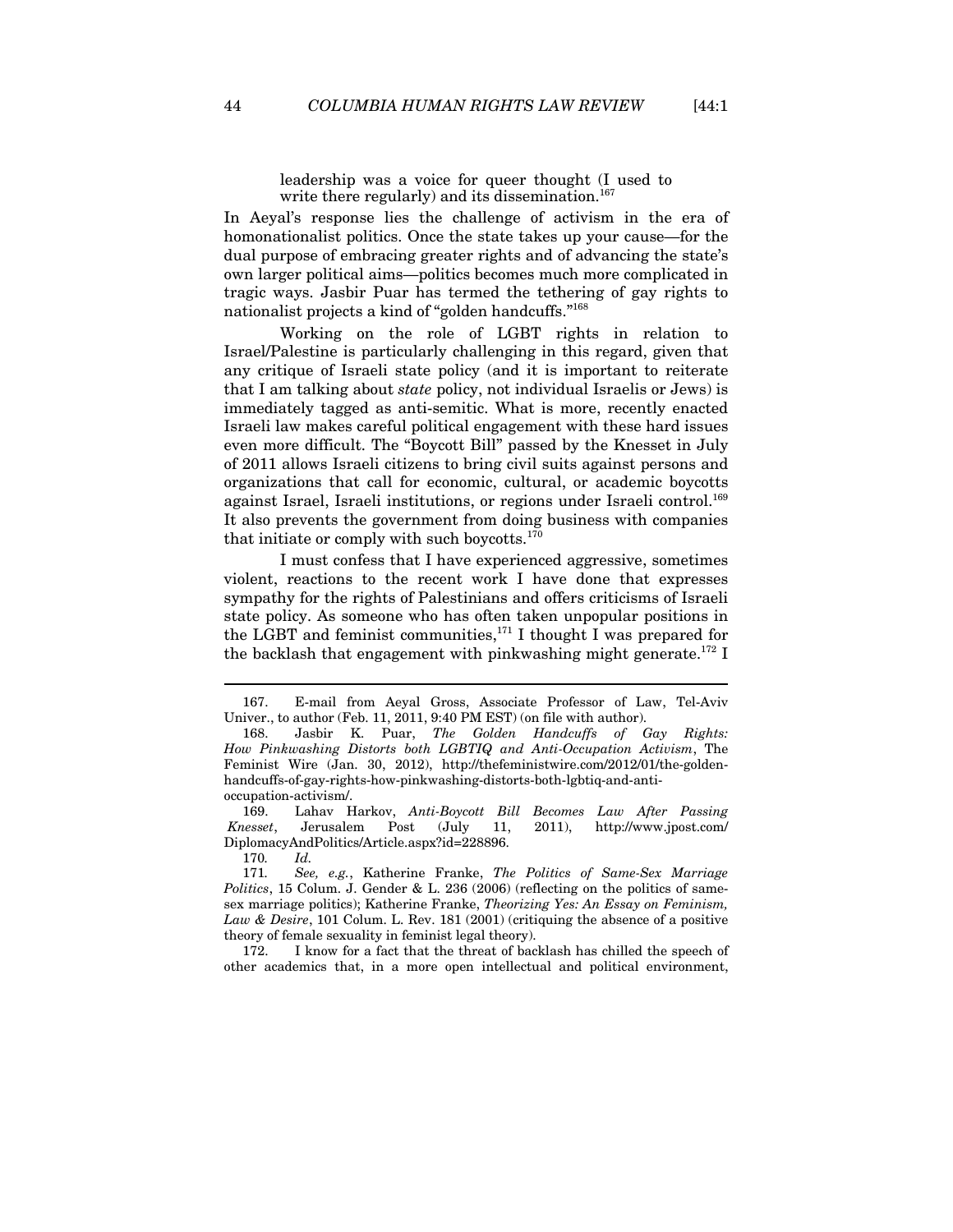wasn't. Both our "golden handcuffs," to borrow Puar's term, and the chilling effect of the blowback certain political critique now receives, has made very crabbed room for politics and intellectual work that questions the role sexual civil rights now play in larger nationalist projects.

Queer activists in Israel/Palestine have something to teach us about what it means to do politics that resists state occupation. In their own ways, on either side of the so-called security "fence" (*hafrada*) or "wall" (*jadir*), some queers in the region are carving a path that neither privileges a global "gay citizen" nor succumbs to raw nationalism or racism/anti-semitism. The Palestinian queers I have met have a complex analysis of the relationship of occupation to homophobia, and refuse to privilege their experience of one over the other. They are acutely aware of and their politics respond to the ways in which negative social and cultural attitudes toward homosexuality in Palestinian culture are shaped in important ways by the occupation itself. They resist a politics that elevates a particular kind of sexual identity, such as gay or lesbian, over and apart from their identity as Palestinian. In this sense, their task has been so much more complicated than merely making demands for a gay pride parade in al-Manara Square in the center of Ramallah. Rather they situate queer politics within a complex web of Israeli occupation, nationalist resistance to the occupation, the weakness of the Palestinian Authority, the rise of Islamist politics, and a Palestinian biopolitical project that figures reproduction and the hetero-normative family as vital to national survival. All of these dynamics "have had serious consequences for Palestinian queers, not because Islam is an inherently (or particularly) 'homophobic' religion, but because *Islamism* has ascribed a (negative) ideological value to 'homosexuality' that did not exist before."173

So too, radical queer voices in Israel have refused the appeal of the new queer nationalism that they have been offered. They insist on drawing connections between the radicalism of the settlers' homophobia/sexism and their imperial project in Palestine. The creation of social space for out LGBT people in Israel has occurred alongside the evacuation of Palestinians from that same territory. The one doesn't necessarily cause the other, but the former has been used in the service of the latter. As one Israeli human rights lawyer

would have undertaken projects that question both pinkwashing and Israeli state policy with respect to Palestine.

<sup>173.</sup> Ritchie, *supra* note 43, at 121.